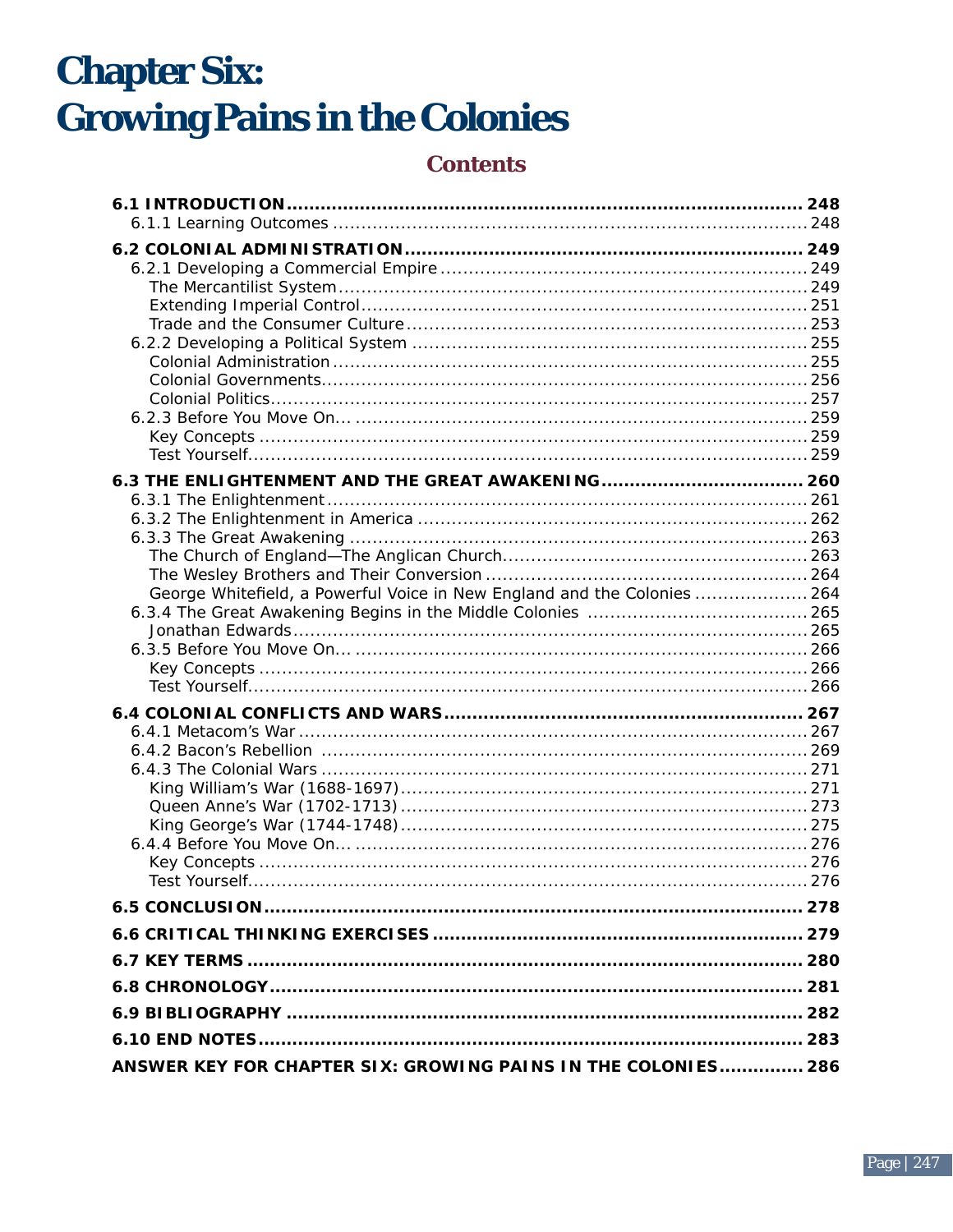## **chapter Six: growing Pains in the colonies**

### **6.1 IntrODUCtIOn**

By the beginning of the eighteenth century, the fortunes of many colonists in British North America had changed for the better. Although they still faced somewhat trying conditions, migrants could earn their own keep without being beholden to anyone, own land, and practice their faith openly. The colonists became somewhat self-sufficient because of their economic ties to the mother country through the mercantilist system. Moreover, the colonists defined their rights by the British political system they lived under, which they considered truly enlightened. Likewise, intellectual trends and religious developments helped to increase ties between the colonists that did not exist in the seventeenth century. Finally, the imperial wars between Britain, France, and Spain brought the colonists' similarities sharply into focus because the wars exacerbated the tensions between the colonies and the mother country. In the end, the road to the revolution originated in the early eighteenth century as the British colonies began to mature economically, politically, and socially.

### **6.1.1 learning Outcomes**

After completing this chapter, you should be able to:

- Describe and analyze the evolution of British colonial policy towards the North American colonies from the mid-seventeenth century to the Revolution.
- Describe the structure of colonial governments in British North America and explain how the colonial political system differed from that of the mother country.
- Analyze the impact of the Enlightenment and the Great Awakening on British colonial society in North America.
- Explain how the Colonial Wars reflected both European and colonial political struggles.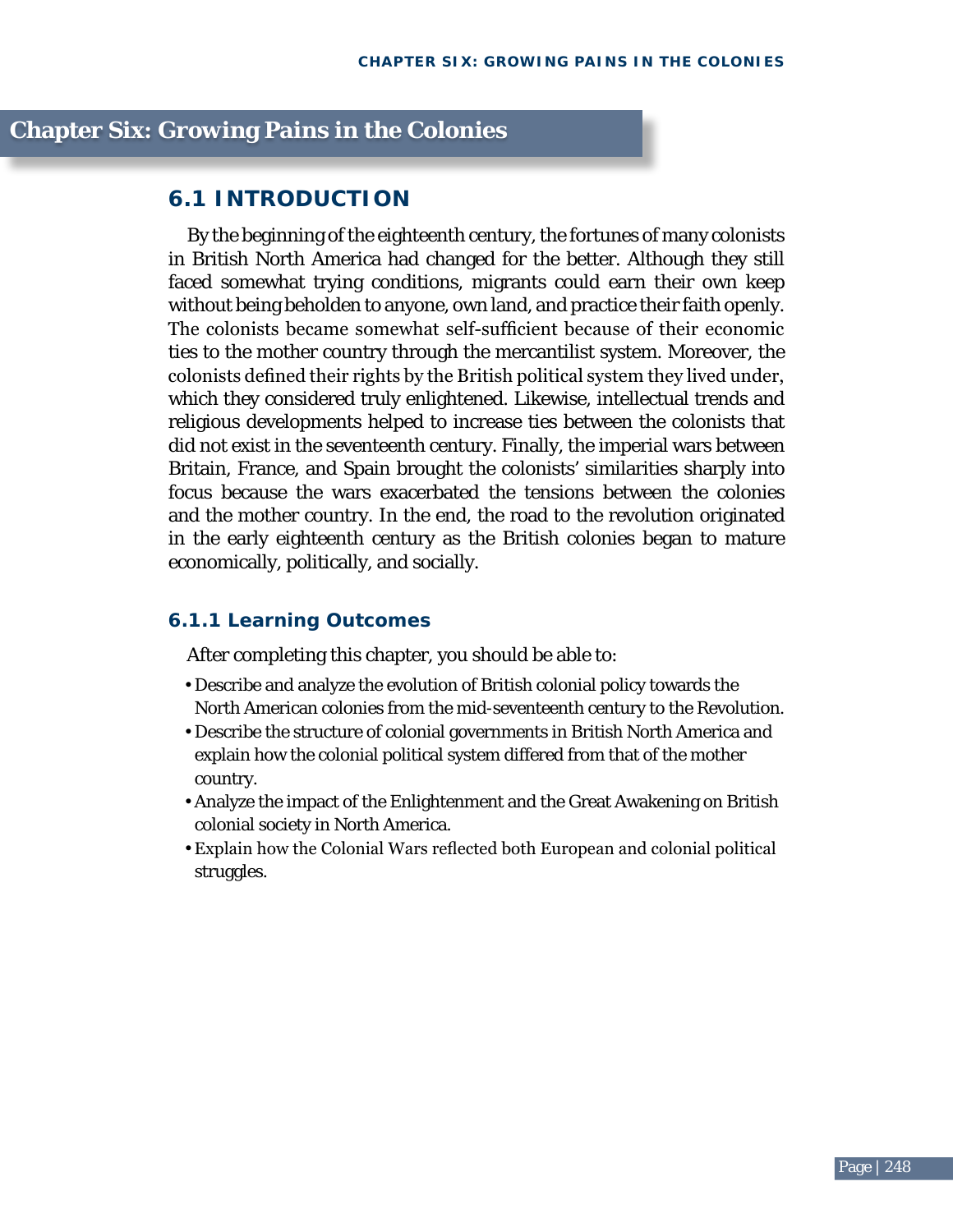### **6.2 COlOnIal aDmInIStratIOn**

By the mid-seventeenth century, the British actively sought ways to expand their overseas empire. To achieve this goal, they needed a strong navy and a healthy commercial network. The navy helped protect British merchants at home and in the colonies; meanwhile, duties on commerce funded much of the navy's rapid growth. As these military and commercial interests melded together, the government developed policies based on the theory of mercantilism to meet the needs of the empire.<sup>1</sup> By the early eighteenth century, the British worked out a system that enlarged the prestige and power of the empire as well as provided benefits to many people in the mother country and the colonies. The system also helped set the foundations for the American Revolution.

### **6.2.1 Developing a Commercial Empire**

During the 1650s, Parliament thought more about the commercial interests of England. Merchants in and out of the government sought ways to extend English control over the carrying trade, or shipping, to the New World while also improving their own financial situation. To undercut the Dutch monopoly, Parliament passed the Navigation Act of 1651. The measure required all goods going to and from the colonies to be transported on English or colonial ships. In theory, it closed colonial ports to foreign ships, but Parliament neglected to include a strong enforcement provision in the act. Therefore, the colonists routinely smuggled in goods from the Dutch and the French.<sup>2</sup> After the Restoration of 1660, Charles II examined the commercial potential of the empire. Merchants and manufactures continued to support the expansion of trade, but so too did many of the king's loyal supporters. Oliver Cromwell's rule left many royalists, including the king, in dire financial situations. Thus, economic motives pushed Charles II to implement policies based on the theory of mercantilism.

### The Mercantilist System

Generally, mercantilism sought to strengthen a nation at the expense of its competitors by increasing its wealth, population, and shipping capabilities. In some ways, mercantilism was the ultimate expression of national greed. A country could increase its wealth by accumulating gold and silver. Short of resorting to piracy to steal such precious metals, a country needed a favorable trade balance. In England, this effort led the government to encourage domestic manufacturing. To enlarge the merchant marine, the government sought to monopolize the carrying trade between the mother country and the colonies. With a monopoly, British shippers would need more ships and trained sailors, both of which the navy could use in times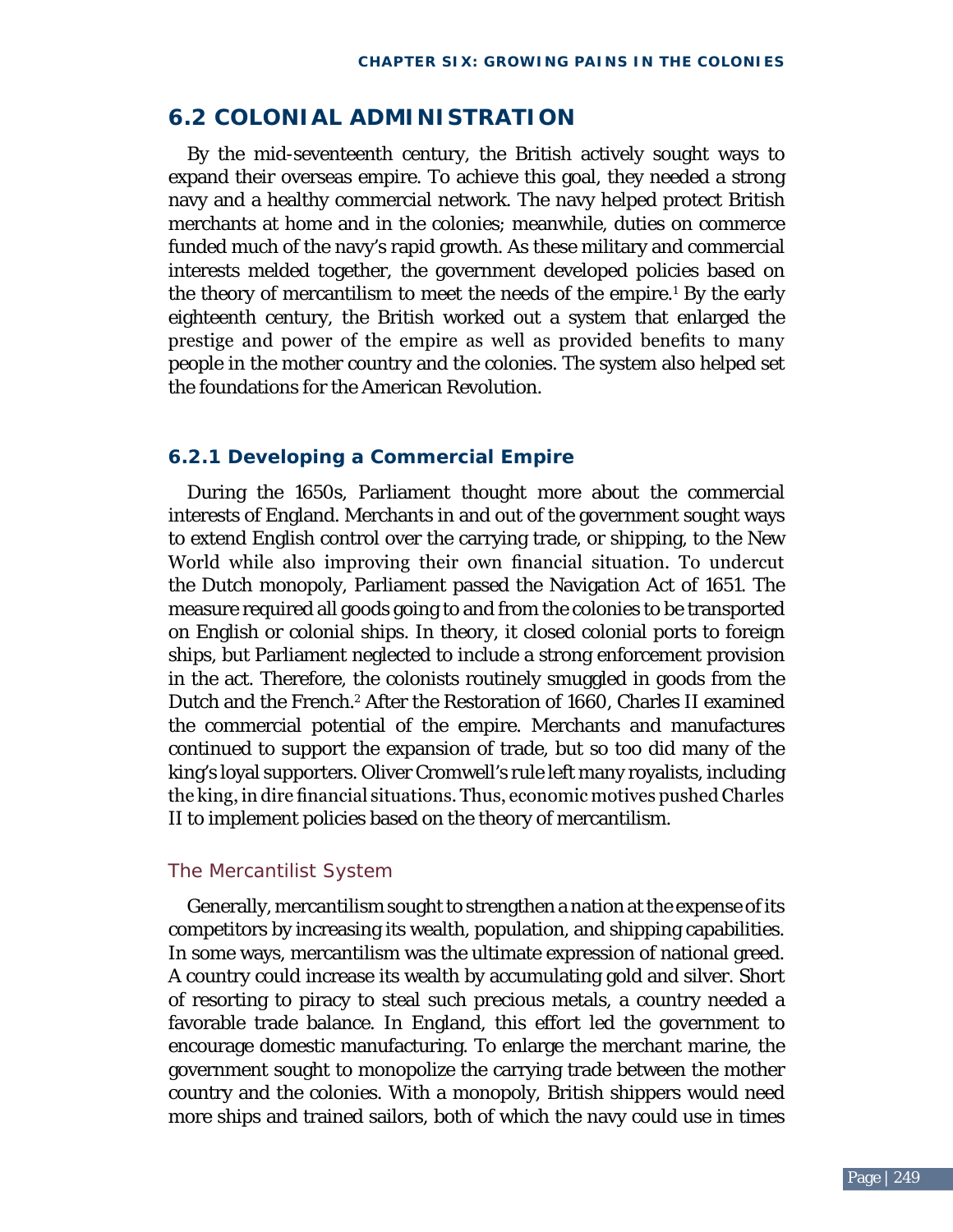of war. Finally, population increases at home and in the colonies helped to provide more consumers for manufactured goods; some of the growth came from natural increase while some came from immigration.<sup>3</sup>

In the mercantilist system, colonies played an important role in developing a successful empire; consequently, most European nations sought New World colonies in the seventeenth century. Colonies provided the raw materials to fuel industrial growth. In the British North America, most settlers chose to farm because of the availability of fertile land. Initially, they did so out of necessity. The distance to England, coupled with the smaller size of ships in the seventeenth century, meant the colonists needed to provide for themselves. For much



**Trade Routes in the Atlantic World** 

**Figure 6.1 Trade Routes in the Atlantic World** | Using the mercantilist system, the British government sought to obtain a favorable balance of trade. Africa provided the slaves necessary to grow large amounts of raw materials in the American colonies, which then went to England to support domestic manufacturing. In addition to the international trade depicted in this map, the colonies also trade goods with one another.

Author: Sarah Mergel License: CC BY SA 3.0

of the colonial period, however, they continued to farm because, under mercantilism, it could be quite profitable. At the same time, they engaged in some manufacturing for local markets; they did not compete directly with the industries developing in England. Most of their finished goods such as flour or iron required only slight changes from their raw state and aided colonists in growing more raw materials. Over time, regional differences developed in the colonial economies that stemmed from the availability of land and labor.<sup>4</sup>

 In the New England colonies, most farmers grew for self-sufficiency rather than for the market because of the long winters and the rocky soil. However, the region engaged in whaling and fishing for the export market. It also became a leader in shipbuilding. In the middle colonies, most farmers grew grains such as wheat, rye, oats, barley, buckwheat, and corn. They also grew a wide variety of vegetables, flax, and hemp. Additionally, they raised livestock. By the mid-eighteenth century, the region also led the colonies in iron manufacturing. In the Chesapeake colonies, most colonists remained committed to tobacco production. However, they also raised wheat, corn, flax, hemp, and apples to help offset bad tobacco harvests. In the southern colonies, North Carolina turned to its forests for export goods, which yielded the tar, pitch, and timber necessary for shipbuilding. Besides these naval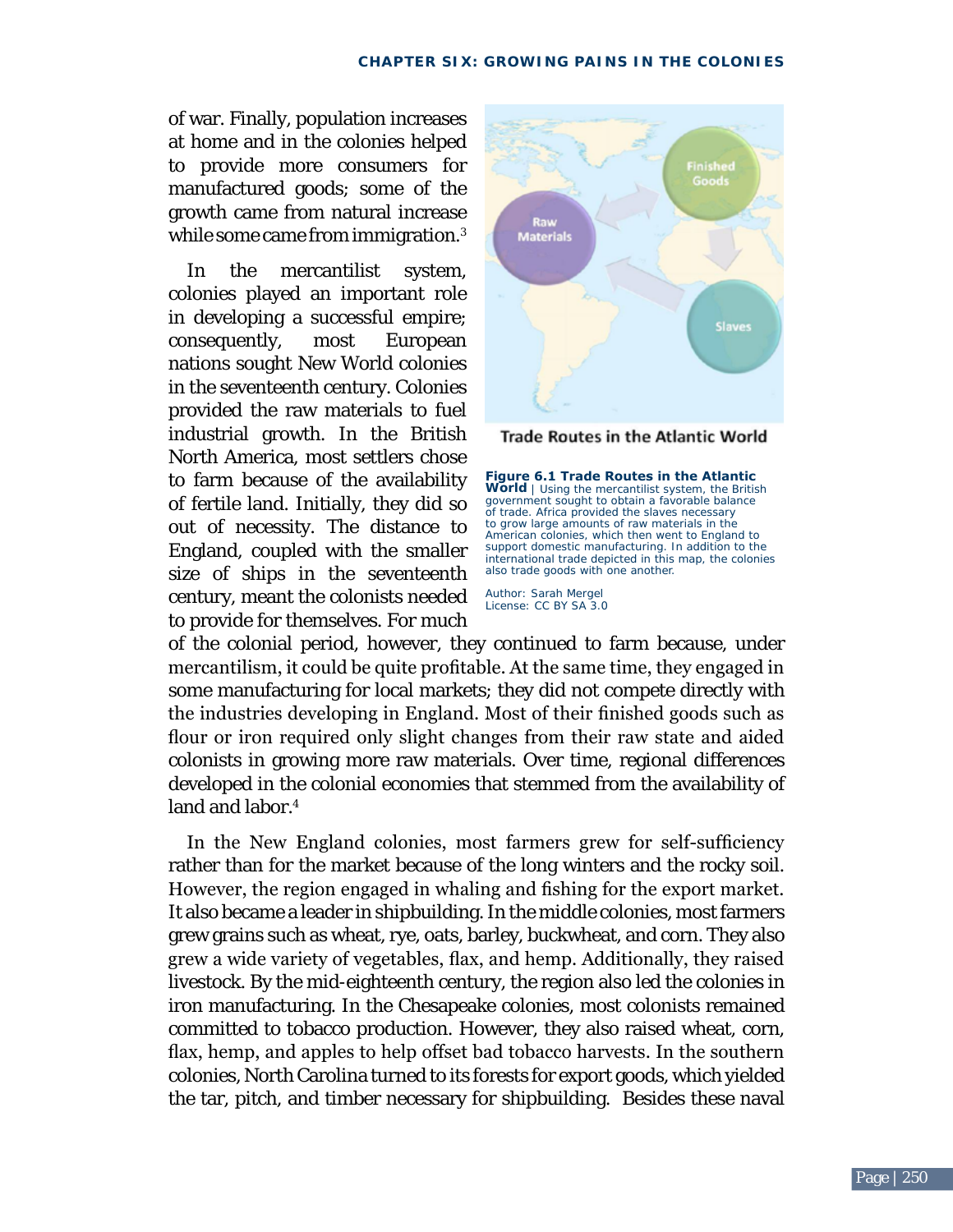

**Figure 6.2 New England Ship-building** | Regional differences developed in the colonial economies that stemmed from the availability of land and labor. In this picture, New England colonists work on constructing a ship.

**artist:** Ray Brown **Source:** *American Merchant Ships and Sailors*  stores, interior settlers ran pottery shops and tanneries. The shorter winters in South Carolina and Georgia allowed colonists to export rice, indigo, and salt pork often to the Caribbean colonies, goods which they exchanged for slaves. The southern colonies also actively participated in the deerskin trade.<sup>5</sup>

### Extending Imperial Control

Knowing colonies served a vital role in the success of any empire, the British set out to expand their presence in the New World during the Restoration period. Through proprietary arrangements, Charles II closed the gap between the New England and Chesapeake colonies as well as extended the crown's control south of Virginia by the early 1680s. By eliminating the Dutch from North America, the British paved the way for increasing their volume of trade with their North American and Caribbean colonies. To further that goal, the government proposed a series of trade laws to improve the British position vis-à-vis their imperial rivals.

First, Parliament passed the Navigation Act of 1660. The measure reiterated the provisions of the 1651 act, which restricted all shipping in the empire to English and colonial vessels. It also added a provision listing several "enumerated articles" that could only be traded within the empire. These goods included sugar, tobacco, cotton, wool, and indigo. Theoretically, the restrictions helped make England more self-sufficient and increased the crown's tax revenue. Second, Parliament approved the Staple Act of 1663. It placed restrictions on foreign goods imported into the colonies by requiring merchants to ship through an English port. The act made the colonies more dependent on the mother country because England became their staple, or market, for all foreign goods. Finally, Parliament voted in favor of the Plantation Duty Act of 1673. Designed to cut down on smuggling, the act established provisions to collect customs duties in colonial ports before the goods shipped to other colonial ports. Under the measure, the British government stationed customs collectors in the colonies for the first time. These agents reported to their superiors in England, not to the colonial governor or assembly.6

The Glorious Revolution, when William and Mary came to power, brought about new mercantilist policies for three reasons. First, the government wanted to quell the unrest in the colonies caused by James II's efforts to consolidate royal control. William and Mary hoped to find a solution that

 $\overline{2}$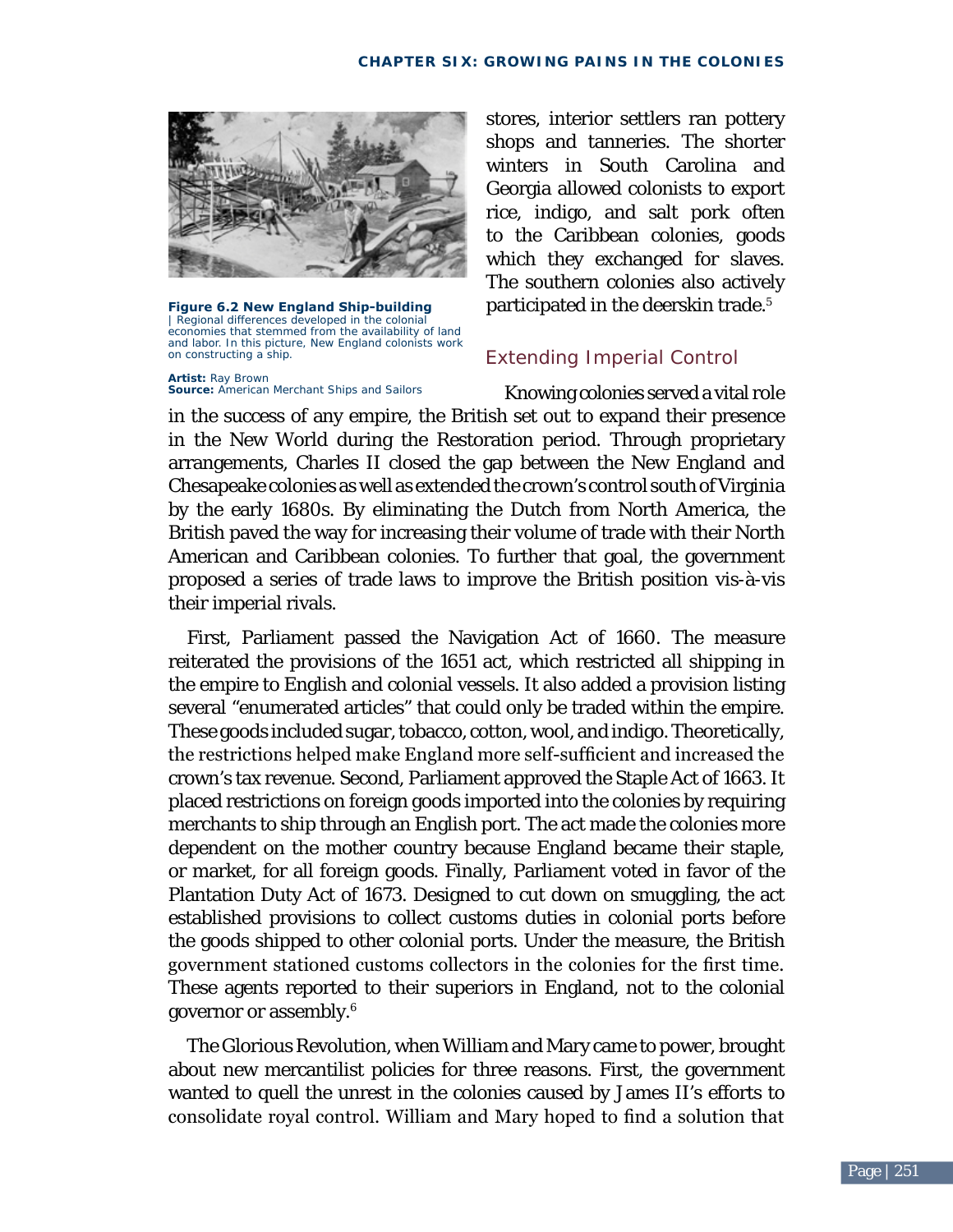would meet both the economic and political needs of English merchants and colonial planters. Second, lax enforcement of the Navigation Acts during King William's War (1689-1697) increased smuggling and privateering, which put the economic health of the empire at risk. Third, after the adoption of the English Constitution, Parliament determined the empire's fiscal policy. Dominated by wealthy landowners and merchants, the House of Commons wanted to assure political and economic strength. Thus, Parliament, with the crown's approval, took measures to strengthen the trade restrictions on the colonies.<sup>7</sup>

Parliament passed the Navigation Act of 1696 and the Trade Act of 1696. The Navigation Act sought to shore up previous acts by closing the loopholes that contributed to lax enforcement. In order to improve the collection of duties in the colonies, the law granted royal officials in the colonies the right to seek writs of assistance to search for and to seize illegal goods. The Trade Act created the Board of Trade, an administrative agency, to replace the more informal Lords of Trade created under Charles II. British merchants wanted a stronger body to develop and supervise commerce, since the Lords of Trade failed to devote enough attention to the colonies. William and Mary approved the change largely because, like many merchants, they believed stronger control over colonial development would have a positive effect on the British economy.

In 1697, the Board of Trade recommended the creation of Vice Admiralty Courts in the colonies. By using these courts, the Board denied colonists accused of violating the Navigation Acts the right to a jury trial because most colonial juries would not convict people accused of smuggling. The

Board also recommended several other measures to restrict colonial industry and trade. For example, the Woolens Act of 1699 prevented colonists from producing wool goods for export; the Hat Act of 1732 did the same for hats. The most controversial of these measures was the Molasses Act of 1733, which raised the duties on rum, molasses, and sugar imported into the colonies from foreign countries. In time, most merchants realized that the duties on molasses did more to harm than help trade. Seeing as the act largely defied the logic of mercantilism, Robert Walpole, the king's chief



**Figure 6.3 The Board of Trade** | Created by the Trade Act of 1696, the Board of Trade advised the British government on all matters relating to colonial trade and politics. This picture from Ackermann's *Microcosm of London* (1808-1811) depicts the members hard at work in London.

**Authors:** Rudolph Ackermann, William Henry Pyne, and William Combe **Source:** *Microcosm of London*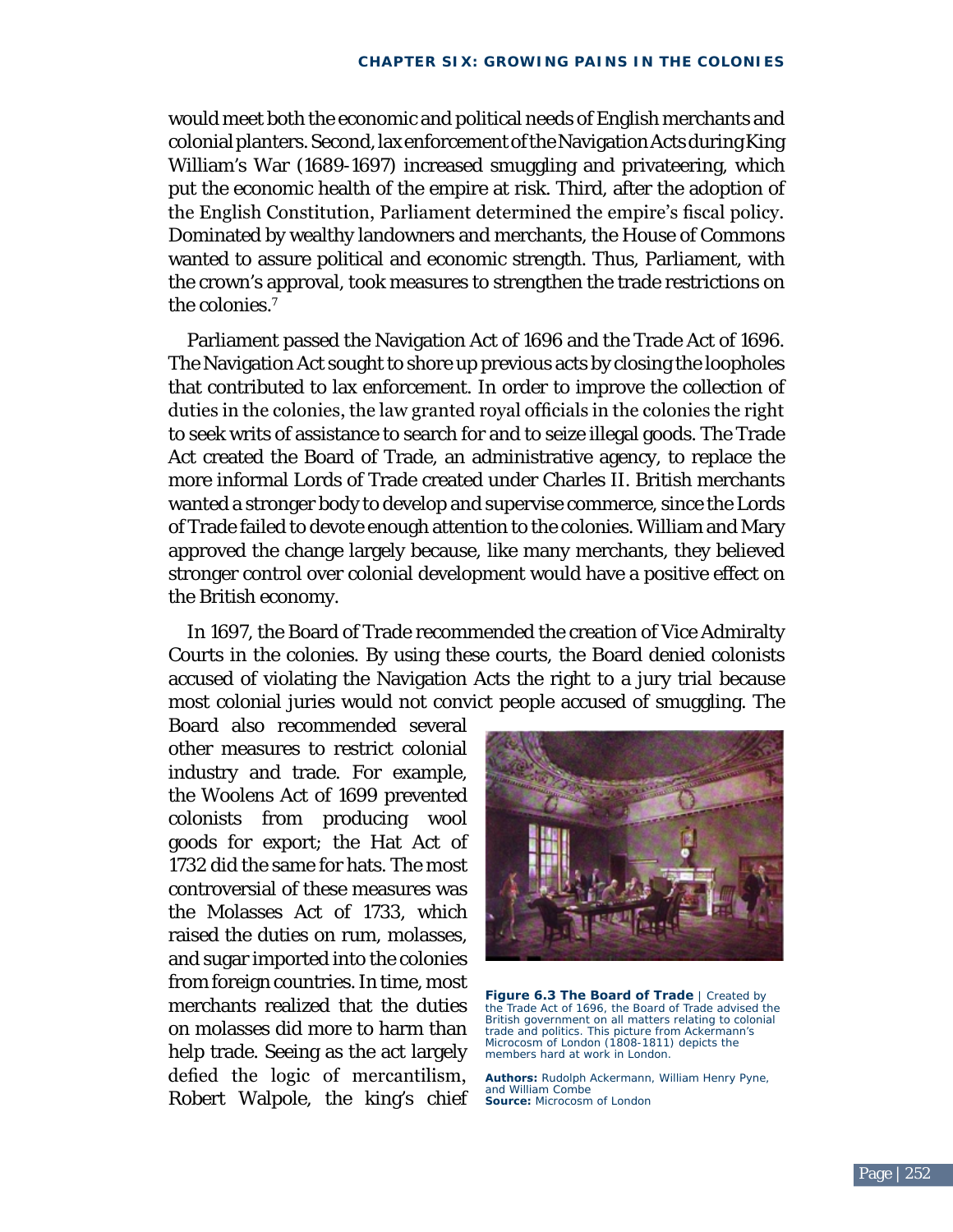minister from 1720 to 1742, chose not to enforce the measure. His decision led to a period of "salutary neglect," where government officials largely ignored economic development in the colonies.<sup>8</sup> In instances where the British government chose to enforce its economic policies, many colonists simply evaded the law by smuggling. In the years leading up to the American Revolution, some merchants—especially those in Boston—found the Dutch, French, and Spanish more than willing to help them evade British trade laws. While certainly not the only reason for tensions between the colonists and the crown in the mid-eighteenth century, the decision to enforce the Navigation Acts and add additional regulations caused problems.<sup>9</sup>

### Trade and the Consumer Culture

While many colonists objected in principle to trade restrictions imposed by Parliament in the seventeenth and eighteenth century, few had reason to complain about the positive economic benefits of being part of the British Empire. Policymakers designed the Navigation Acts to increase trade relationships between the mother country and her colonies. If the policies significantly harmed colonial economies, they became pointless because colonists would not buy British goods. Imbedded into the trade acts were benefits for the colonists. First, the colonies had a monopoly over the enumerated articles. No one in England, for instance, could grow tobacco or indigo. Second, the colonists received rebates on goods imported from England, so they tended to pay lower prices for finished products. Third, the colonists did not need to worry about piracy because they fell under the protection of the Royal Navy.10

Greed and self-interest underscored the theory of mercantilism at the national and the personal level. British merchants clearly had a stake in seeing imperial commerce thrive, but so too did the colonial farmers and shippers. With the exception of the Puritans, most people migrating to North America wanted to improve their economic position. American colonists, according to historian T.H. Breen, "obeyed the Navigation Acts because it was convenient and profitable for them to do so, not because they were coerced." In the eighteenth century, economic growth, coupled with lower tax rates in British North America, provided the colonists with not only a decent standard of living but also more disposable income. Most colonists wanted very much to participate in the consumer revolution happening in Europe. In other words, they wanted to purchase consumer goods considered luxuries in the seventeenth century such as table and bed linens, ceramic cups and saucers, pewter cutlery, and manufactured cloth and clothing.<sup>11</sup>

Throughout the eighteenth century, the demand for imported consumer items grew in the North American colonies. The more raw materials the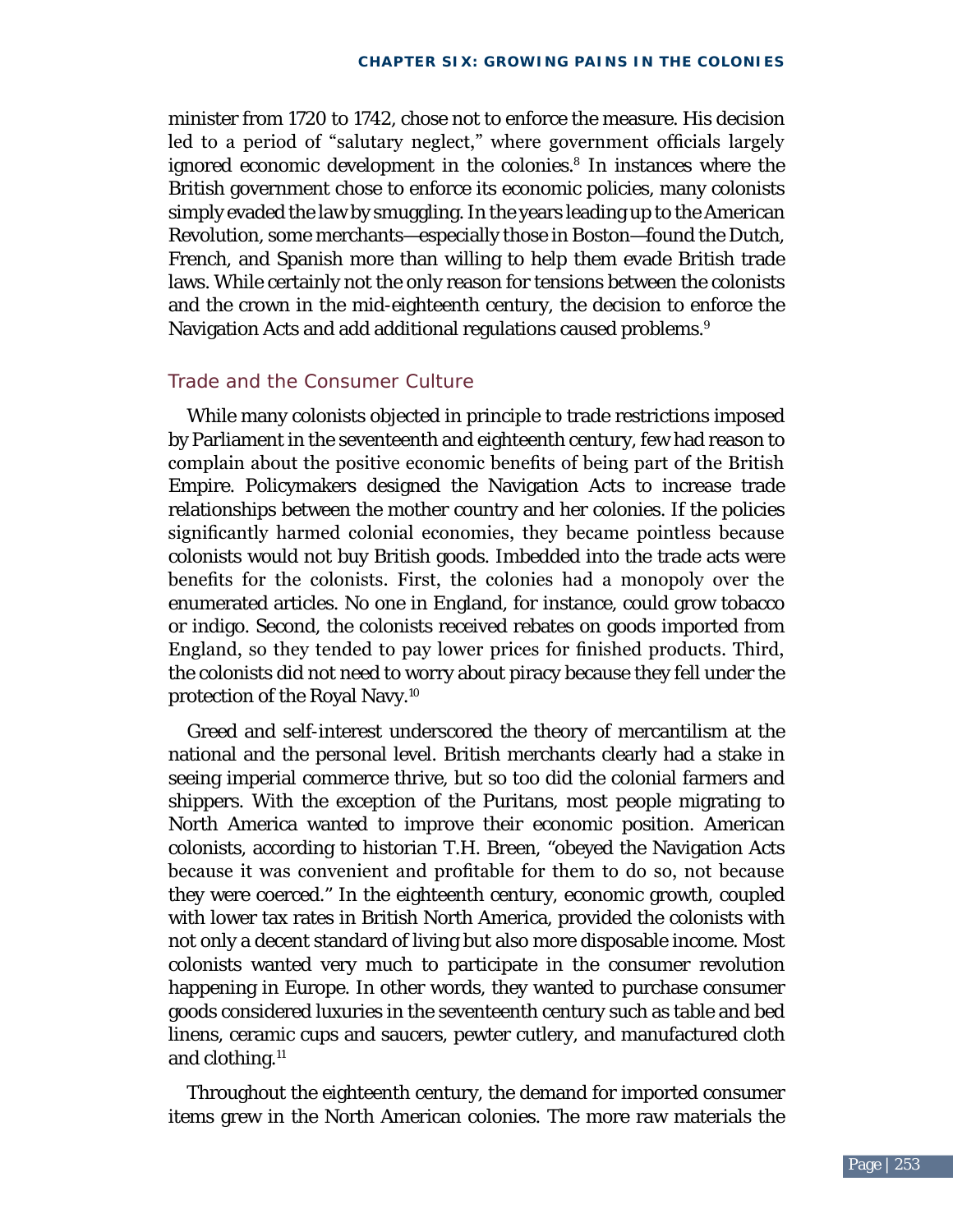colonists exported, the more necessities and luxury items they could purchase on credit. British and colonial merchants also worked to fuel demand for goods by advertising in the growing number of colonial newspapers. Likewise, hundreds of peddlers spread trade goods from colonial seaports to the interior. Despite the self-sufficient farmer's image carrying a great deal of weight in popular memory of colonial America, the colonists never achieved the means to take care of all of their own needs. So, they imported basic necessities and niceties.<sup>12</sup>

The fluid nature of colonial society meant that the elite wanted to set the standards for polite society, marked especially by the rise of a tea culture, as a means to distance themselves from the lower classes. They used their ability to purchase luxury items as a way to display their status. At the same time, the lowering sorts used their disposable income to erase the line between the elites and the commoners. Colonial women took a leading role in the consumer revolution. They had a good deal to gain from importing household items because they would no longer have to produce them in the home and could use those goods to mark their families' place in American society.<sup>13</sup>

Over time, the large number of imports helped to deepen the connection between the mother country and the colonies, and in some respect, helped to build a common identity among the colonies because everywhere people purchased the same goods. The consumer culture effectively created material uniformity. Moreover, the expanding coastal and overland trade



**Figure 6.4 The Consumer Culture** | Economic growth in the eighteenth century allowed American colonists to participate in a consumer revolution. Colonists routinely imported necessities and luxury items from Britain. With the rise of a tea culture, tea sets were a much sought after item. This Wedgewood tea set, on display at the Victorian and Albert Museum in London, typifies the style of tea set found in homes of the colonial elite.

**Author:** Valerie McGlinchey **Source:** Wikimedia Commons **license:** CC BY SA 2.0 England and Wales brought colonists of different backgrounds into greater contact with one another. It gave them added opportunities to exchange ideas and experiences, even though they remained largely unaware of the importance of such connections as they continued to see themselves as New Yorkers, Virginians, and Carolinians, not Americans. T.H. Breen concluded that "the road to Americanization ran through Anglicization." In other words, the colonists had to become more integrated in the British Empire before they could develop a common cultural identity as Americans.<sup>14</sup>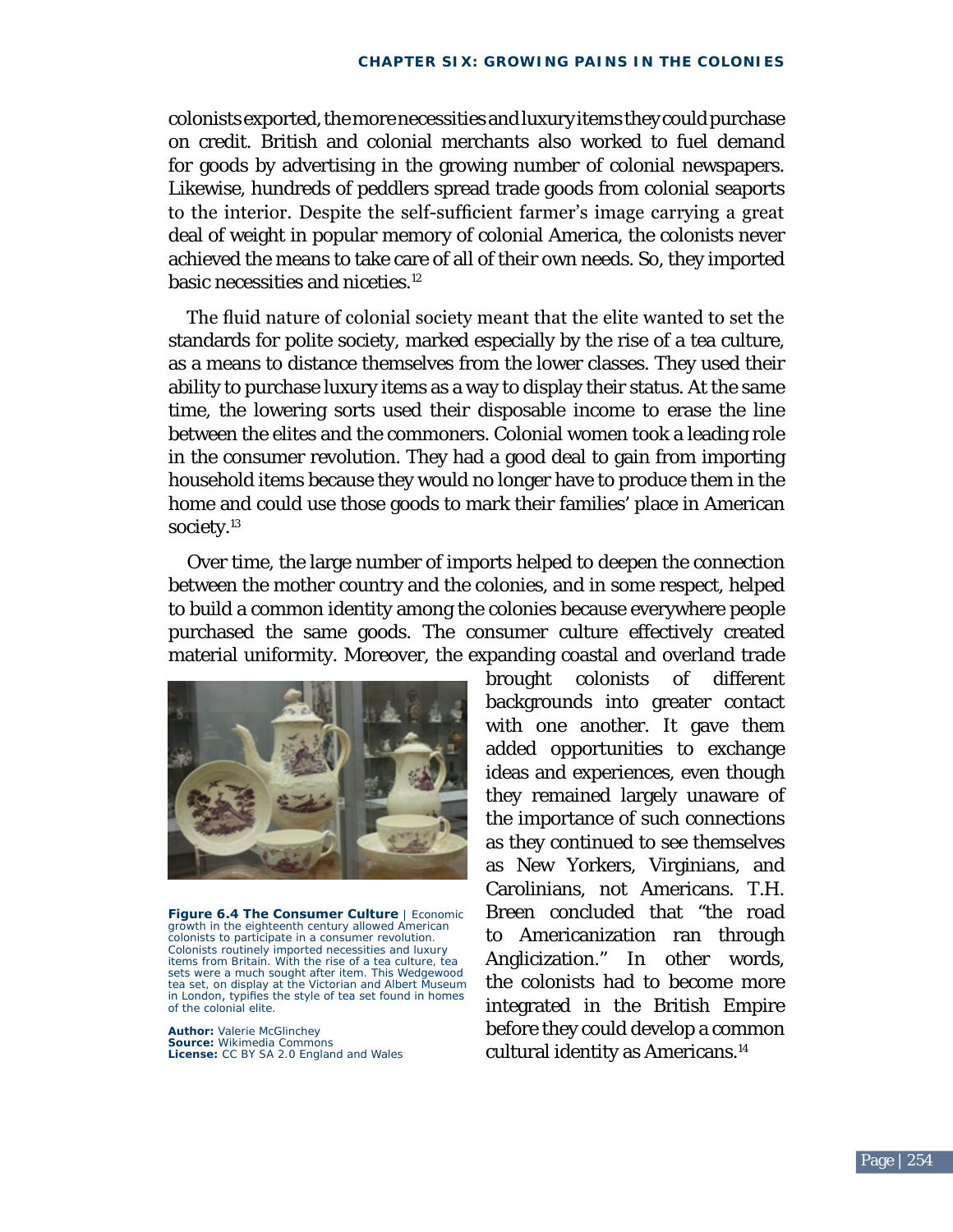### **6.2.2 Developing a Political System**

Throughout the colonial period, the British struggled to determine how much authority to exert over the colonies. As England settled the New World, expedience usually determined the political system of each colony. As such, three models of government emerged: the royal colony, the proprietary colony, and the corporate colony. In each system, a governor shared power with a legislature usually composed of an upper house appointed by the governor and a lower house elected by the property-holding men. The chief difference between the models came in the selection of the governor. In the royal colonies, the crown appointed the governor. In the proprietary colonies, the proprietor chose the governor with the crown's approval. In the corporate colonies, the voters selected the governor and did not need the crown's approval. By the late seventeenth century, to further the goals of mercantilism, the crown and Parliament looked for ways to achieve greater control while also balancing the expectations of the colonies.15

### Colonial Administration

Initially the British administration of the colonies was somewhat haphazard, which explained why the different models of government emerged. However, the monarchy needed to find an arrangement to administer the colonies that would benefit all interested parties so as to successfully use the colonies to promote the economic development of the mother country. In the 1650s, Parliament began to tinker with the administrative system when they passed the Navigation Act of 1651 but largely left the colonies to govern themselves. During the Restoration period, Charles II and James II attempted to assert greater control over the colonies. They reorganized the existing colonies as royal colonies and created new proprietary colonies subject to greater royal authority.<sup>16</sup>

The unrest caused by the creation of the Dominion of New England, whereby James II eliminated the vestiges of self-government by creating one administrative unit to oversee the northern colonies, suggested the mother country needed a new governmental policy. During the reign of William and Mary, the British finally found a working arrangement to manage its colonies that pleased merchants and colonists; the government retained some of the previous policies when it came to trade issues in an effort to bind the colonies more closely with the mother country. Thus, Parliament passed a revised Navigation Act and created the Board of Trade. At the same time, William and Mary restored the colonial assemblies, which their predecessor had disbanded. This compromise met the needs of both the colonies and the empire. Under the system, says historian Oliver Chitwood, "neither liberty nor security would be sacrificed" because "each province was to rotate on its own axis, but all of them were to revolve around England as the center of the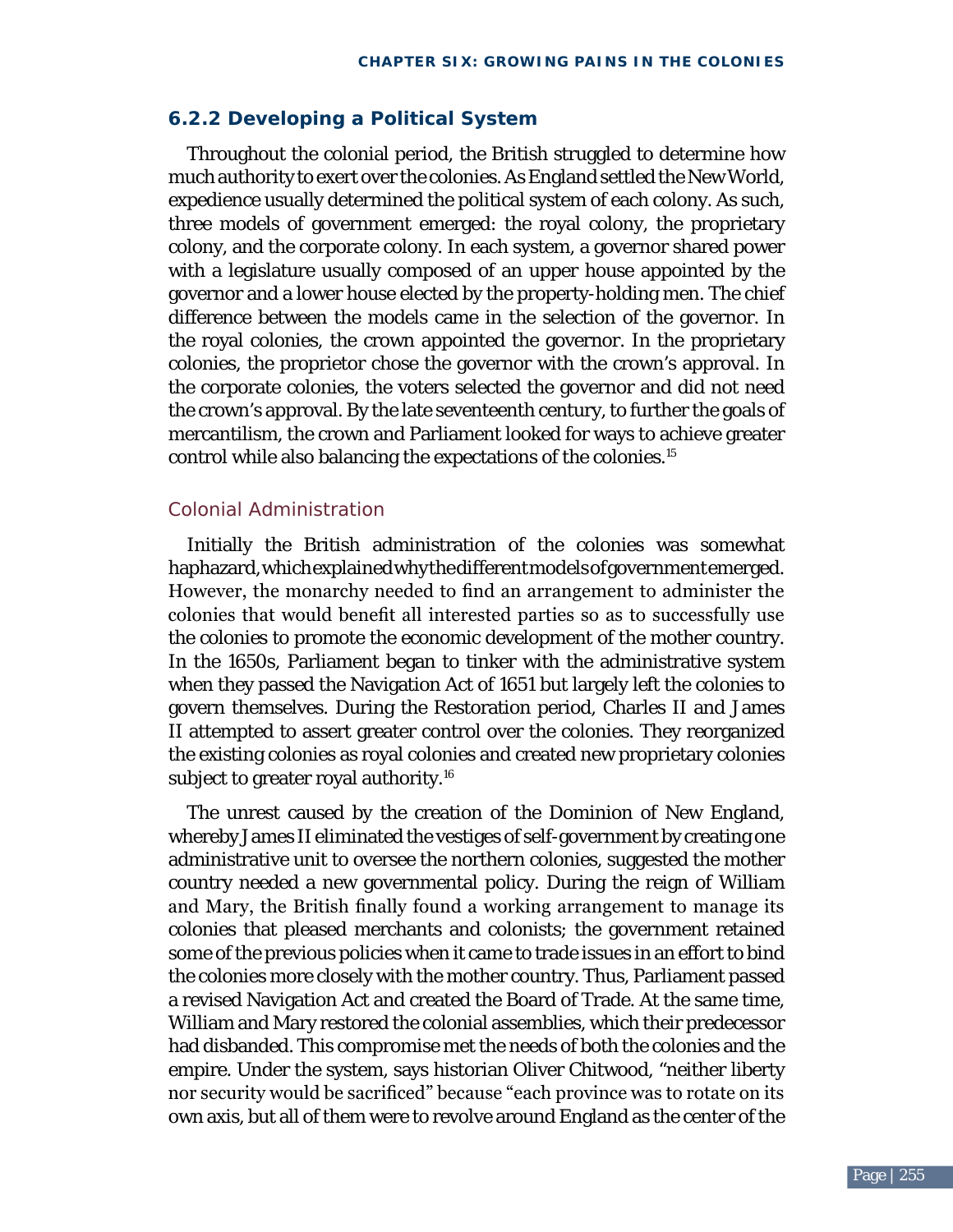imperial system." The compromise would only work so long as the mother country could keep the colonies in line. Sentimental attachment to England helped in this effort, but so too did economic self-interest on the part of the colonies and the threat of force on the part of the mother country.17

After the Glorious Revolution, Parliament held more power over matters of taxation and expenditures. However, the monarchy still largely supervised the colonies. Over the course of the eighteenth century, several different administrative bodies had their hand in colonial affairs. The Privy Council, the king's official advisers, took the lead in colonial matters such as making royal appointments, issuing orders to governors, disallowing colonial laws in violation of English law, and hearing appeals from the colonial courts. Through a variety of secretaries, subcommittees, and boards, the Privy Council handled these tasks. The Treasury Board, which oversaw the empire's money, was responsible for enforcing all trade restrictions and collecting all customs duties. The Admiralty supervised the Royal Navy that protected trade to and from the colonies. Further, the High Court of Admiralty, or its subsidiary Vice Admiralty Courts, tried cases relating to violations of the Navigations Acts. Finally, the Board of Trade advised the monarchy and Parliament on most colonial matters relating to commerce, industry, and government. Although the Board of Trade could not make any laws or official policies, the Privy Council frequently accepted its recommendations about appointments, laws passed by the colonial assemblies, and complaints made by the assemblies.<sup>18</sup>

### Colonial Governments

The system of colonial administration set up in the late seventeenth century provided for British oversight and local autonomy regardless of whether the colonies were royal, proprietary, or corporate. By the mid-eighteenth century, the royal colonies included New Hampshire, Massachusetts, New York, New Jersey, Virginia, North Carolina, South Carolina, and Georgia. The proprietary colonies included Pennsylvania, Delaware, and Maryland. The corporate colonies included Connecticut and Rhode Island.19 Each colony developed governmental structures that resembled the structure of the British government with the king, his council, and Parliament in the form of the governor, the upper house, and the lower house. A colonial agent, who represented the colonies' interests in London, also aided the governor and the assembly. Moreover, each colony had a judiciary modeled on the British system with justices of the peace, county courts, and circuit courts. Finally, in each colony the county or the township dominated local politics. The county system prevailed in the southern and middle colonies, while the township system prevailed in the northern colonies. Both took responsibility for issues such as local taxation, defense, public health, and probate.20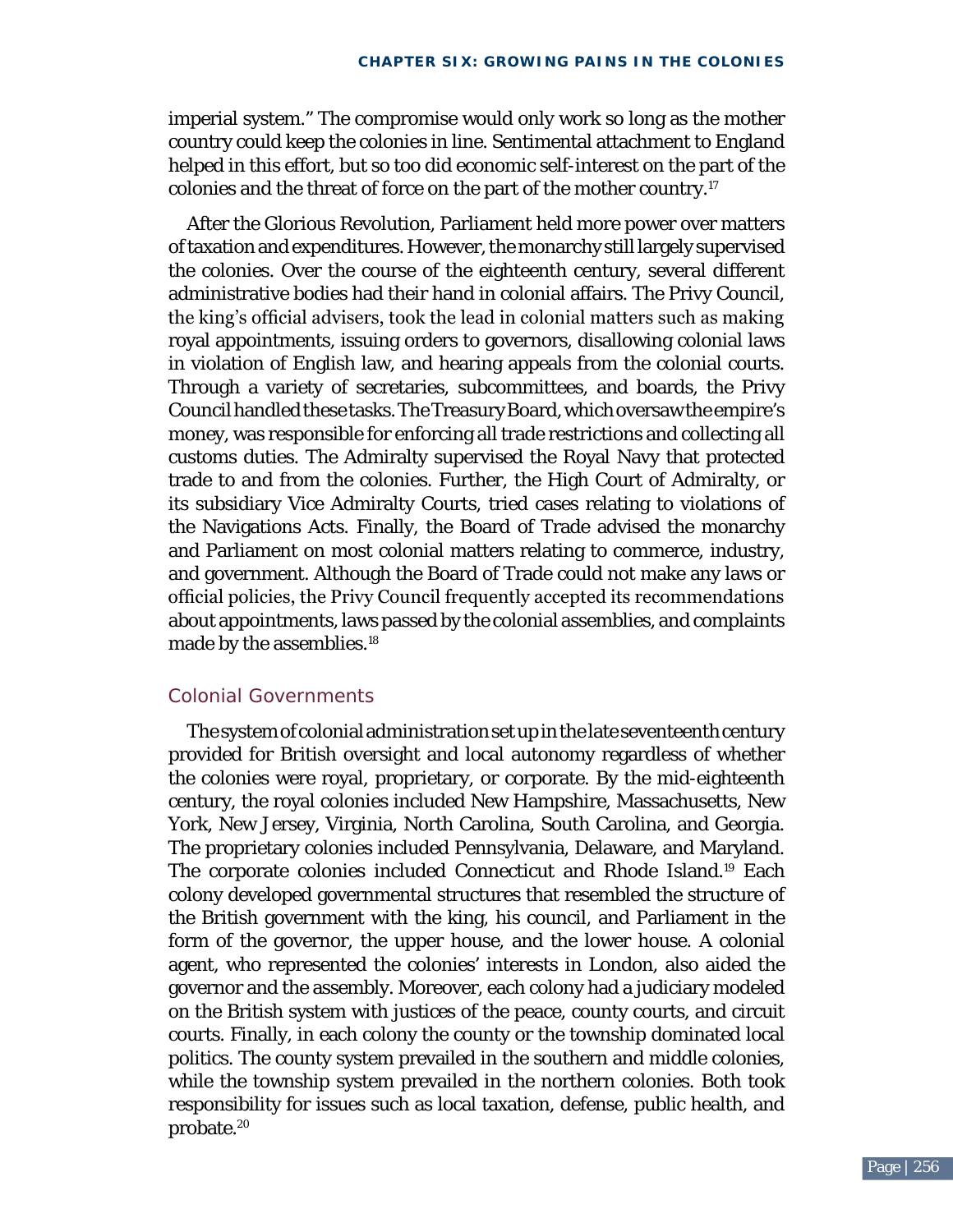Governors, who served at the pleasure of the king or the proprietor, functioned as the chief royal officials in the colonies. They had the power to do what the king did at home without seeking prior approval from Parliament. In the eighteenth century, the Board of Trade drafted the governors' orders for most of the colonies. These instructions underscored the mercantilist system in that they guided the governor to promote legislation to benefit the mother country while also seeking to improve the general welfare of the colony. Once in office, the governor became the commander of the colonial militia. He also held the power to decide when the assembly would meet and when it would disband and to approve or to veto all legislation passed by the assembly. Furthermore, the governor sent all official communication to London, which included sending colonial laws for approval by the crown. Finally, he appointed all judges, magistrates, and other officials, and he made recommendations to the crown or the proprietor regarding the composition of his advisory council. The governor's council had three functions: it advised the governor on all executive decisions, it acted as the upper house of the legislature, and in conjunction with the governor, it served as the highest appeals court in the colony.<sup>21</sup>

The colonial assemblies had the power to initiate legislation. More importantly, they controlled the budget because they voted on all taxes and expenditures, including colonial officials' salaries and defense appropriations. Members were immune from arrest during assembly sessions and could speak freely and openly in those meetings. Finally, the assemblies had the right to petition the monarchy for the redress of grievances. By modern standards, the colonial assemblies were far from democratic. Nevertheless, more men could vote in America than in England because of the wider distribution of land ownership. At the local level, the county or township administrators supervised the election of the assembly. Those chosen increasingly believed they had the obligation to represent the local entity that elected them. This idea of direct representation differed from the British system, where Parliament supported the concept of indirect or virtual representation. Members believed they represented the whole empire, not just the region they hailed from.<sup>22</sup>

### Colonial Politics

As in England, during the eighteenth century the power of the assembly in the colonies grew in relation to the governor, meaning the colonists expected lax enforcement of royal dictates as well as control over most colonial matters. At the same time that Parliament adopted a policy of salutary neglect when it came to trade, the crown allowed the colonies greater political control over their affairs. This habit of self-government stemmed from two factors. First, the distance between the mother country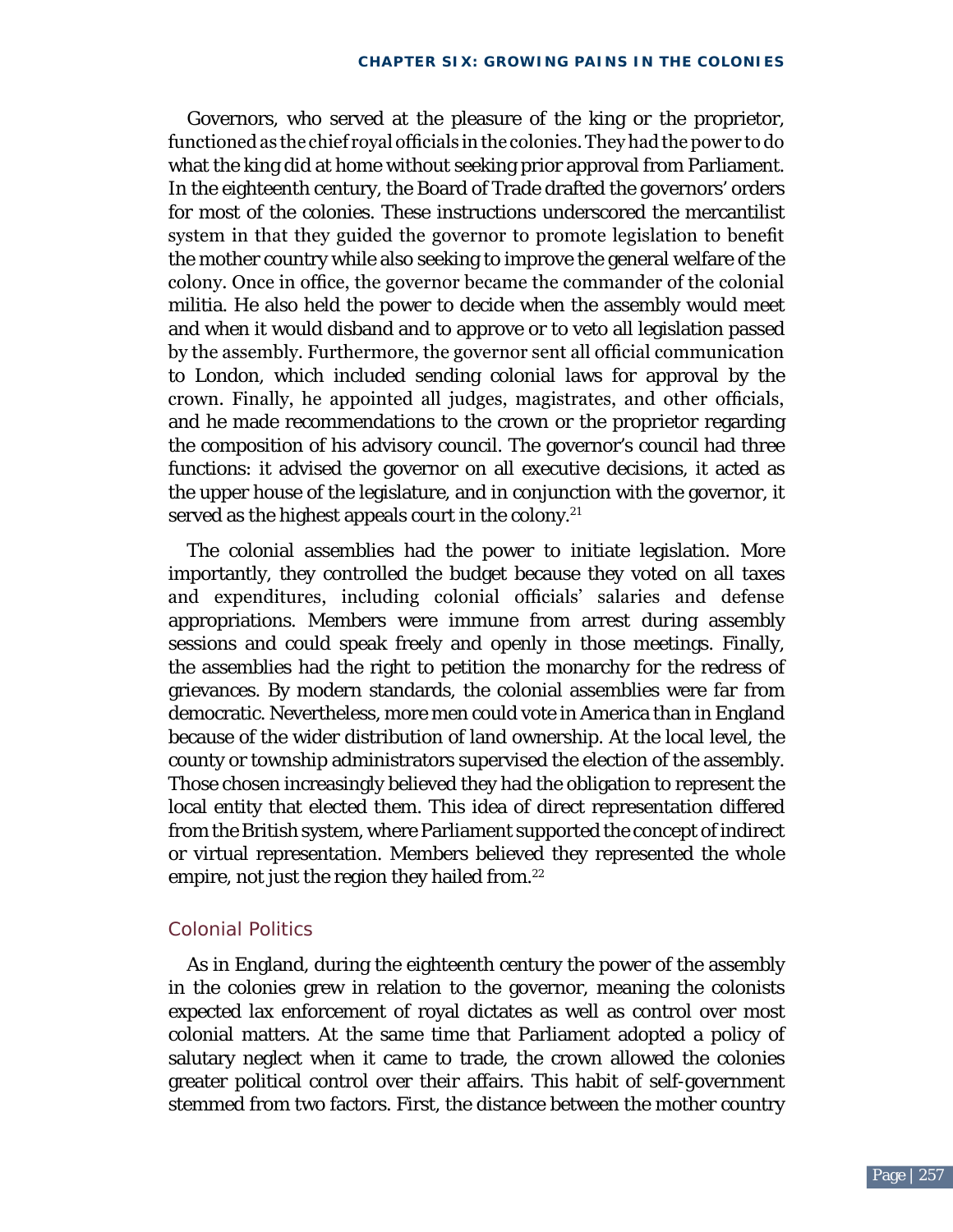

**Figure 6.5 The Colonial Assemblies** | During the eighteenth century, representative assemblies in the colonies looked to expand their power and responsibility over colonial affairs. Whenever possible, they used financial pressure to bend the colonial governor to their will. This photograph, taken by Frances Benjamin Johnston, shows the chamber where the House of Burgesses, Virginia's representative assembly, met in Williamsburg.

**Author:** Frances Benjamin Johnston **Source:** Wikimedia Commons

and her colonies mitigated the ability to keep tight control over colonial affairs. Colonial assemblies often made decisions because the time lag in communication between the two continents simply made waiting on answers from London infeasible. Moreover, in the eighteenth century the crown often found itself distracted by other problems such as the wars with France and Spain. Second, more men met the property qualifications to vote in the colonies, therefore felt a more direct connection to their government. As such, the well-to-do who served in the assemblies needed to be more responsive to the needs of their constituents to stay in office.

Like their counterparts in Britain, colonial leaders engaged in patronage where they awarded commissions, judgeships, and land grants to their supporters. In turn, most colonists put greater faith in their assemblies than in their governors because the colonists helped elect or appoint members to serve in those assemblies. As historian Jack P. Greene points out, "coherent, effective, acknowledged, and authoritative political elites" dominated local politics. They possessed "considerable social and economic power, extensive political experience, confidence in their capacity to govern, and…broad public support."23

To maximize the interests of their fellow colonists, the assemblies frequently used the power granted by their colonial charters to put pressure on the governor. On several occasions, the assemblies made official complaints about their governors' power to determine when and for how long they could meet. When the monarchy refused to address the problem, the assemblies used their power to control the budget. Should a governor veto legislation the assembly favored, it slowed and sometimes stopped the appropriation of funds for the governor's salary or defense measures. In the 1720s and 1730s, the governors in New York, Massachusetts, and New Hampshire went without pay for several years. According to historian Alan Taylor, the colonists also "could effectively play…dirty politics." They sometimes resorted to rumors and gossip to undermine the authority of their governor and force his recall by officials in London. In the 1700s, New Yorkers exposed the then governor, Lord Cornbury, as a cross-dresser, so soon British officials removed him from office. Many governors tried to use their powers to grant land or bestow patronage to counter the power of the assembly, but their efforts rarely worked.<sup>24</sup>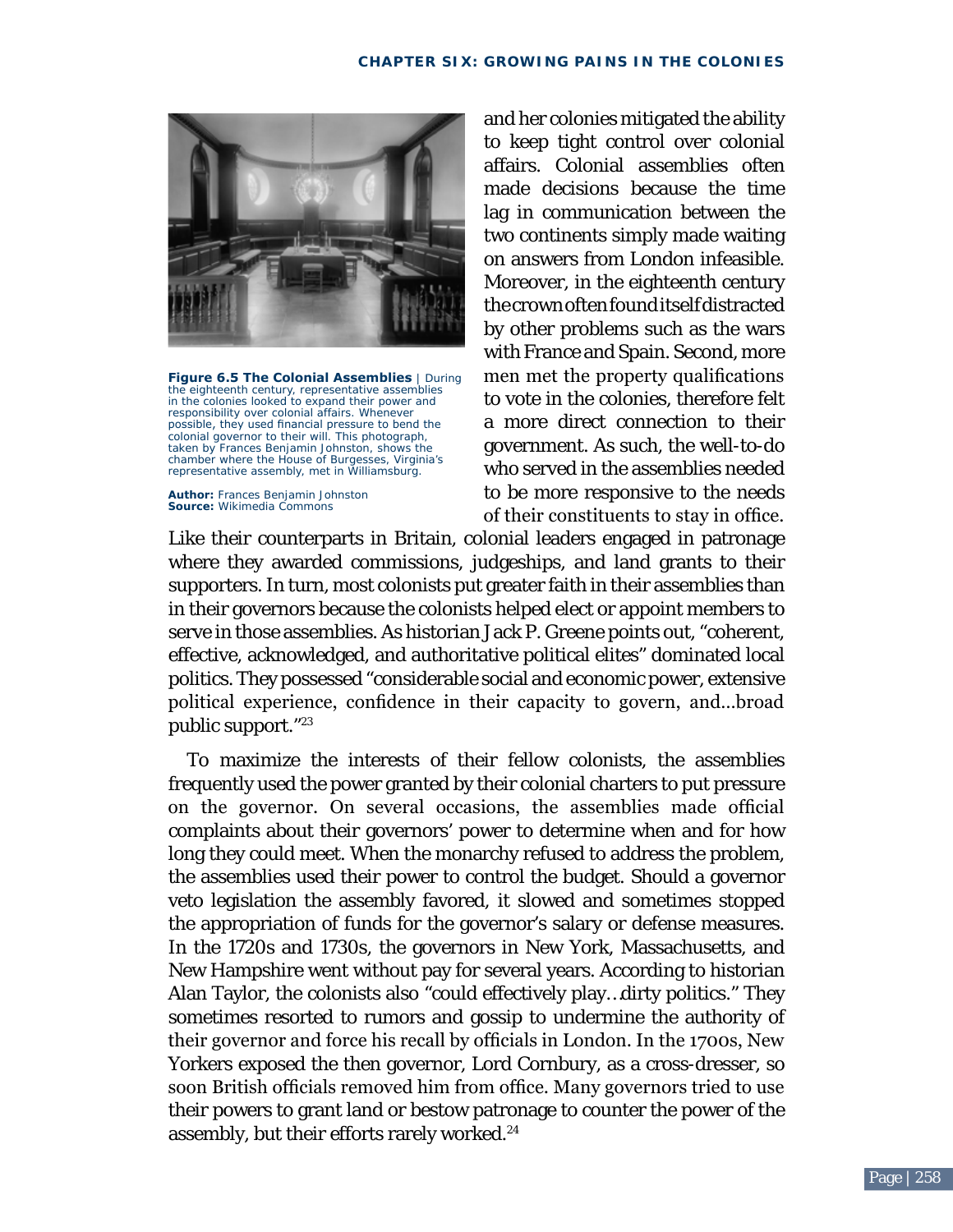In the colonies, political tension was common because the assemblies constantly looked for ways to expand their power and responsibility over colonial affairs. Meanwhile when new governors arrived from England, they looked to shuffle the local power structure to win colonists over to their policies. In the end, most governors accepted the assemblies' demands in order to retain their position, thus perpetuating the idea of self-government in the colonies.<sup>25</sup> Many colonists believed they lived under the most enlightened form of government in Europe. Like their counterparts in England, the colonists believed the Bill of Rights protected their liberties. In the eighteenth century, the colonists concluded that they were free to protest against objectionable policies and laws emanating from Parliament because they were British citizens. Moreover, they expected the balance of power to remain in their favor since the governors often came around to their position.

# **6.2.3 Before You Move On...**

### **key Concepts**

During the seventeenth and eighteenth centuries, the British sought to expand their empire. Using the theory of mercantilism, they set up an economic and political system designed to benefit the mother country and her colonies. Through the passage of the Navigation Acts and the creation of the Board of Trade, the government sought to increase the nation's wealth through commercial ties with the New World. The colonies provided raw materials for British industry and, in turn, purchased finished goods produced in the mother country. To further their economic goals, the monarchy also sought to extend greater political control over the colonies. Colonial resistance to James II's policies prompted William and Mary, as well as their successors, to blend royal control with representative assemblies. The large volume of trade brought benefits to most people involved in the system and thereby increased Britain's power over its European rivals. However, lax enforcement of many of the regulations, plus the growing power of the colonial assemblies, planted seeds of discontent that boiled over in the 1760s.

### **Test Yourself**

- 1. The Navigation Acts specified enumerated goods that
	- a. colonists could not export.
	- b. colonists could manufacture the same goods as produced in Britain.
	- c. colonists could only ship within the British Empire.
	- d. colonists could only trade to other colonists.

 $\overline{\phantom{a}}$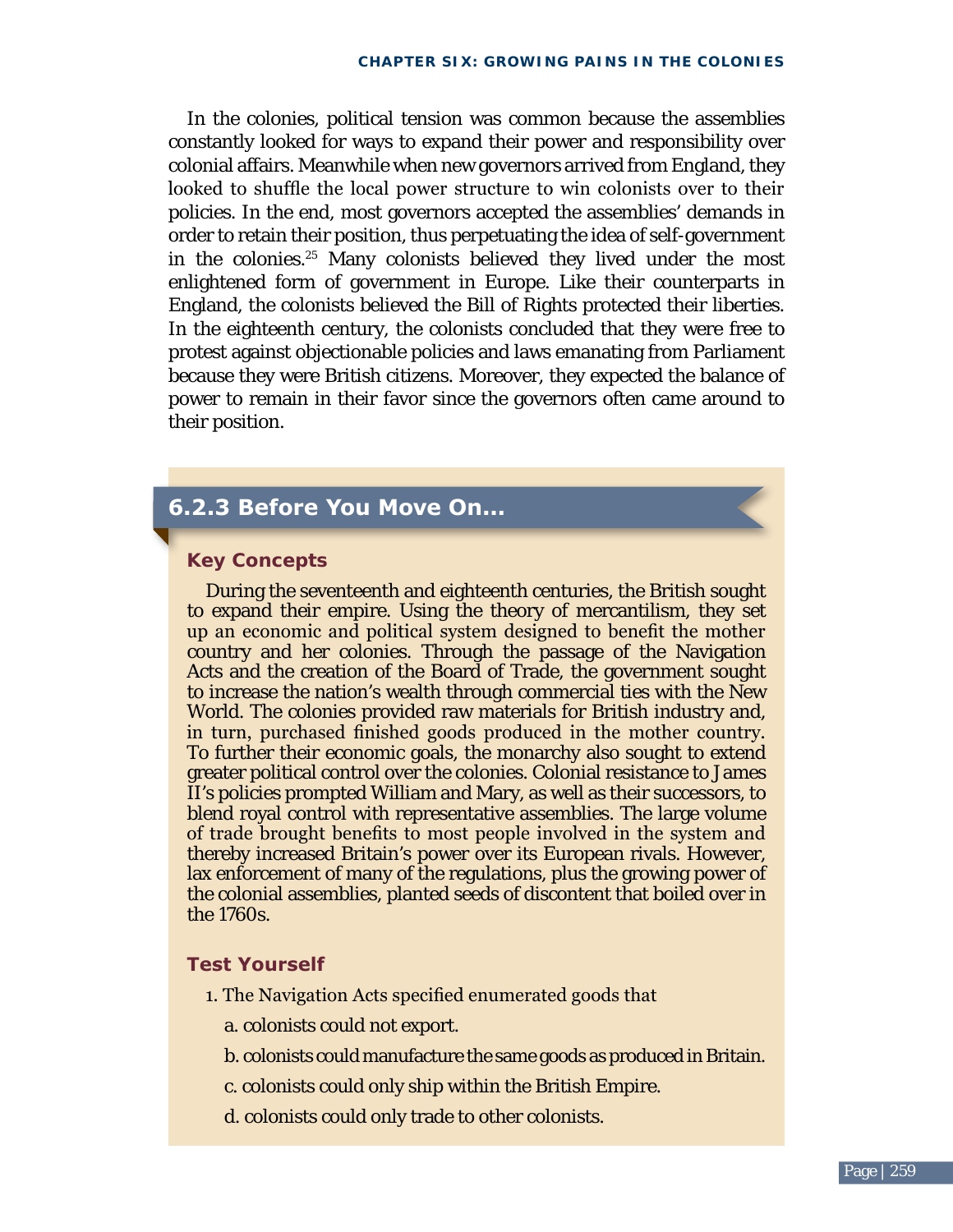- 2. Most colonists in eighteenth century North America were largely self-sufficient, so they did not need to import consumer goods from Britain.
	- a. True
	- b. False
- 3. Colonial governors possessed the right to veto legislation passed by the colonial assemblies.
	- a. True
	- b. False
- 4. During the eighteenth century, colonial assemblies
	- a. lost their power to appropriate taxes.
	- b. were appointed by the king.
	- c. included both men and women.
	- d. expanded their power and influence.

Click here to see answers

### **6.3 thE EnlIGhtEnmEnt anD thE GrEat aWakEnInG**

To understand the Enlightenment and fully appreciate its significance, we must review the state of the western world before the Scientific Revolution. Today most people believe the earth is a round planet orbiting in a solar system around a star known as the sun. We tend to accept this view without question. In the 1400s, people's view of the world differed from ours. For most of that century, many Europeans believed the earth might be flat and that all the planets and stars and even the sun revolved around it. The centrality of the earth to the universe was a religious as much as a scientific concept for many, while the flat earth concept had existed since ancient times.

The ancient astronomer Ptolemy's geocentric theory, that Earth was the center of the universe, remained accepted as fact over 1,200 years after his death. Nicolaus Copernicus, whose varied interests in theology, medicine, law, language, mathematics, and especially astronomy marked him as a true Renaissance man, observed the heavens and studied Ptolemy's theories. Believing Ptolemy wrong, Copernicus took what he knew to be fact and developed a heliocentric theory where the sun and not the earth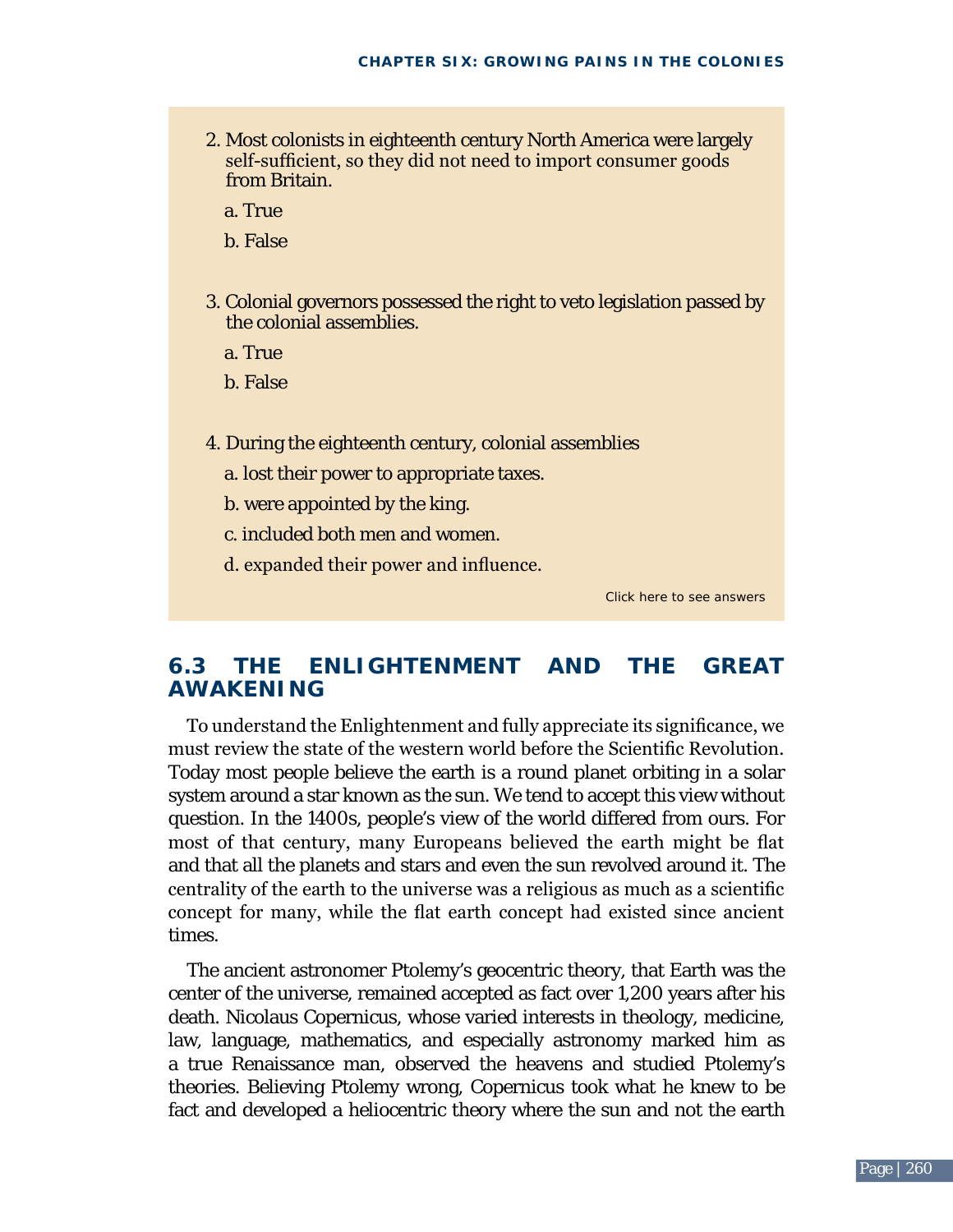was at the center of the universe. Copernicus appears to have conceived his basic model before 1514 and spent the rest of his life developing his theory, which was published shortly before his death in 1543. His work, *On the Revolutions,* touched off the Scientific Revolution which continued well into the seventeenth century.

Among all the great figures of the Scientific Revolution, Sir Isaac Newton most importantly distilled the theories and discoveries of the Scientific Revolution from Copernicus to himself. His greatest work, *Philosphia Naturalis Principia Mathematica,* published in 1687, presented a reasonable, understandable, and demonstrable model for the workings of the universe, which was based on science and excluded theology. Newton's concepts, such as his Law of Gravity, gave a predictable and comprehensible framework from which to view the world and beyond.

### **6.3.1 The Enlightenment**

The ideas of the Scientific Revolution inspired people in many fields besides science. With Newton demonstrating rational explanations for the functions of the universe, philosophers were inspired to re-think humanity and its place in the universe. The Scientific Revolution, then, was at the root of the Enlightenment.

With the Enlightenment came a new spirit of thought and intellectual investigation. Old ideas and theories could be questioned and new ones proposed on virtually any subject. Acceptance of what had always been was no longer sufficient support for belief; instead, understanding with reasoned explanations and arguments were needed. Of the many great thinkers of the Enlightenment, including Rousseau, Voltaire, and Hume, the one whose works on politics and philosophy had the greatest direct impact on the revolutionary spirit in the Colonies was an Englishman, John Locke.

In 1690, two of Locke's greatest works were published. In the first, *An Essay Concerning Human Understanding*, Locke explained that humans learn only from experience. We experience things through sensation, with our senses giving us information, and through reflection, with our pondering what we have learned through sensation. Experience then leads to simple ideas which lead to complex ones. Locke discounted the commonly-held idea that humans are born with innate knowledge. His revolutionary view was that we are born instead knowing nothing at all. For Locke, humans possessed no innate concepts, ideas, or morals. At birth, our minds are complete blanks, a tabula rasa, which by being completely empty can be filled with what we know to be true through experience.

His other great work of that year was *Two Treatises of Government.* In the first treatise, Locke rejected the theory of the divine right of kings; in

 $\overline{\phantom{a}}$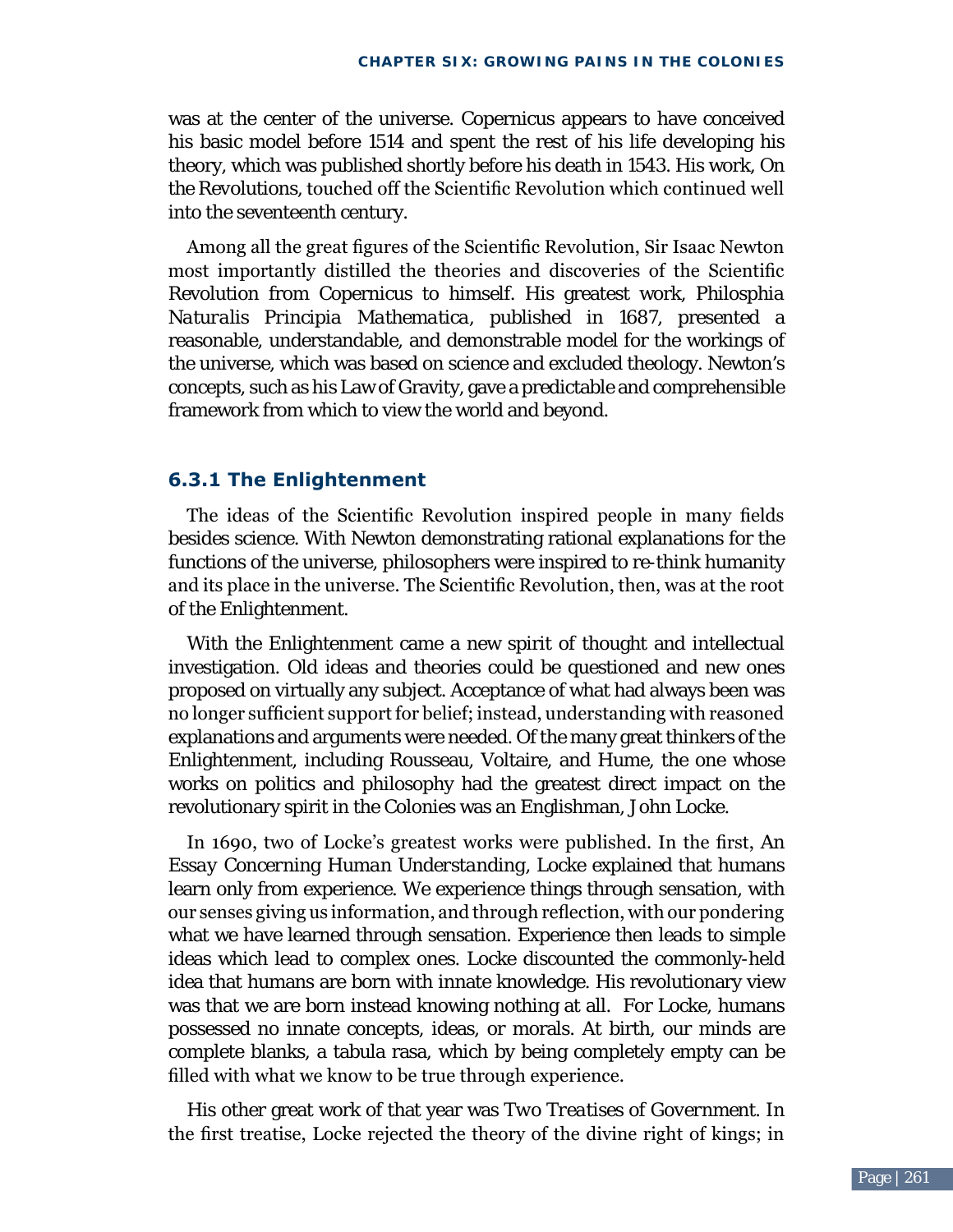the second, he explained his beliefs concerning government, democracy, and the rights of men. Locke believed that government should be for the benefit of the people, and if the government or the leader of the government failed in their duty to the people, then the people had the right to remove or overthrow that government. He believed that to safeguard against corruption and failure to serve the people, a government should have multiple branches with each serving to check the others. His ideas would continue to resonate long after his death in 1704 and would profoundly influence our Founding Fathers who used Locke's ideas to frame their reasons for the American Revolution and thereby justify their cause. Locke's ideas later formed the basis of the U. S. Constitution. From Locke came the concept that all people have the right to Life, Liberty, and Estate or Property.

### **6.3.2 The Enlightenment in America**

The Enlightenment, with its ideas and ideals of human rights and the relationship of citizens and governments as expressed by such writers as Locke, formed the basis of thought of the American Revolution. Thomas Paine, Benjamin Franklin, John Adams, Thomas Jefferson, and other Founding Fathers were influenced by the Enlightenment and took those ideals, that a government has a duty to the people, and used that as a lens through which to view the relationship between the American colonies and the British government of King George III. With the concept of a duty to the people firmly in mind, the failings of the British government to respond to the needs of the colony became more than mere points of contention and instead because causes for revolution. Thomas Paine, in his critical work *Common Sense,* made the case in clear language that spoke to the average colonist that equality was a natural condition for humans and having a king was not. Paine put forth the idea that while a king could be useful, there was no justification for a hereditary monarchy and ultimately, if the king did not see to the interest of his subjects, the subjects had no reason to have a king. The British government, according to Paine, had put its own interests ahead of the interests of the colonies, thereby failing in its duty to the colonists. Further, whereas the colonies in their infancy had needed the guidance and protection of the British, now they were able to stand on their own. Indeed, the British government had evolved from promoting the growth of the colonies to prohibiting that growth and becoming an obstacle to their economic development by inhibiting trade between the colonies and other nations around the globe. By covering the economic realities as well as the higher principles of natural rights, Paine's pamphlet appealed to both the practical-minded merchant and the principled philosopher. His writing was a hit and helped the colonists restless under British rule to understand exactly why continuing as colonies was not the solution to the situation.<sup>26</sup>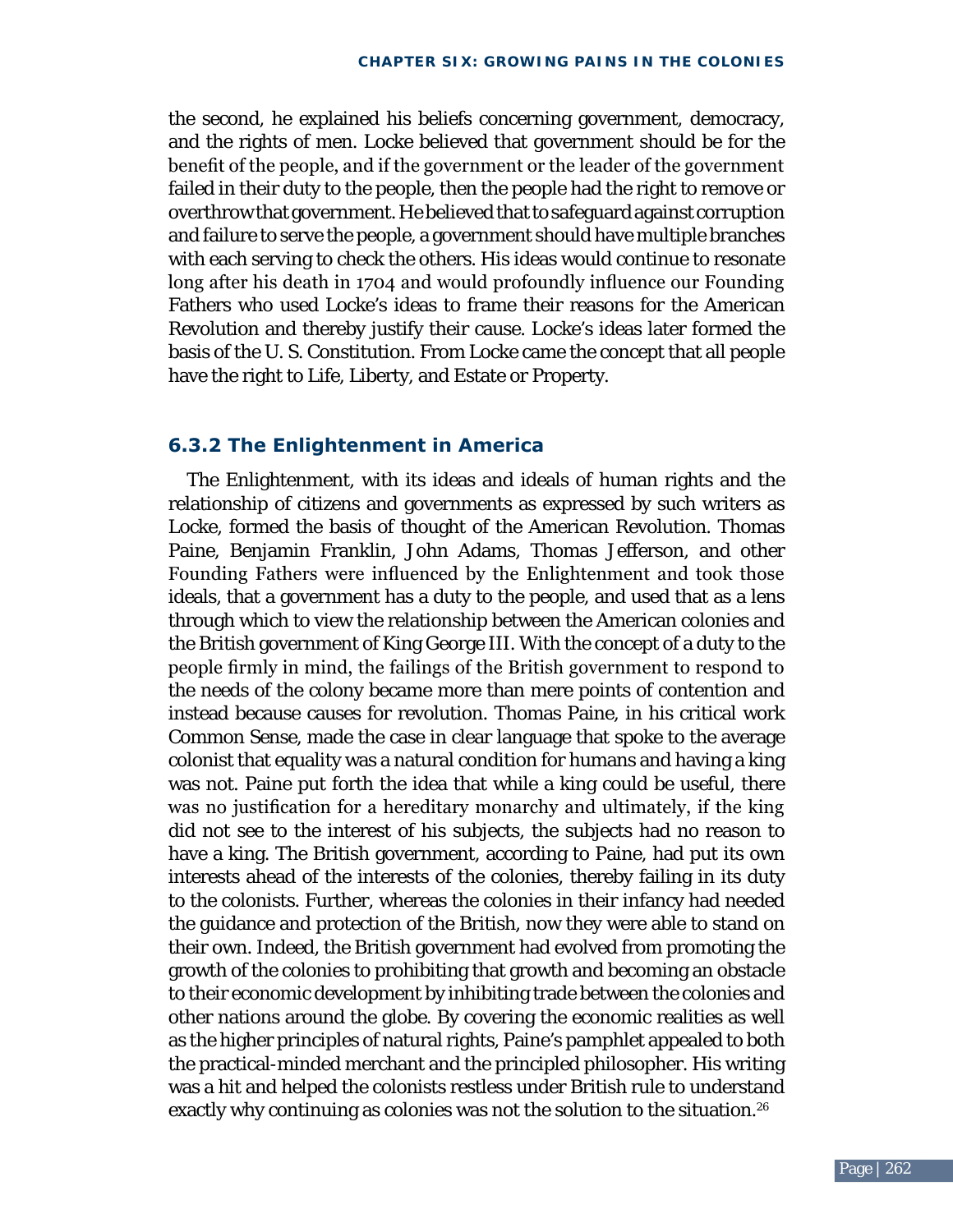The Enlightenment provided a moral justification for revolution and the end of British rule in the colonies—at least in the view of the revolutionary thinkers such as Franklin and Jefferson. Humanity's natural rights could not be denied to any well-reasoned mind. The colonists had the right to determine for themselves where their loyalties lay and what form their government would take. They had the right to be heard, to have their concerns addressed in a way not possible for the British over the seas. Yet, the break was not easy. Many in the colonies, even if they felt their rights had been violated, remained loyal to England and hoped for a reconciliation. The relationship was often described in terms of a parent and child. To the leaders of the revolution, the child had grown up and was ready to have its independence, with a new government, one not seen before that would be guided by the principles of the Enlightenment.27

### **6.3.3 The Great Awakening**

The Great Awakening was a religious revival in the American colonies triggered by a belief among Calvinists that the spiritual life of the colonists was endangered. With a focus on the material rather than the spiritual, the pursuit of wealth rather than the pursuit of a good Christian life, the lifestyle choices of the colonists alarmed and then invigorated evangelical ministers, launching the Great Awakening. Ultimately, ministers from both sides of the Atlantic would inspire each other and be involved in this spiritual revival.

### The Church of England—The Anglican Church

Like much of Europe, England had been a Catholic country until the Protestant Reformation. Henry VIII had at first defended the Catholic Church from the criticisms of Martin Luther, but later broke with the Catholic Church in order to divorce Ann Boleyn and, in 1534, declared himself the head of the Church of England. Unlike other Protestant movements, in which churches were formed based on the ideas of their founders such as Luther or Calvin, the Anglican Church alternated in concept from Catholicism to Protestantism, depending on what religious views were held by the current monarch and his or her advisors, since the Church and State were then tied together. The result was a church caught in the middle, blending Catholicism and Protestantism. The Anglican Church remained Catholic in its administrative structure and in the ritualized nature of its services, with Protestantism influencing its architecture, theology, and conduct of services. Because the Anglicans retained a detailed liturgical structure, any Anglican, whether in England or in the colonies, would know what Scriptures would be read and what prayers would be said on any given Sunday, as all Anglican churches followed a common guide. For many, this formal, predictable

 $\overline{2}$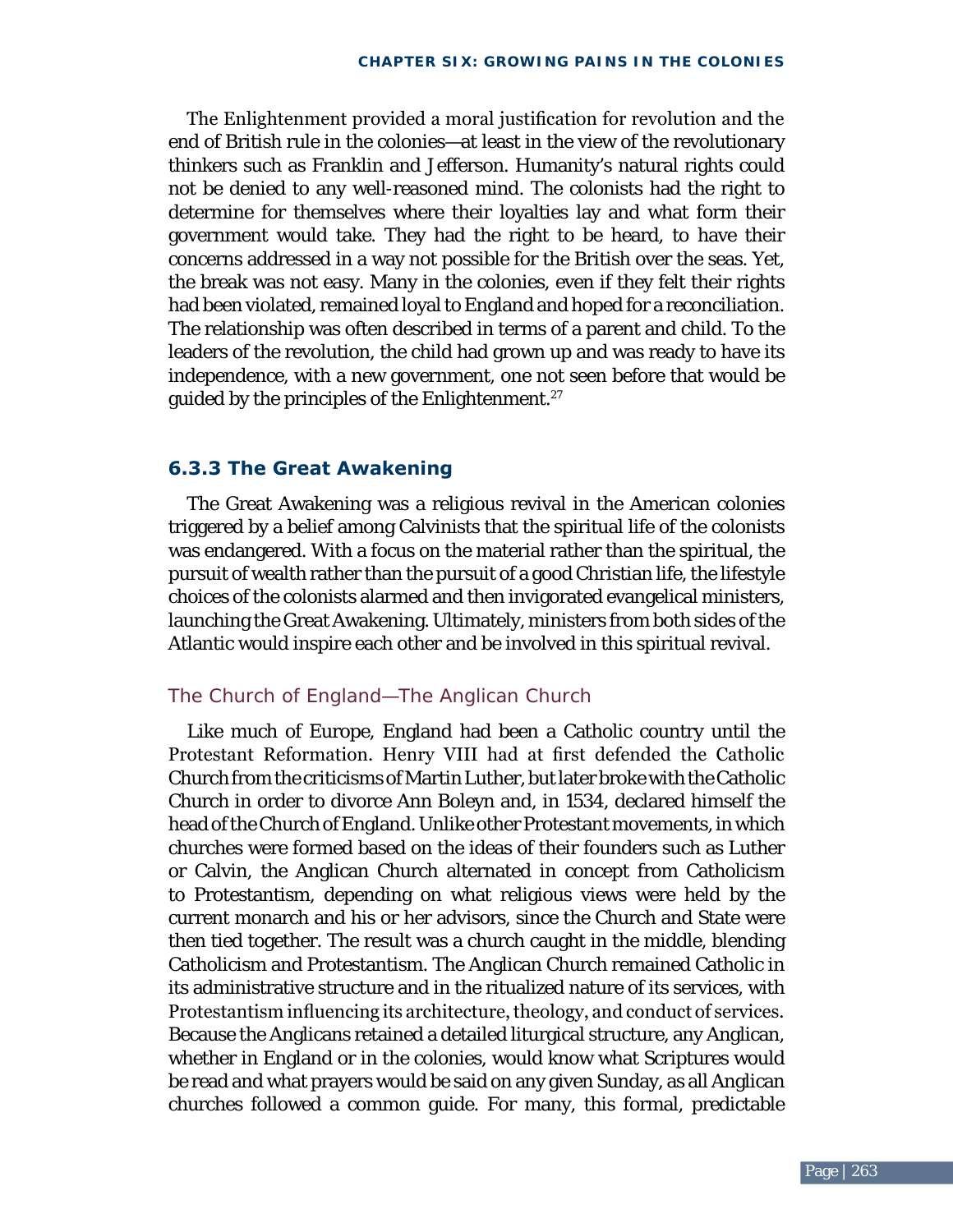style of worship did not meet their spiritual needs. Indeed, some felt England to be almost a spiritual desert.

### The Wesley Brothers and Their Conversion

The Wesleys attended Oxford and, in 1729, Charles founded the Holy Club, a group of students who were devout in their religious practices. In fact, they were absolutely methodical in the way they carried on their religious devotions and other activities, a practice which led to their nickname, Methodist. The name eventually served to identify the Protestant denomination they founded. The Wesleys, who practiced what they preached,



**Figure 6.6 John Wesley** | This portrait is of John Wesley, the founder of Methodism Artist: Unknown Source: Library of Congress

believed in public service and missionary work, even going to the colonies in the 1730s as missionaries. On their return to England, John and Charles encountered Moravian passengers, Moravians being a Protestant group with German roots extending back to Jan Huss. This encounter led the brothers to associate with Moravians in England and to read the writings of Martin Luther, in particular his *Justification by Faith*. In 1738, within just a few days of each other, both brothers experienced a deep religious conversion which led them to preach of a personal, emotional relationship with God; this preaching would carry over to the colonies.

### George Whitefield, a Powerful Voice in New England and the Colonies

George Whitefield, who attended Oxford, also joined the Holy Club and was influenced by the Wesleys. Still, for Whitefield, not Luther but Calvin was the key to his conversion. Another great influence on Whitefield was Jonathan Edwards. Whitefield read Edwards's *A Faithful Narrative,* and found it inspirational.<sup>28</sup> For the Wesleys and Whitefield, the old Anglican Sunday services no longer sufficed, so they began preaching revivals and in the open air. They preached to people who did not normally attend church and to anyone who listened. They believed the Holy Spirit could be felt at work in their hearts; this very personal, emotional religious experience was also felt by those whom they converted. As one might expect, these services were not the calm, quiet services of the traditional Anglican Church but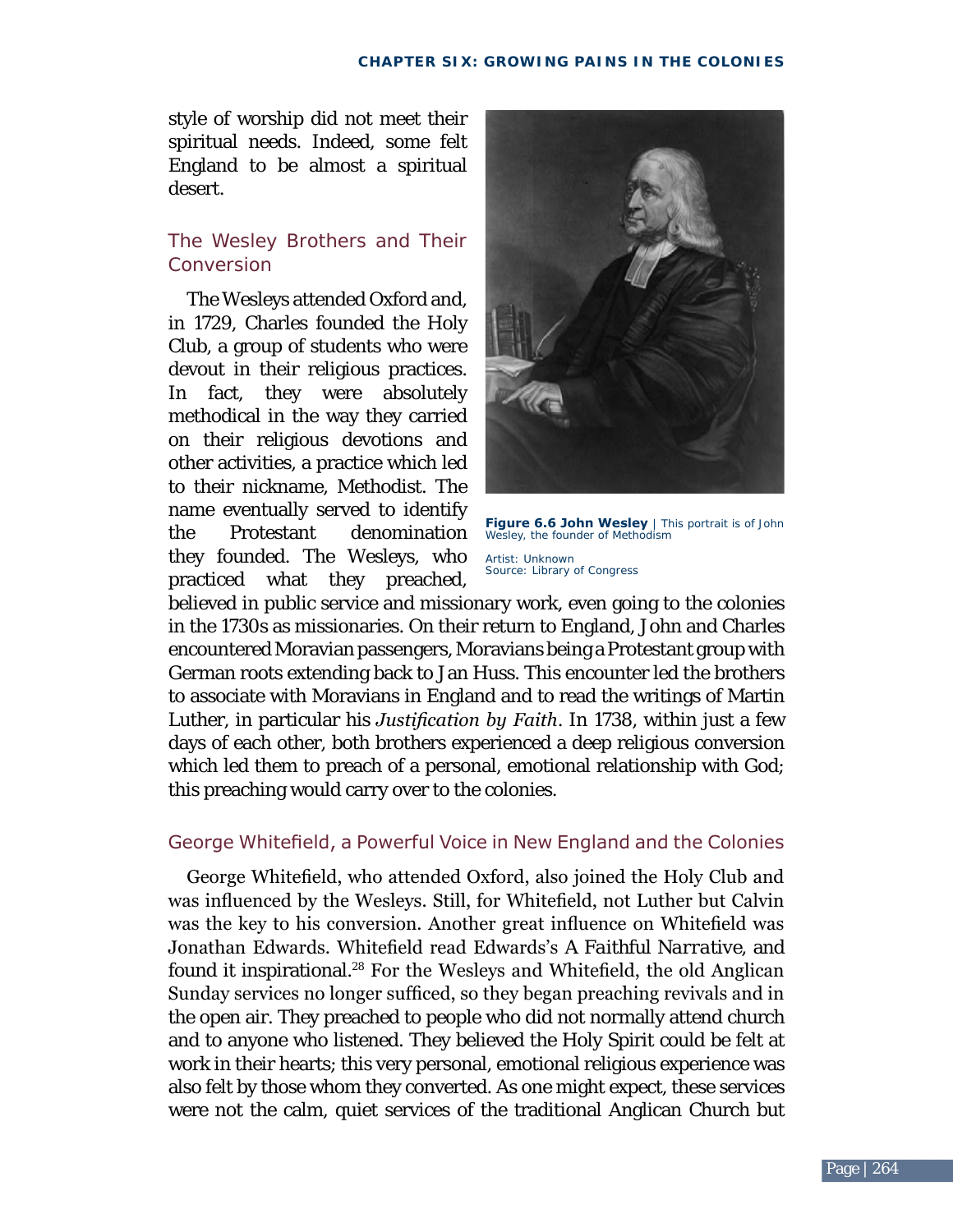emotional services during which the congregation openly wept, especially when listening to Whitefield. Whitefield became famous on both sides of the Atlantic for his sermons, which he preferred to deliver in the open air. Whitefield's preaching was considered remarkable for several reasons: his voice carried for a tremendous distance, enabling him to be clearly heard by thousands; his style was such as to impress even those who, like Benjamin Franklin, did not agree with his theology; and he was able to stir up a storm of emotions in his audience so that they were often left weeping.

He preached daily, usually multiple times a day, for the rest of his life, inspiring many to a religious awakening, and inspired many who, if they did not become Methodists, at least experienced the Great Awakening. Unfortunately, while many welcomed this new evangelical form of worship, others did not. In the Colonies, those who preferred to stay with their old religious practices were called the Old Lights, while those who favored the new were called New Lights. The division between Old and New Lights crossed denominational boundaries, for while the Methodists were in the forefront of the Awakening, this was a spiritual matter rather than a doctrinal one. People could stay with their own church and still have the same deeply personal, internal conversion as the Wesleys. Even so, new denominations, including Methodists, Presbyterians, and Baptists, did take hold in the Colonies even where they were prohibited by law. All these denominations originated in the Old World and flowered in the Colonies powered by the zeal of the Awakening, thus changing the face of Colonial religion.

### **6.3.4 The Great Awakening Begins in the Middle Colonies**

In the 1730s the Great Awakening began with the Tennents, a Presbyterian family of preachers who reached out to Presbyterians in their home of Pennsylvania and on into New Jersey. The Tennents and others were so successful in their revivals that they led to the founding of Princeton and to the inspiration of Jonathan Edwards. Their revivals spread from Pennsylvania northwards into New England, striking a cord with the Congregationalists or Puritans and Baptists there, leading ministers in New England to have their own revivals by the 1740s.<sup>29</sup>

#### Jonathan Edwards

Jonathan Edwards, a Connecticut preacher well educated in theology and philosophy, and who read Locke and Newton, came to be one of the most important theologians of his day. Inspired by Gilbert Tennent, Edwards was preaching successful revivals by 1735, when, tragically, his uncle committed suicide due to his despair concerning salvation. This proved a temporary setback to Edwards's revivals.<sup>30</sup> As Edwards was temporarily quieted,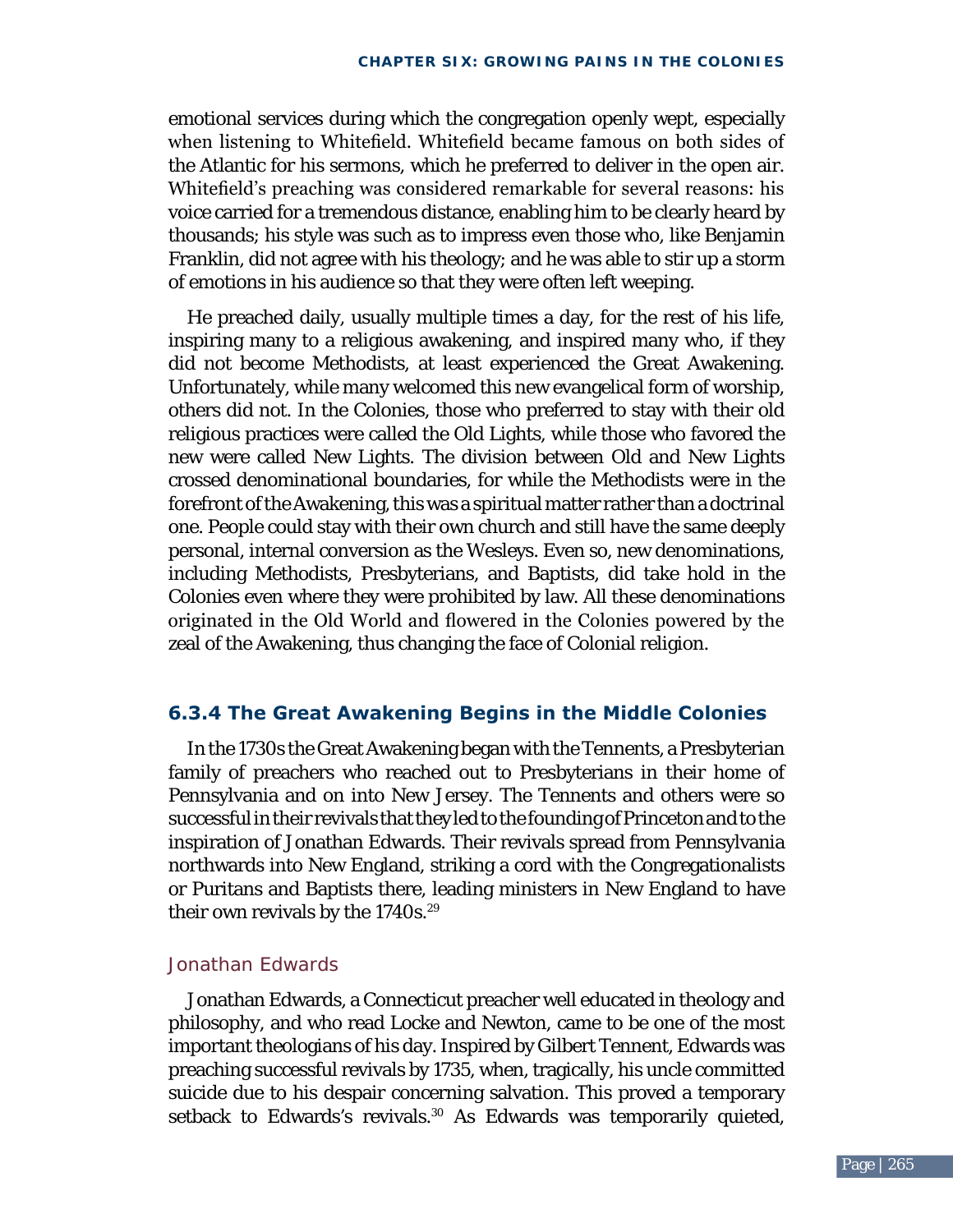George Whitefield arrived from England in 1739, full of revival spirit. Just as Edwards writing had inspired Whitefield, Whitefield's emotional preaching inspired Edwards. Edwards greatly admired Whitefield who, as we might expect, touched him emotionally and made him weep. Edwards's own style was far more restrained than Whitefield's. Edwards reached his listeners through reason rather than through sermons infused with overt emotion, though the effect of his sermons on his audience could be very emotional. Edwards is most famous for his sermon entitled *Sinners in the Hands of an Angry God*. When he delivered this sermon at a meeting in Enfield, Connecticut in 1741, the reaction was overwhelming, with people crying out for salvation. Weeping, shouting, and fainting all occurred at these meetings in a tide of passion never before seen in Colonial churches. The Great Awakening in the Colonies was felt everywhere, yet New England stands out, due in no small part to Edwards. Conversions increased as church attendance exploded, with very few, if any, who did not know someone who had recently converted in this time of religious fever.

### **6.3.5 Before You Move On...**

### **key Concepts**

The Scientific Revolution led to the Enlightenment. In both, an emphasis on reason was key. Ideas from the Enlightenment concerning human nature and that of government put forth by philosophers such as John Locke helped to inspire the American Revolution and shape the United States. The Great Awakening, a spiritual revival felt both in Britain and the colonies, focused on an individual's personal relationship with God. The Tennents, Jonathan Edwards, and George Whitefield all were key figures in the Great Awakening in the colonies, which resulted in the spread of new evangelical Protestant denominations.

#### **Test Yourself**

- 1. What are the three rights of every person as listed by Locke?
- 2. Early Methodists were called that because they were so methodical.
	- a. True
	- b. False
- 3. The Wesleys began as Anglicans but were inspired to conversion by the writing of whom?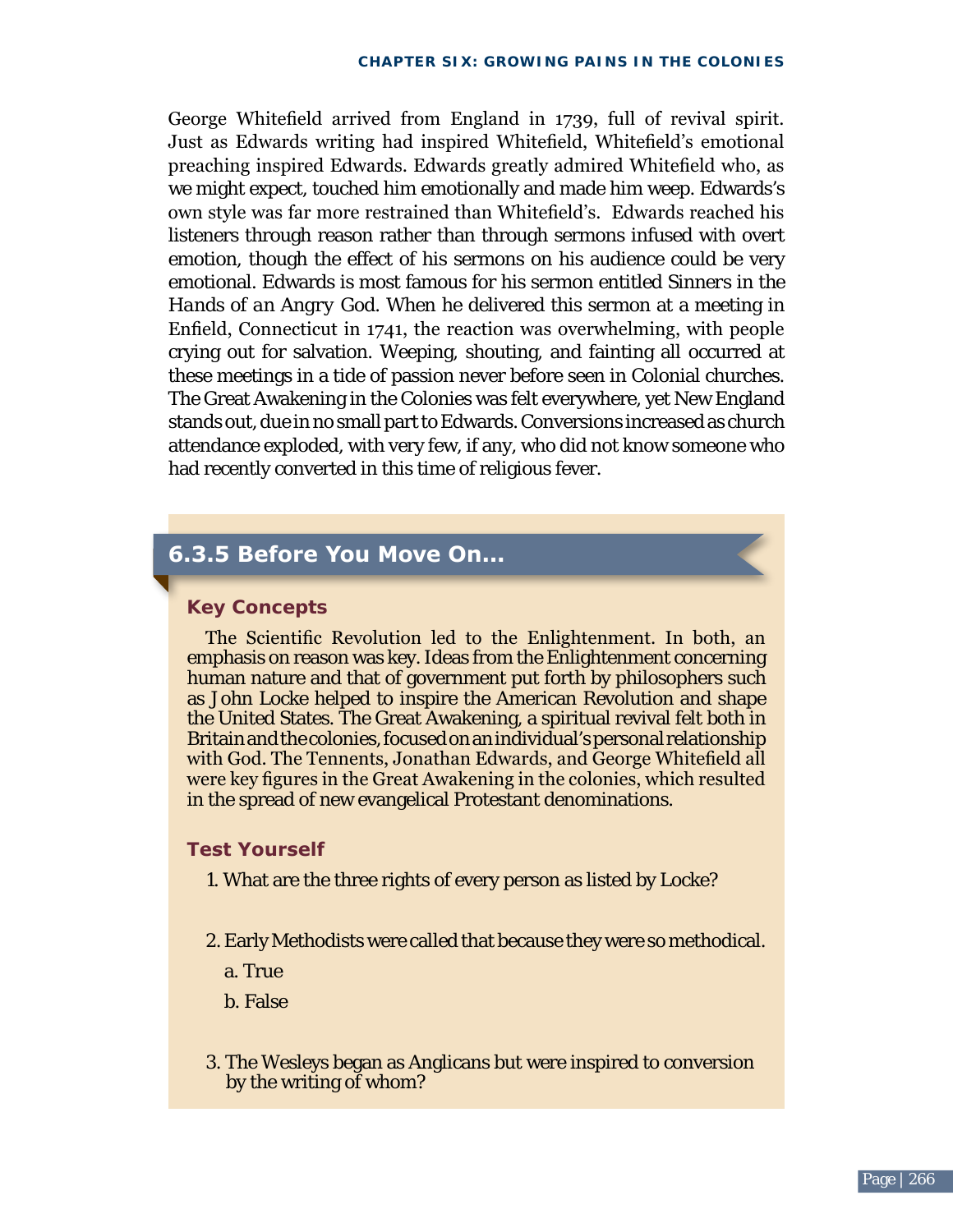4. Unlike with the Wesleys, who was key to Whitefield's conversion?

Click here to see answers

### **6.4 COlOnIal COnflICtS anD WarS**

From 1675 to 1748, violence and warfare plagued the British colonies. Several conflicts were fought in North America during this period. The first of these was Metacom's War, also known as King Philip's War (1675-1676), a brutal engagement between the New Englanders and the Wampanoag Indians. Shortly thereafter, Bacon's Rebellion (1676) broke out in Virginia, which also involved disputes with the Indians and the colonial government. Following these conflicts were King William's War (1689-1697), Queen Anne's War (1702-1713), and King George's War (1744-1748). These wars were the North American theater of European wars between the British, French, and Spanish. Escalating imperial tensions at the end of the seventeenth century contributed to each of these wars. In the case of Metacom's War and Bacon's Rebellion, the expanding colonial population increased tensions over land between the British colonies and the Indians. In the case of the remaining three wars, tensions between European powers translated into conflict between their colonial possessions.

### **6.4.1 Metacom's War**

In the early years of British settlement in New England, the colonists and the Indians had a fairly stable relationship because of trade. However, a dramatic increase in migration to the British colonies in the 1630s changed the relationship. When new colonists arrived en masse, hungry for land, it could lead to armed conflict. In 1636, settlers viciously attacked the Pequot in southeastern Connecticut when they refused to pay a tribute to colonial leaders. When the Pequot War ended, the Pequot lost the bulk of their land. Similar problems led to Metacom's War approximately thirty years later. Ill feelings were compounded by British religious proselytizing amongst the Indians. In 1646, the General Court of Massachusetts passed "An Act for the Propagation of the Gospel Among the Indians."31 Over the next decades, a small population of "praying Indians" grew in the New England colonies, primarily in Massachusetts. These Christian Indians were a part of both Indian and colonial society; nevertheless, they were not seen by others as completely belonging to either group. Religious tensions between colonists and Indians, and Indians and praying Indians, also contributed to the outbreak of the war.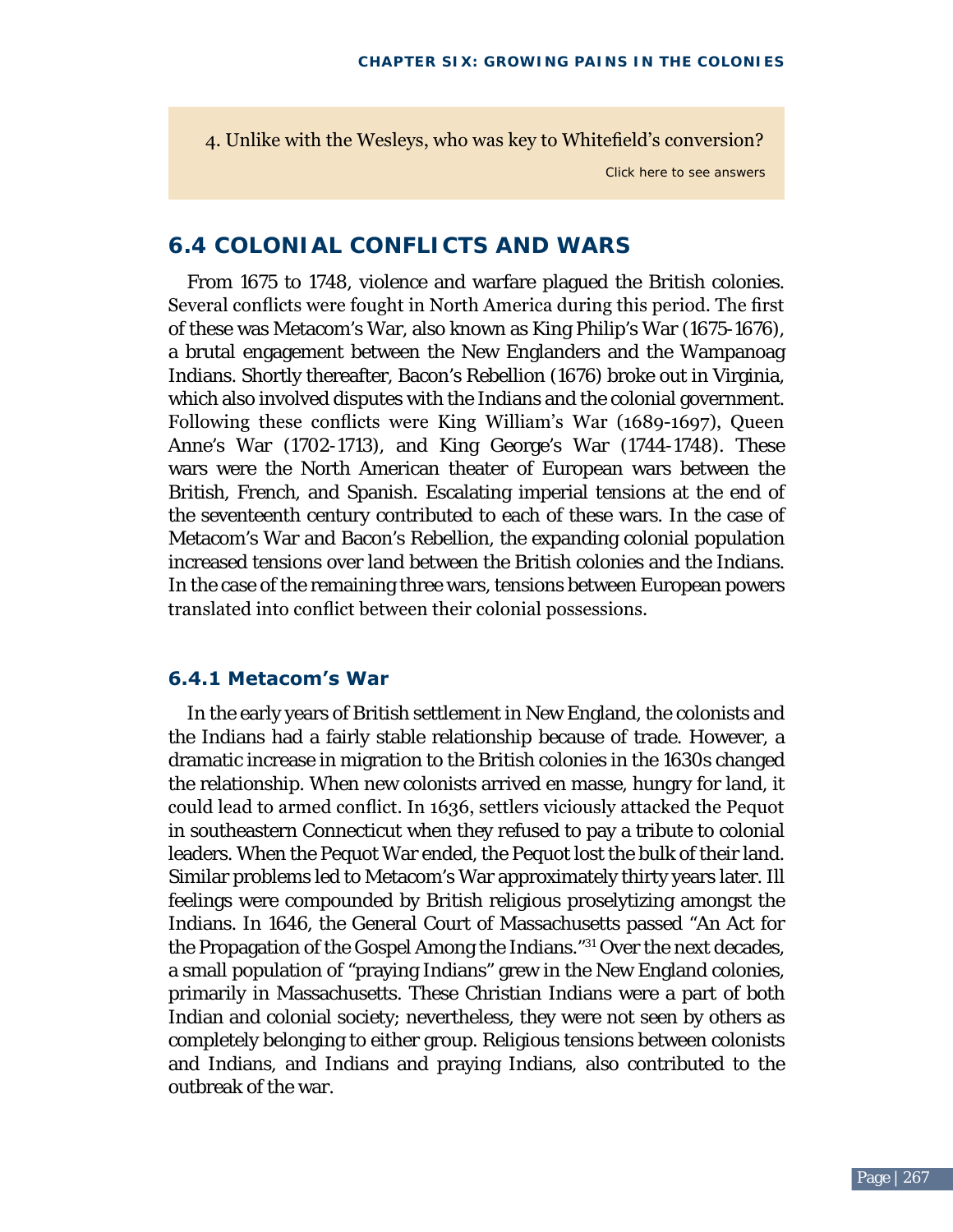Tensions came to a boiling point in 1662 when Wamsutta, the sachem, or political leader, of the Wampanoag, was taken into Plymouth at gunpoint, only to die shortly thereafter of a sudden illness. Many of the Wampanoag suspected that their sachem had been poisoned. Wamsutta's successor, his brother Metacom, who was called King Philip by the colonists, took advantage of the situation by beginning to build an alliance against English expansionism. Colonists were informed of the alliance by a group of praying Indians. When a group of Indians was found with firearms, the government of Massachusetts forced Metacom to sign a new treaty which bound the Wampanoag to consult with the colonists in the disposal of Indian land and in the affairs of war, and to abide by their decisions. The treaty also named the Wampanoag as subjects of the royal government, bound by the laws of the colony. This 1671 treaty deepened the hostilities.

In 1675, war broke out in the aftermath of the trial and execution of three Wampanoag Indians convicted of the murder of John Sassamon, a praying Indian. Sassamon, a graduate of Harvard, had been an adviser to Metacom and often acted as a mediator for the Wampanoag and the colonial government. In early 1675, Sassamon informed the colonial government that Metacom was gathering alliances for an attack on expanding colonial towns; days after this, he was found dead. Many speculated that Metacom was behind the assassination. The Pilgrims responded by trying and hanging the three Wampanoag responsible for the death of Sassamon. In retaliation, Wampanoag warriors began to loot and burn colonial villages. Better armed than in the Pequot War, the Indians attacked during the summer and fall of 1675 and burned fifty-two of the region's ninety towns.

The war was short, lasting little more than a year, and brutal for both sides. The Indian alliance grew to include many New England tribes, such as the Narragansett, Nipmuck, Podunk, and Pocanoket. Colonies banded together to form the New England Confederation, which consisted of the Plymouth Colony, Massachusetts Bay Colony, New Haven Colony, and Connecticut Colony. Although the New England Confederacy won the war, their victory was extremely costly. By the end of the war, twelve colonial towns lay in ruins, and many more were heavily damaged. At least 600 colonists died in the conflict, which comprised about 10 percent of the colonies' men. The war also crippled the colonial economy, costing about £100,000, an incredible sum for the time. For the Indians, about 3,000 died, and more were tried in colonial court and executed or sold as slaves to Bermuda. Some were forced into servitude to local families. Metacom himself was one of the war's casualties. After he was shot in battle, Metacom's body was beheaded, then drawn and quartered. Colonists displayed his head in Plymouth for the next decade as a warning against further uprisings. Most significantly,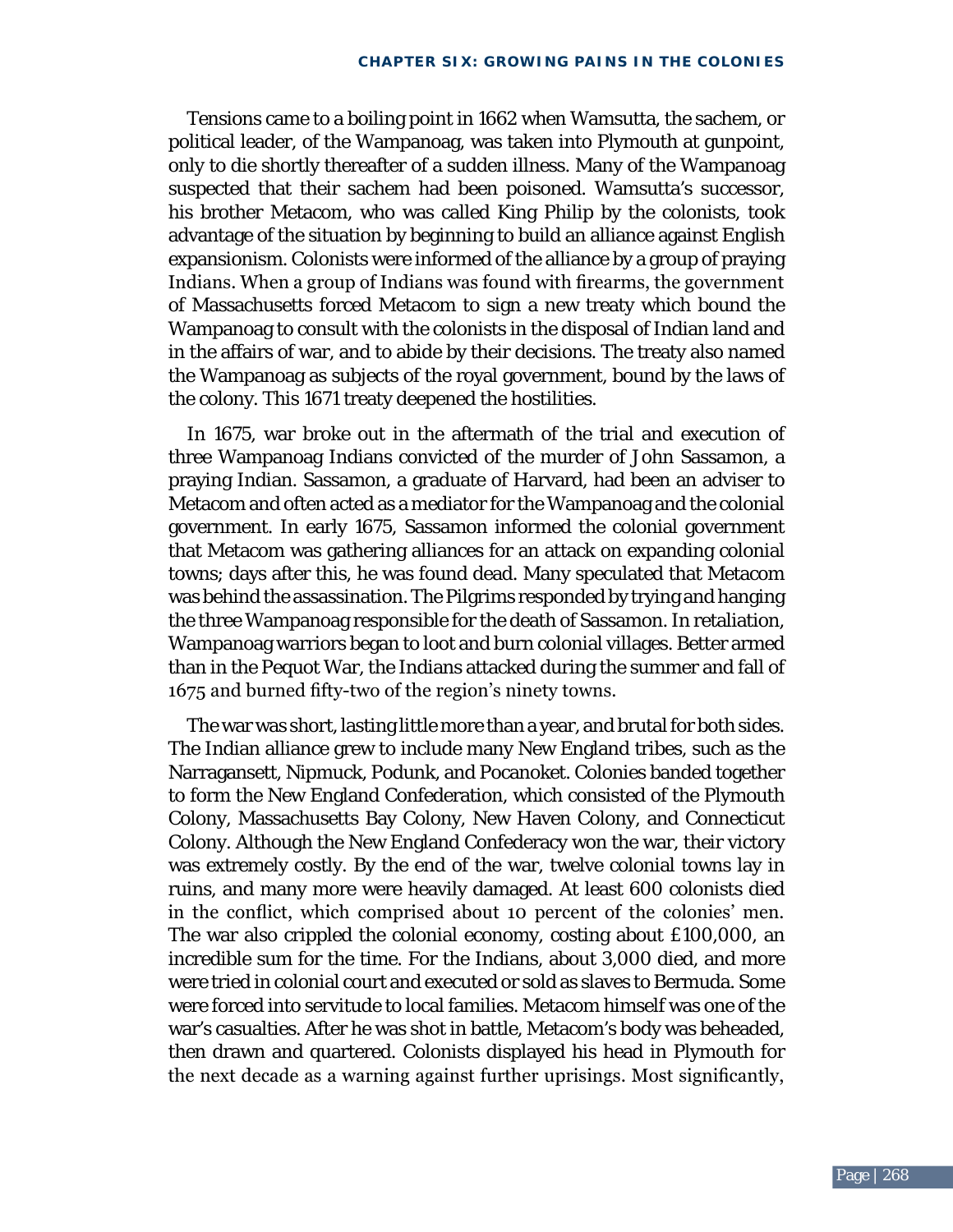many historians see Metacom's War as a tipping point in Indian relations; after this conflict, wars against Indians were fought with the purpose of extinction.

### **6.4.2 Bacon's Rebellion**

 As the New England colonists wrapped up their conflict with the Wampanoag, trouble began between Indians, from various tribes, and the Virginia colonists, which eventually produced a civil war in Virginia. The leading protagonists in the conflict were Governor William Berkeley and Nathaniel Bacon, Jr., his cousin by marriage. The war stemmed from their difference on the colony's Indian policy, but also from larger political and economic tensions in Virginia. Berkeley had been the governor of Virginia since 1641, and so he wielded a great deal of power. For years, he used that power to build support among the wealthiest colonists. He granted them the best public office, the best public land, and a near monopoly over the lucrative Indian trade. When Bacon arrived in the colony in 1675, Berkeley gave him



**Figure 6.7 Bacon's Rebellion** | In 1676, Nathaniel Bacon led a rebellion against Governor William Berkeley. This illustration, from the *Makers of Virginia History* (1904), captured the showdown between the two men outside the statehouse on June 23, 1676.

**Author:** J.A.C. Chandler after painting by unidentified "Kelley" **Source:** *[Makers of Virginia History](http://archive.org/stream/makersofvirginia01chan%23page/104/mode/2up)* 

a large land grant and appointed him to the governor's council (after all, he was family). Bacon, who was a bit of a troublemaker, wanted more power. He sensed weakness in his aging cousin and sought to exploit it. Bacon's social pedigree rivaled Berkeley's; thus, he thought he could win support among the smaller planters who Berkeley had overlooked.32

As Bacon schemed, tensions mounted between frontier colonists and the Indians. The trouble began in the northern part of the colony. Thomas Mathew, a Potomac River land owner, found himself in a dispute with nearby Algonquian Doeg, and violence ensued. The Virginia militia tracked the Doeg into Maryland where they killed not only their supposed enemy, but also innocent Iroquoian Susquehannock. The resulting Susquehannock War led to a dispute over Indian policy between the governor and his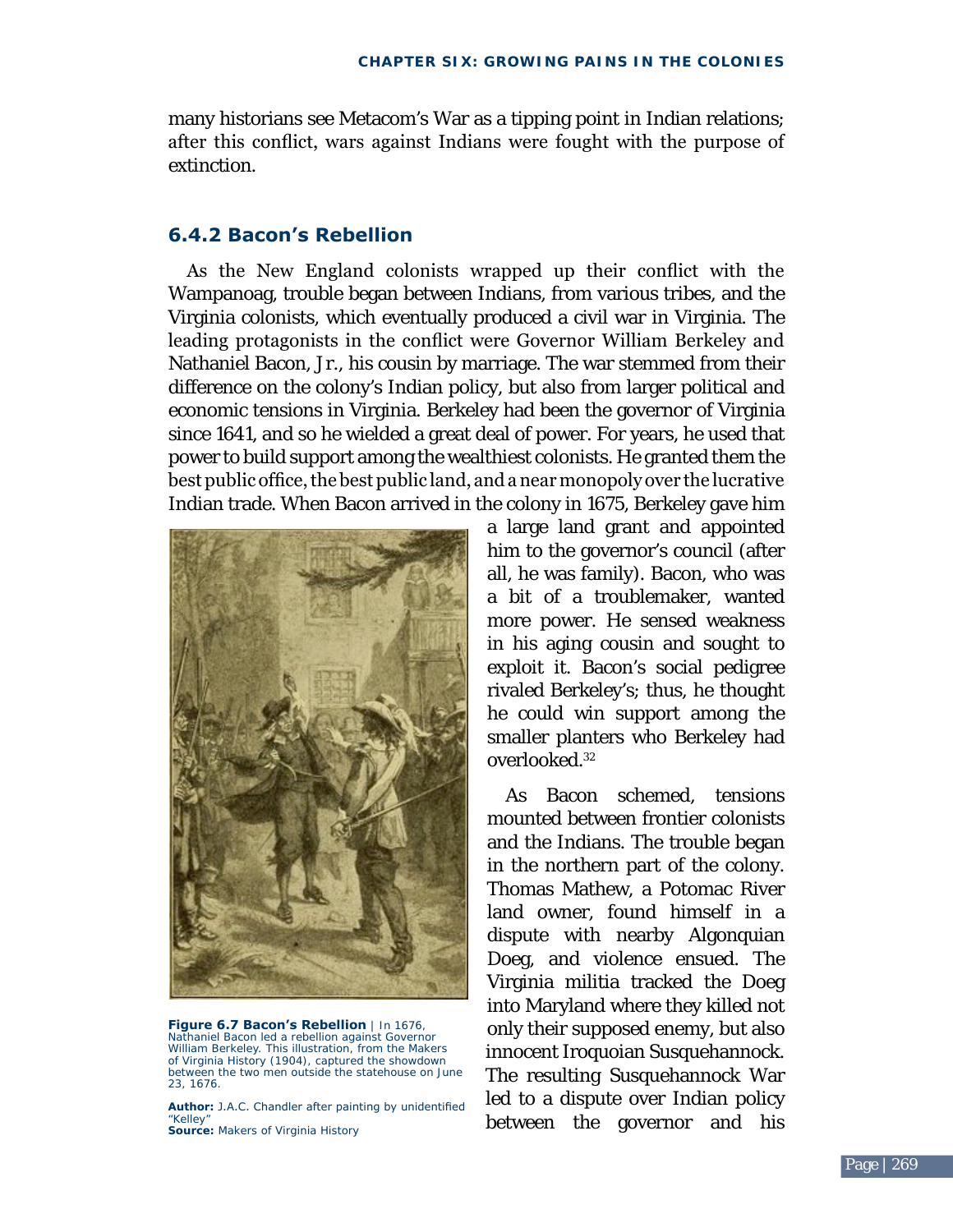cousin. Berkeley wanted to fight a defensive war by building nine new forts on the frontier; the frontier residents, however, preferred an offensive war. Not only did it give them an opportunity to attack the Indians, whom many blamed for all of their problems, but it was a far less expensive prospect. The frontier residents found a leader in Nathaniel Bacon, who subsequently sought a commission from his cousin to lead forces against the Indians, but Berkeley refused. Bacon proceeded to lead attacks against the Doeg anyway, as well as the Susquehannock and the other tribes in the area, without the commission.33

Bacon's actions prompted the governor to label him a traitor and to expel him from the governor's council in May 1676. The following month, Bacon's supporters elected him to the colony's House of Burgesses which prompted a showdown between Bacon and Berkeley on June 23 in Jamestown. Bacon and his supporters surrounded the statehouse and raised their weapons against the governor. Berkeley then dared Bacon to shoot him on the spot. Bacon chose not to do so, but the burgesses, clearly fearing for their lives, awarded Bacon the commission he wanted and pushed Berkeley to pardon him for his treasonous activities. Berkeley agreed, and then fled the capital. Having won the first round, Bacon turned his attention back to the Indians. He launched an attack on the Powhatan, who had been allies of the English since the 1640s, that forced most of them off their land. Meanwhile, in September, Berkeley briefly took the capital back; however, he lost it almost immediately. At that point, Bacon decided rather than to hold the city he would burn it and go off to attack more Indians. During his hunt, Bacon died of natural causes on October 26, 1676. The rebellion, however, continued until January 22, 1677 when Berkeley finally managed to reestablish his control. English officials then recalled Berkeley to explain the situation; before he had a chance to defend his actions he died on June 16, 1677.<sup>34</sup>

While Bacon's Rebellion stemmed from a small dispute between a Virginia land owner and the Doeg, its causes ran much deeper. Resentment against Governor Berkeley's rule had been growing long before Bacon arrived in the colony. Berkeley had curried favor from the wealthiest residents at the expense of the smaller planters and landless tenants. Not only did these "commoners" receive the worst land, they paid high taxes to support the inflated salaries of the governor and the burgesses. Most of the colonists could afford those taxes, just barely, when the price of tobacco was high. However, the price began a steady decline in the 1660s because of the implementation of the Navigation Acts as well as the crown's trade war with the Dutch.

Since the governor refused to address their grievances, many former indentured servants moved to the frontier. There they faced the sometimes hostile Indians, and, frustrated with their situation, they blamed those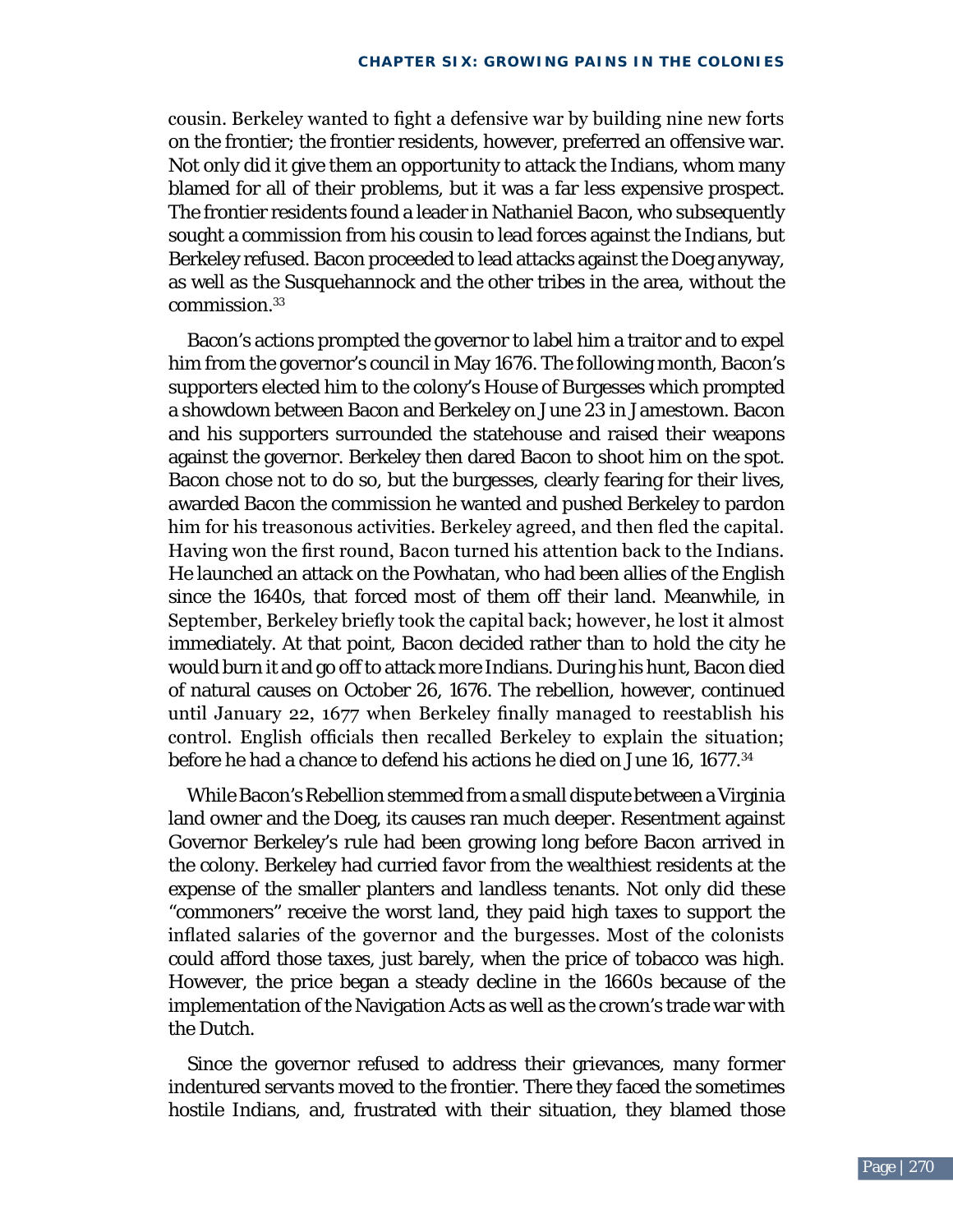Indians for all their troubles. When the Susquehannock War began, Berkeley's defensive posture proved more than most residents could take because it would invariably mean an increase in their taxes. They turned to Bacon to lead a rebellion. He willingly accepted leadership, because he needed troops to help in his effort to unseat Berkeley and gain more power for the colony's smaller planters. Not long after the rebellion ended, Lieutenant Governor Alexander Spotswood noted that Berkeley's refusal "to let the people go out against the Indians" caused the conflict.35

For years, contemporaries and historians viewed Bacon's Rebellion as the first phase of the American Revolution. But in reality, Bacon's intent and even the intent of his followers was not to end English rule in Virginia. On several occasions Bacon suggested his effort would eliminate a corrupt governor and benefit the crown. Bacon's Rebellion did little to shift the center of power in Virginia; smaller planters still found themselves marginalized. In fact, it consolidated power in the hands of fewer powerful families such as the Washingtons, the Lees, and the Randolphs. They quickly moved to lower taxes, to implement Bacon's Indian policy, and to encourage a shift from indentured servitude to slavery. While both forms of labor existed in the colony before 1676, Virginia's leaders reasoned after the rebellion that if they relied more on slavery than servitude they would have fewer men competing for the available land. The slave population increased rapidly and much of the very poor white population left Virginia for North Carolina.<sup>36</sup> Bacon's Rebellion in no way marked the end of the colonists' confrontations with the Indians. In the eighteenth century various tribes became involved in the brewing tensions between Britain and the other European powers in the New World.

### **6.4.3 The Colonial Wars**

Towards the end of the seventeenth century, North America became a front of expansion for European wars as military engagements between imperial powers spilled over into their colonial holdings. Each of the wars began in Europe and spread to the colonial holdings, involving not only the British, French, and Spanish colonists, but also their Indian allies. With each conflict, the European powers hoped to eliminate their competition from the New World. None of the conflicts did much to redraw the map of the Americas; however, they did create tensions between the colonies and their respective mother countries.

### King William's War (1688-1697)

King William's War began when the Protestant monarch William of England joined the League of Augsburg in a war against Catholic France,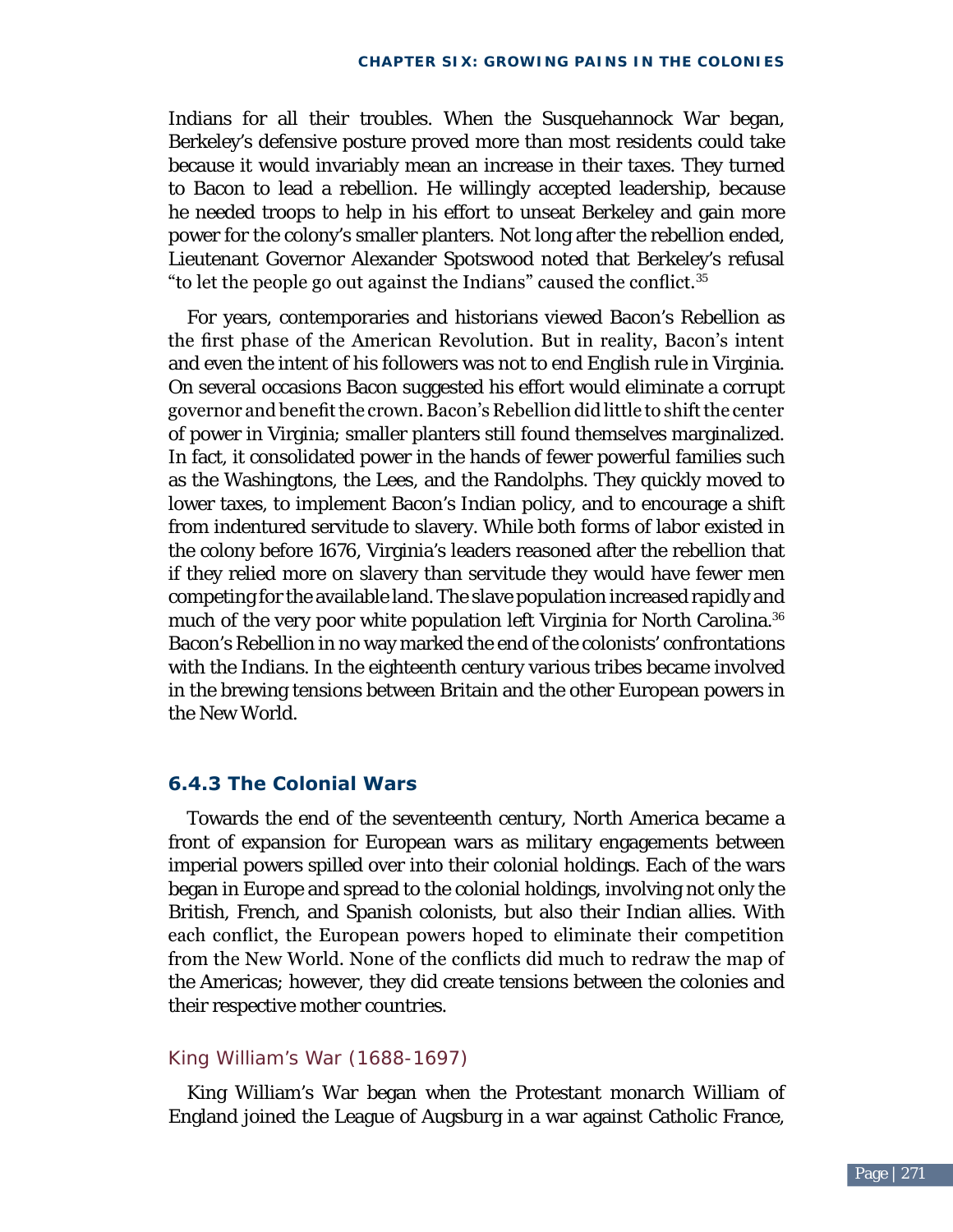which under Louis XIV sought to expand into German territories. After ascending to the throne in the Glorious Revolution, William felt the need to defend Protestantism and his Dutch Allies. In North America, the war centered on control of the Great Lakes region, the focal point of the fur trade. From the perspective of the English colonists, this war provided the perfect opportunity to take Canada from the French.

The war also saw the establishment of lasting alliances between colonists and native confederacies. The Iroquois Confederacy chose to ally with the British; the Wabanaki Confederacy with the French. In large part, these native confederacies reflected often longstanding regional divisions; each confederacy was made up largely of culturally and linguistically related groups that shared a loose political affiliation. The Iroquois Confederacy and the Algonquin-speaking Wabanaki groups had been fighting a series of wars for regional control and economic and political dominance for many years; the presence of European colonies and the development of the fur trade merely served to intensify their conflict. The economic focus of the war also stretched north to include struggles over control of the Hudson Bay and the lucrative trading posts of the Hudson's Bay Company.

Finally, the war also resulted from land hunger and border disputes between the British colonists of the Massachusetts Bay colony, who were



Figure 6.8 Acadia | The region of Acadia in Canada was the focus of hostilities throughout the intercontinental colonial wars.

**Author:** Wikimedia User "Mikmaq" **Source:** Wikimedia Commons **license:** CC BY SA 3.0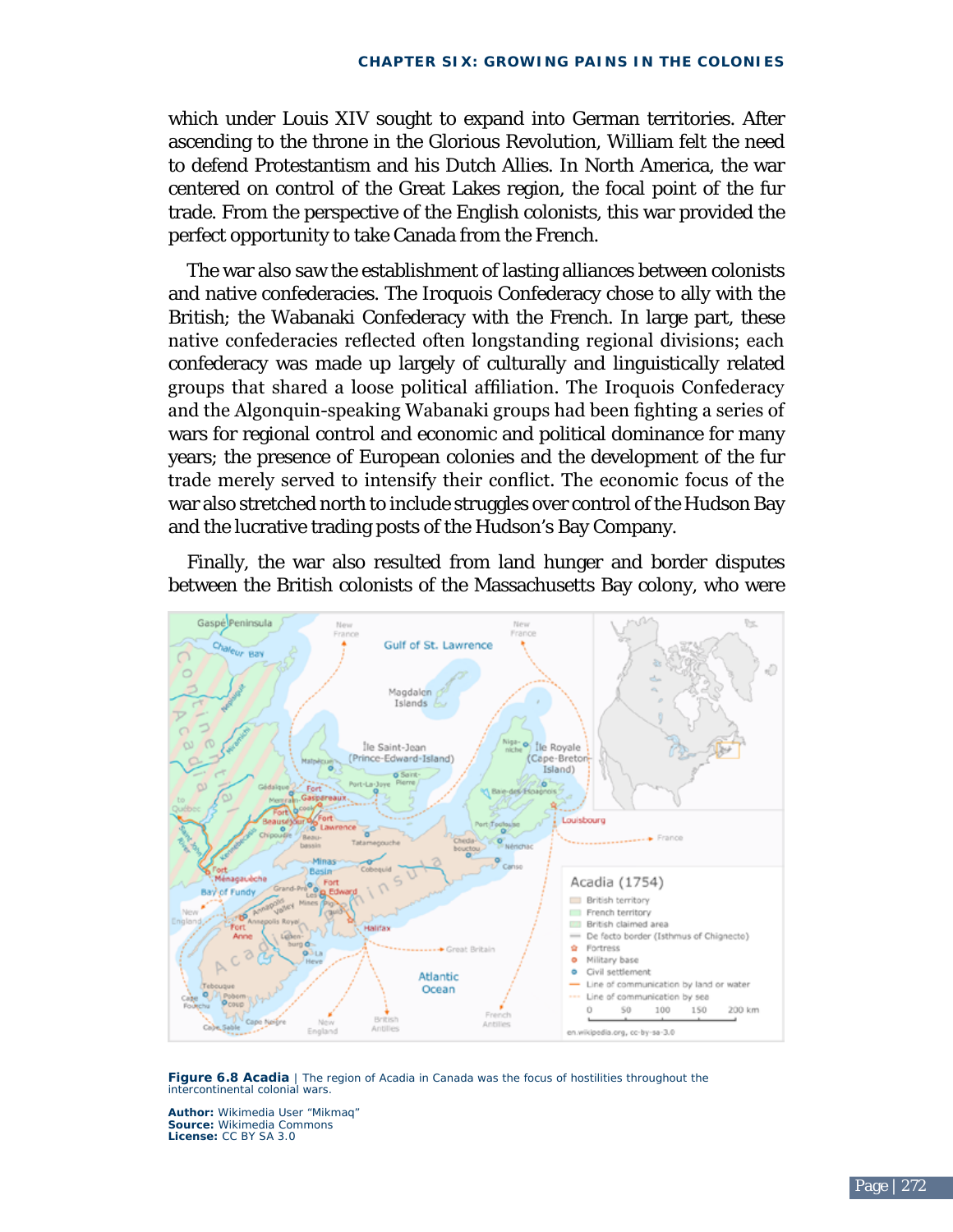the American colonies.<sup>37</sup> expanding into modern-day Maine, and the colonists of Acadia in New France, who laid claim to much of the same area. The most contested area was the region around the Kennebec River; British and colonial forces led several raids into the Acadian territory. In each instance, they suffered an embarrassing defeat in part because each colony had their own agenda. The war ended with the Treaty of Ryswick of 1697, which returned the colonial borders to what they had been before the war. The treaty failed to establish a lasting peace in North America, and tensions remained; within five years, war had broken out once again in the colonies. More importantly, the British colonists felt disappointed that the crown did not do more to help them assault Acadia. William was more concerned with maintaining an English presence in Ireland than with expanding his holdings in North America. Therefore, his military leaders could not send soldiers or ships to

### Queen Anne's War (1702-1713)

Like King William's War, Queen Anne's War emerged in North America when the War of Spanish Succession spilled over into the colonies. In this case, the war was being waged over the possible merging of France and Spain under the Bourbon monarchs. Anne, who succeeded William and Mary to the English throne, sought to prevent a Catholic dominated Europe. While the English won numerous victories in Europe, they struggled to do the same in North America. The war there once again focused on control of the continent. France, Spain, and their Indian allies fought the British and their Indian allies. The war was fought on two fronts throughout the North American colonies. In the south, the English, French, and Spanish fought over control of *la Florida*; in the north, border disputes once again emerged in Acadia, with the war stretching as far north as Newfoundland.<sup>38</sup>

In 1702, James Moore, governor of the Carolinas, led an attack on Spanish Florida. Although the British forces managed to sack and burn the town of St. Augustine, they were unable to take the city stronghold, the Castillo San Marcos. British and Indian forces were forced to withdraw when a fleet from Havana arrived to reinforce the town. The greatest blow to Spanish Florida came not from the attack on St. Augustine, but with the destruction of dozens of Indian missions. The Spanish population relied on these missions and their populations for labor and for corn; their destruction was quite a blow to the already weakened St. Augustine. Spanish Florida never really recovered from the war either economically or populationally.

In the north, the main combatants were the British and French colonists, along with their Indian allies. From the perspective of the American colonists, one of the more noteworthy events of the conflict came in 1704 when French commanders leading mostly Indian soldiers attacked Deerfield, in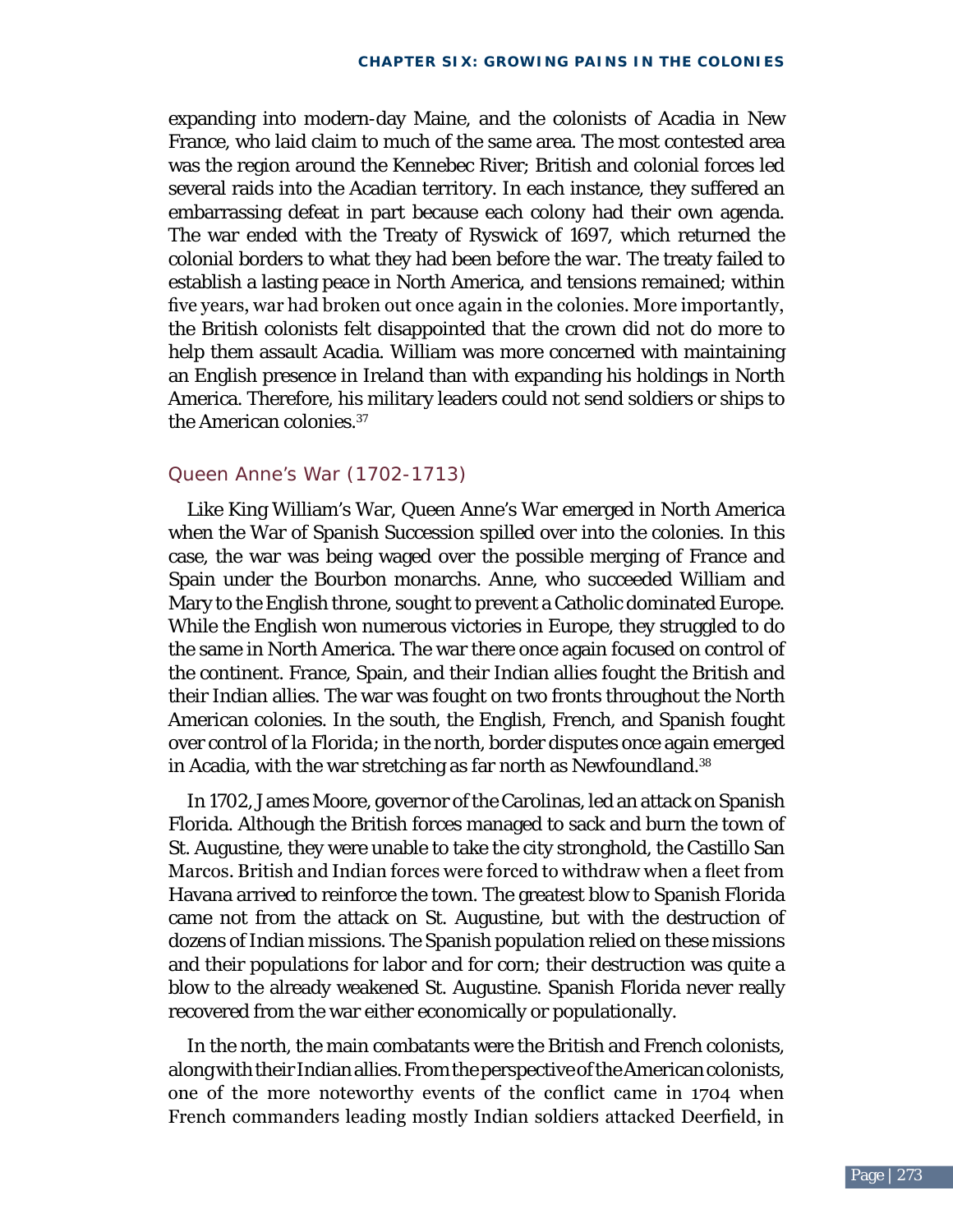western Massachusetts. In the early hours on March 1, the enemy crept into the snowy village. Before they could defend themselves, the attackers set about destroying the village. Within a matter of hours, what historian John Demos calls "a village size holocaust" had ended. The French and Indians took those that survived the onslaught, including the village's minister John Williams, prisoner and forced them on a long march back to Canada. For those who managed to escape the attack, they returned to find their homes destroyed. More significantly, they found loved ones slaughtered in most gruesome ways or missing entirely. After burying the dead in a mass grave, the villagers worked to secure the release of their family and friends. One of the last to return home was John Williams; however, his daughter Eunice, also a captive, decided to remain with the Indians and she married into their community.39

The Deerfield Massacre, though exceedingly brutal, was not exceptional. As Demos notes, "Much of the actual fighting was small-scale, hit-and run, more a matter of improvisation than of formal strategy and tactics."40 However, on occasion other towns in New Hampshire and Massachusetts became targets of the French. On a larger-scale in the region, like King William's War, most of the hostilities in the north focused on control of the area of Acadia. The British campaign to take Acadia culminated in the 1710 Siege of Port Royal, the capital of Acadia. After a successful campaign, the British gained control of Acadia, renaming it Nova Scotia. They also tried to take Quebec, but failed when the English admiral in charge of the operation deemed the St. Lawrence River too hazardous. In the Carolinas, Queen Anne's War and its aftermath coincided with growing trouble regarding trade, land, and slavery between the British settlers and the Indians. In the Tuscarora War (1711) and the Yamasee War (1715-1716), both tribes lost their battle with the settlers and had to give much of their land away. The Tuscarora moved north to join the Iroquois Confederacy after their defeat; meanwhile, the Yamasee moved south and aligned themselves with the Spanish in Florida.

Queen Anne's War ended with the negotiation of the Treaty of Utrecht in 1713. Anne accepted French control of the Spanish monarchy; however, she also secured more territory in North America, including Acadia and Newfoundland, and of the Atlantic slave trade for thirty years. Overall, this war confirmed the shifting balance of power in North America, with Britain on the rise and France and Spain on the wane. British conquest of Acadia and the weakening of Spanish Florida set the stage for both King George's War and the more important French and Indian War (1754-1763) because after the Treaty of Utrecht the British focused more of their attention on maritime commerce than territorial acquisition in Europe. And so, securing the strength of their American colonies became of more interest.<sup>41</sup>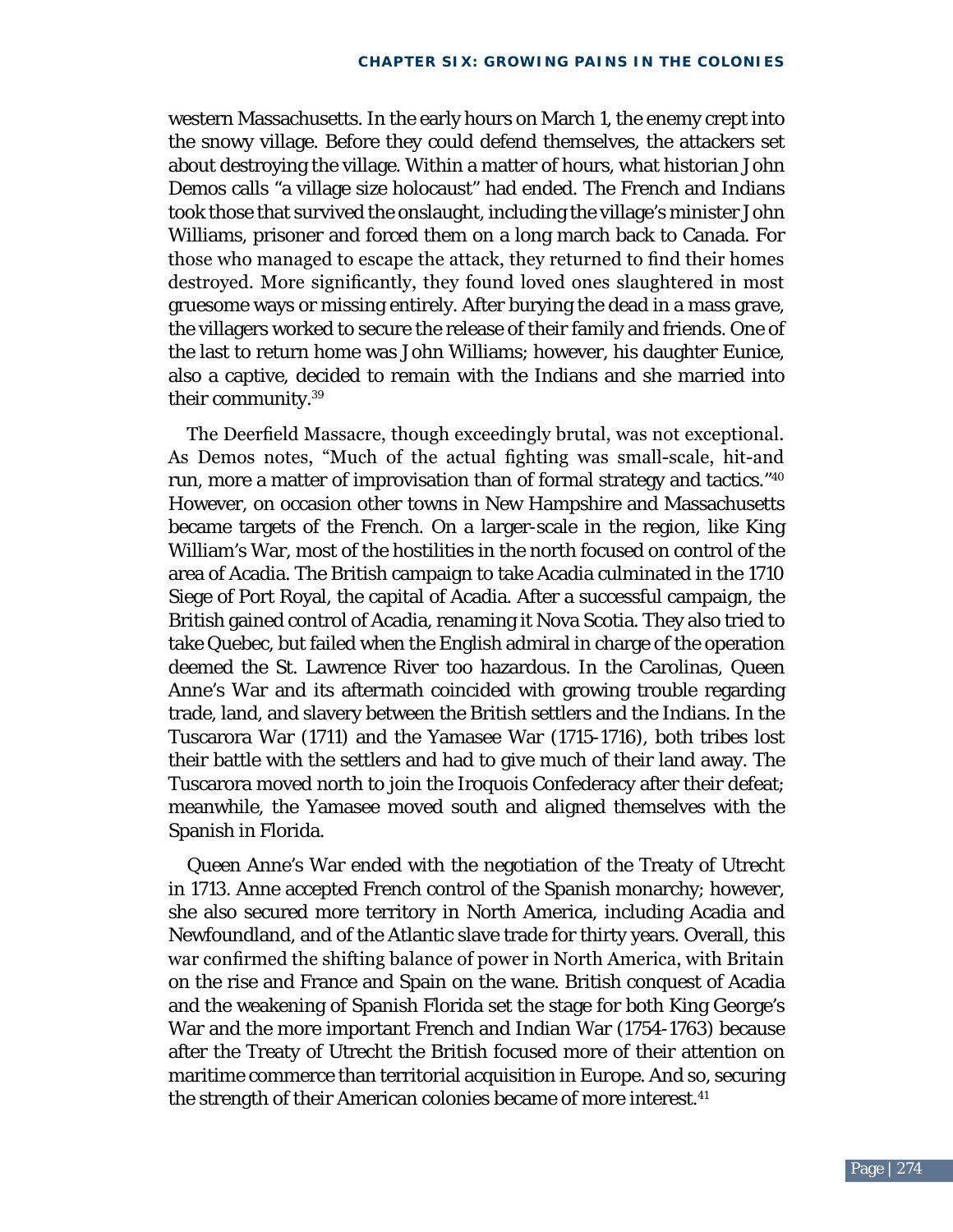### King George's War (1744-1748)

After Queen Anne's War came to an end, the European powers managed to check their rivalry for a number of years largely because their conflicts proved physically and economically exhausting. However, tensions between Britain, France, and Spain remained high, especially in their colonies. Ultimately, events in British Georgia and Spanish Florida sparked another imperial conflict. In the early 1730s, to undercut French power, the British decided to loot Spanish possessions in the Caribbean. When Spanish authorities caught British captains in acts of piracy, they meted out tough justice. For example, in 1731 the Spanish severed the ear of Robert Jenkins, who then presented his ear to Parliament to demonstrate Spanish treachery. In the coming years, the Spanish and the British worked to avoid an open conflict, but they could not contain their hostility. The War of Jenkins's Ear—the first imperial struggle tied directly to a colonial issue—broke out in 1739. The ongoing Anglo-Spanish rivalry over land in the South as well as the Anglo-French rivalry over the Caribbean sugar trade became interlaced with local concerns in the southern colonies.

Just before the war broke out, the governor of Florida announced that he would grant freedom to any slave who made their way to Spanish territory, which prompted the Stono Rebellion, where slaves took up arms and attempted to march to Spanish Florida. Residents in both British colonies recognized South Carolina's weakness in the British conflict with Spain. South Carolinians looked the recently founded Georgia to provide a buffer between slavery and freedom. In an effort to protect South Carolina, General James Oglethorpe, a leading trustee in Georgia, led several raids into Florida and managed to capture two forts. However, his efforts to capture St. Augustine failed in 1740. In 1742, the Spanish launched an attack on Georgia, resulting in two skirmishes which the British won. The last major battle in the war came in 1743 when Oglethorpe once again tried and failed to take St. Augustine. After that effort, the focus of the colonial conflict shifted to the northern colonies when the French finally decided to back their Spanish allies. The War of Jenkins's Ear morphed into King George's War or the War of Austrian Succession.<sup>42</sup>

As in King William's War and Queen Anne's War, the British, French, and their Indian allies launched small-scale operations. The French tended to attack frontier towns in order to divert the British colonists' attention away from Canada. However, New England residents desperately wanted Canada. In 1745, William Shirley, the governor of Massachusetts, led a small continent in an attack on Fort Louisburg and much to everyone's surprise managed to take the fort. The victory gave the British the advantage in the North American contest because it made it far more difficult for the French to supply their settlers and Indian allies living down the St. Lawrence River.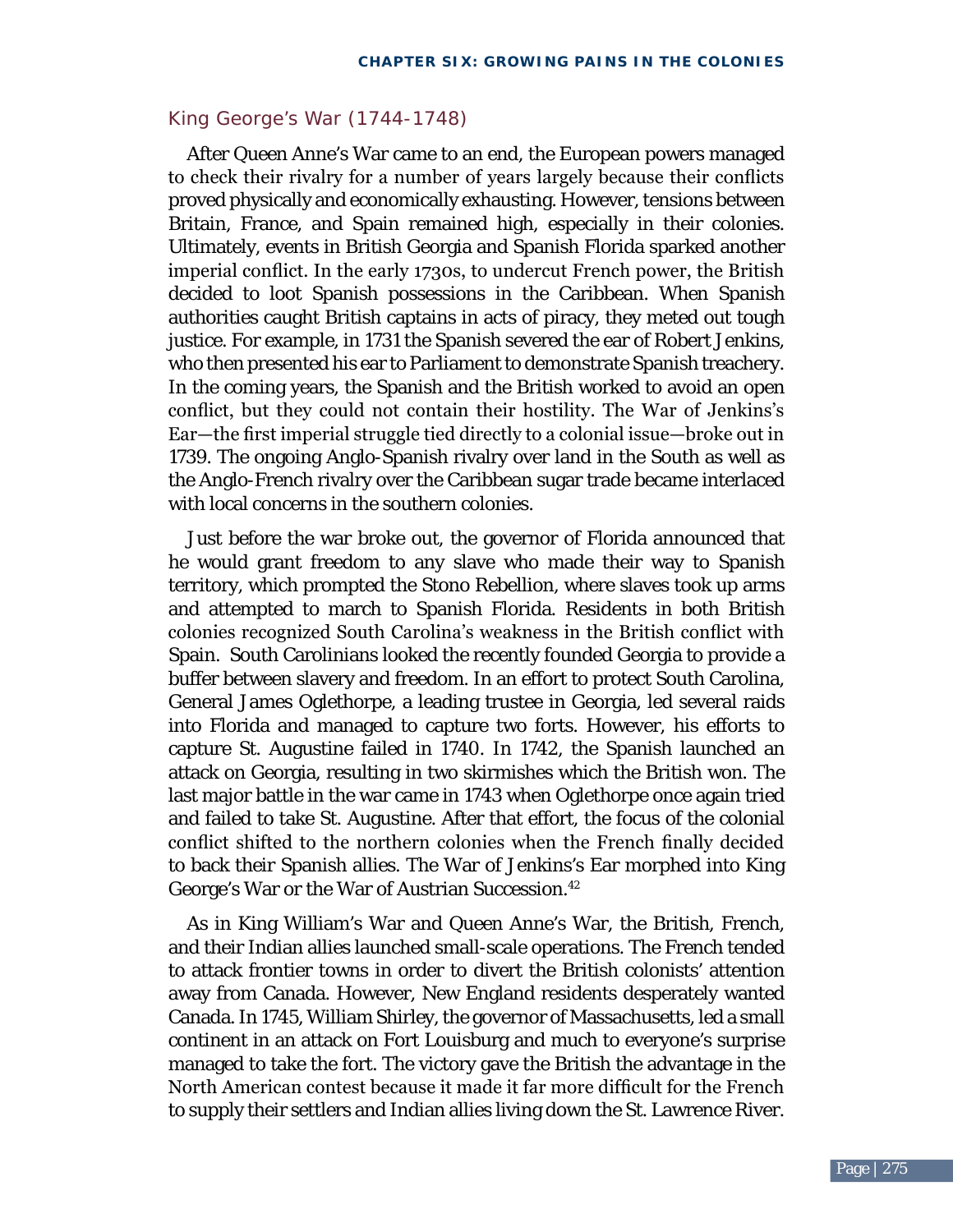In 1746, the colonists sought to capitalize on their victory and move against Quebec. However, much-needed British reinforcements failed to arrive. Even more galling news came in 1748, when word reached the colonies that the war had ended. In the Treaty of Aix-la-Chapelle, the British traded control of Louisburg, the one thing the colonists were truly proud of, back to the French in exchange for French withdrawal from Indian and Flanders. Essentially when the war came to an end, nothing had changed in North America, which meant the colonists had another war to look forward to.<sup>43</sup>

## **6.4.4 Before You Move On...**

### **key Concepts**

The era of the colonial wars was a period of shifting political influence in the colonies. During the course of these wars, colonists and Indian confederacies forged alliances and chose sides. Metacom's War was a significant engagement between British colonists and local New England native groups. The war was one of the most costly in American history, both in terms of its consequences for the colonial economy and population. It also proved devastating for natives. Bacon's Rebellion highlighted the ongoing tensions between the colony's residents and their government over the availability of land, which in turn caused problems with the native population. The remaining colonial wars were intercontinental engagements that saw military action both in Europe and in North America. Each of the three wars saw European political tensions and military action spill over into their colonial holdings. Although each of the wars was fought for different political reasons in Europe, in North America, the wars focused on the balance of political power and control of the continent. The North American war fronts emerged at the periphery where colonial boundaries met, such as Acadia and Florida. Overall, the results of King William's, Queen Anne's, and King George's Wars showed the balance of power in North America shifting to England, weakening the French and Spanish North American holdings.

### **Test Yourself**

- 1. One of the most contentious areas of struggle in Queen Anne's War and King George's War was
	- a. Florida.
	- b. the Carolinas.
	- c. Acadia.
	- d. the Mississippi.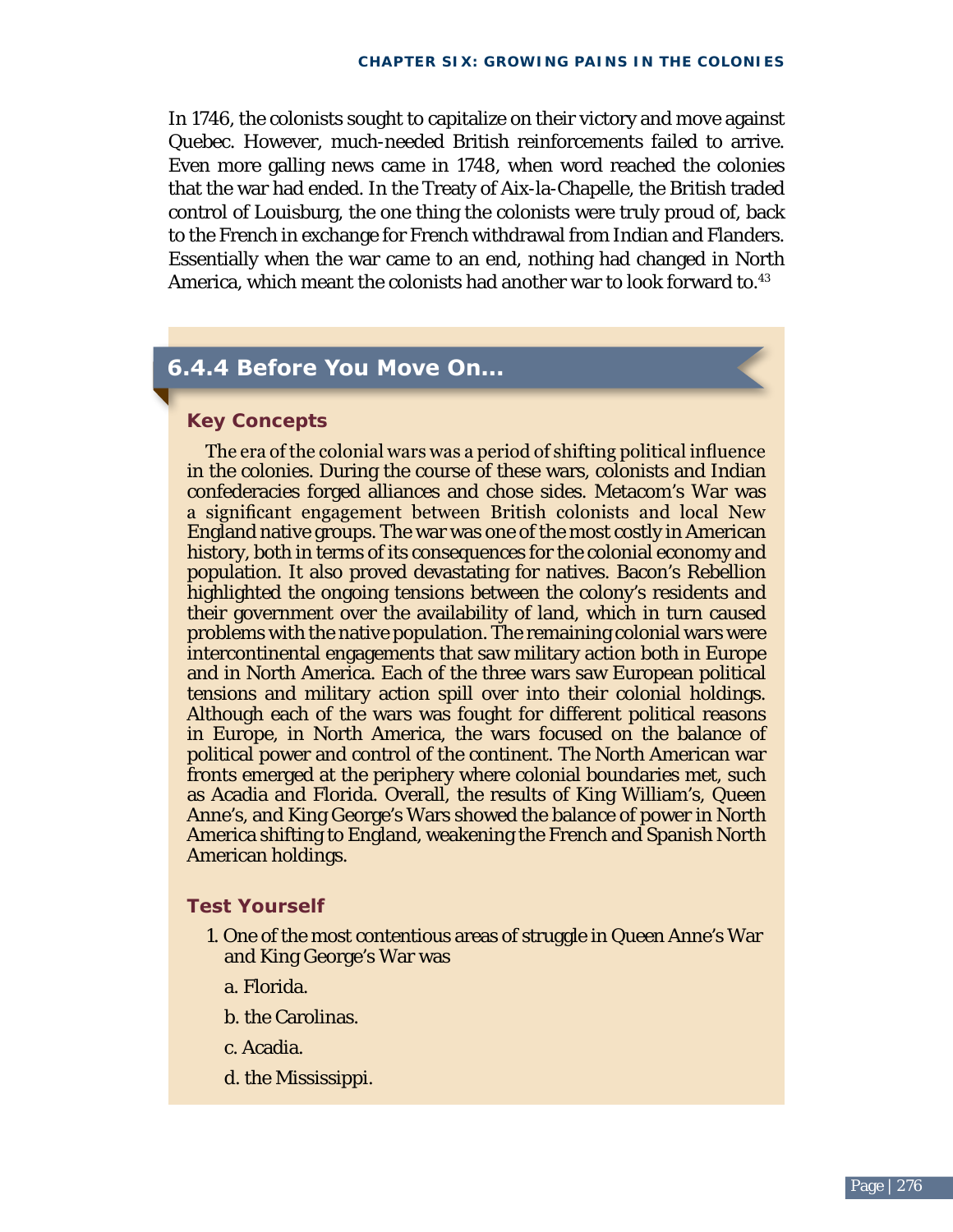- 2. Metacom's War was significant because
	- a. it marked the shift in policy in Indian warfare to a policy of extinction.
	- b. it allowed the Wampanoag to retake much of Massachusetts.
	- c. although the British won, it devastated many towns and the colonial economy.
	- d. A and B
	- e. all of the above
- 3. Queen Anne's War was significant because the \_\_\_\_\_\_\_\_helped shift the control of the continent to England.
	- a. conquest of Florida
	- b. conquest of the Carolinas
	- c. conquest of New England
	- d. conquest of Acadia

Click here to see answers

 $\overline{\phantom{a}}$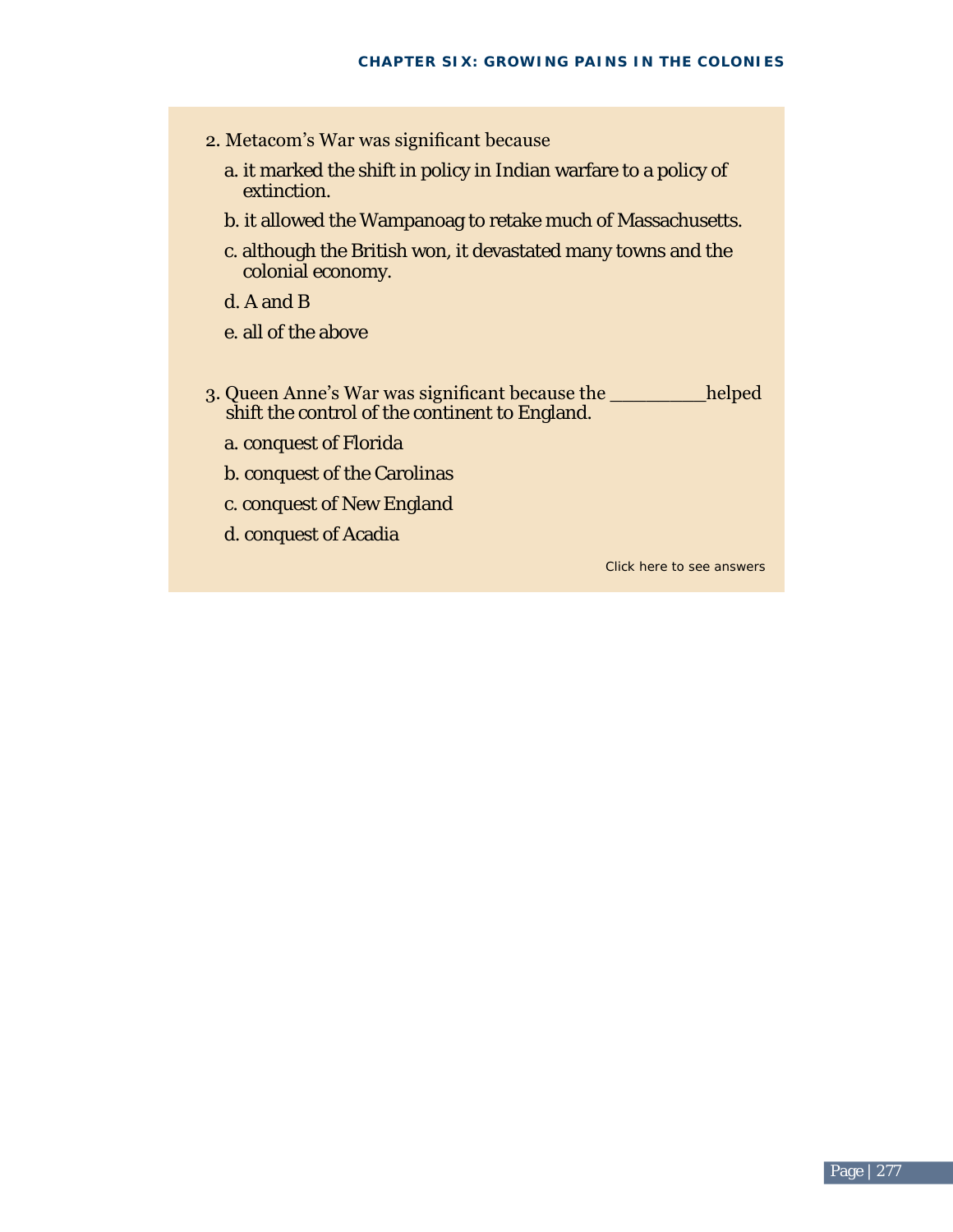## **6.5 conclusion**

During the eighteenth century, British North American colonists experienced many economic, social, and political changes. In an attempt to expand the empire, the British adopted mercantilist policies to tie the colonies to the mother country. Through a series of Navigation Acts, the British pushed the colonies into a trade network that proved beneficial to most participants. The colonies produced raw materials and exchanged them for goods manufactured in the mother country. Such economic growth caused an increase in the colonists' standard of living. To underscore mercantilism, the British attempted to extend their political control over the colonies. Under the political system that gave power to the colonial governor and the colonial assembly, the colonists concluded they had certain political rights, including the right to protest policies they did not like.

The American colonists also experienced social changes stemming from the Great Awakening, a wave of religious revivalism, and the Enlightenment, a period of intellectual development promoting personal improvement and social betterment. Both led to positive developments in American society during the eighteenth century. They caused the American colonists to be distrustful of institutionalized authority, yet favorably disposed to education and the instruction of educators. Moreover, the Enlightenment caused America's educated elite to be suspicious of any attempt to shackle their minds or erode the rights of English citizens. Although different in their goals, the Great Awakening and the Enlightenment had similar motivations, largely in the way they revealed the fundamental pragmatism and practicality of the American people.

The attempt to expand the empire did not just affect internal colonial policy. The British wanted to eliminate France and Spain from the New World. Metacom's War centered on tensions between New England settlers and the Wampanoags as the number of settlers increased. Bacon's Rebellion focused on concerns about the availability of land in Virginia as more indentured servants survived their terms of service and looked to obtain their own plots. However, the remaining wars, King William's War (1689 1697), Queen Anne's War (1702-1713), and King George's War (1744-1748), stemmed from the tensions between the European powers. Many colonists paid a high price for their participation in these wars. Their losses certainly lent themselves to a feeling that the colonists had made significant sacrifices for England, and therefore deserved equal and fair treatment as citizens of the British crown. British attempts to expand their power in North America ultimately paved the way for the revolution.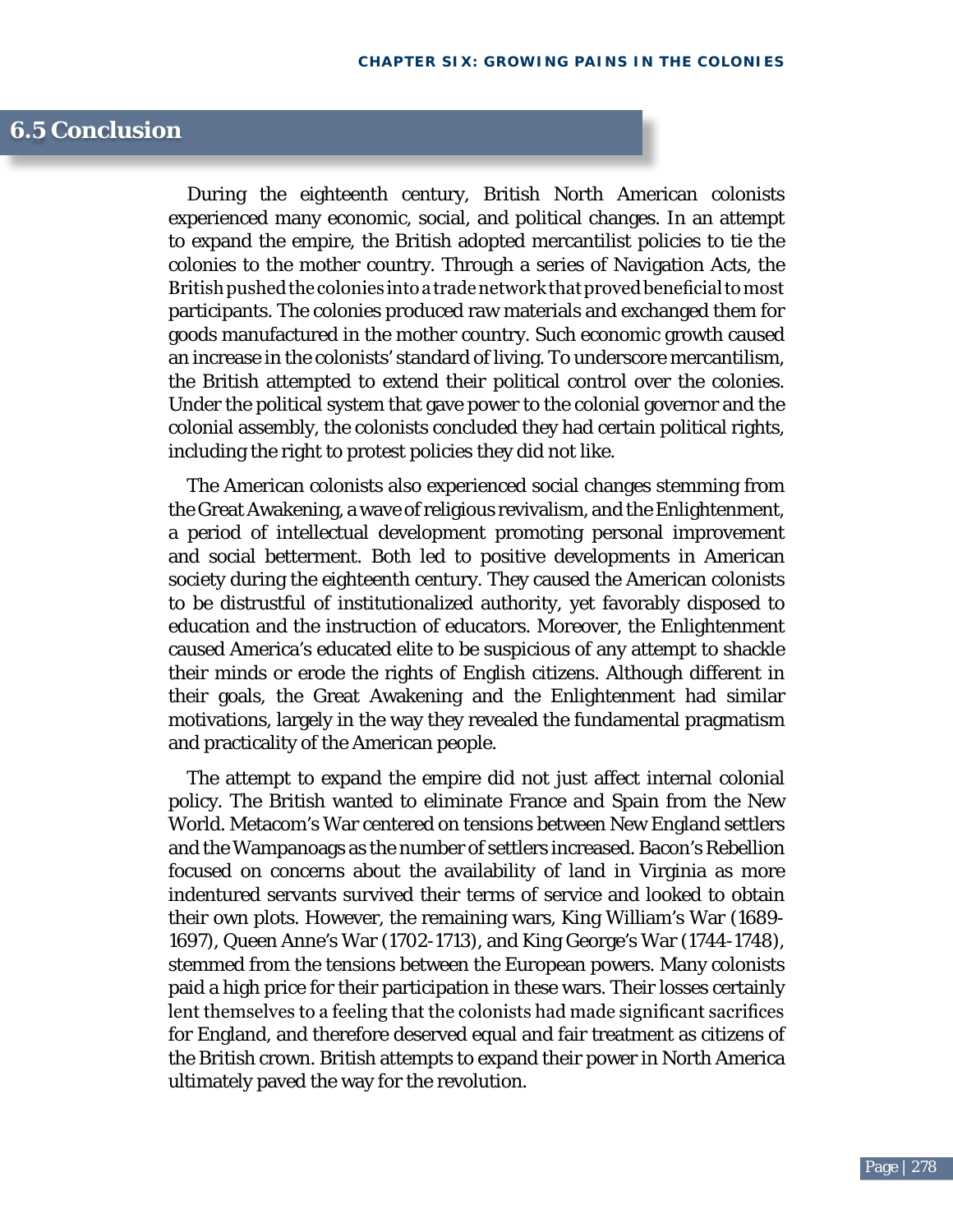# **6.6 CrItICal thInkInG ExErCISES**

- By following mercantilism, the British government thought their policies would strengthen the empire. What factors helped to blunt the impact of mercantilism and cause unrest in the colonies? How might the problems contribute to the American desire for independence?
- John Locke believed we are born with our minds being a blank slate and learn only through experience. What do you think?
- How did the wars in seventeenth and eighteenth century America reflect the broader tensions between Great Britain and its rivals, the Netherlands, France, and Spain?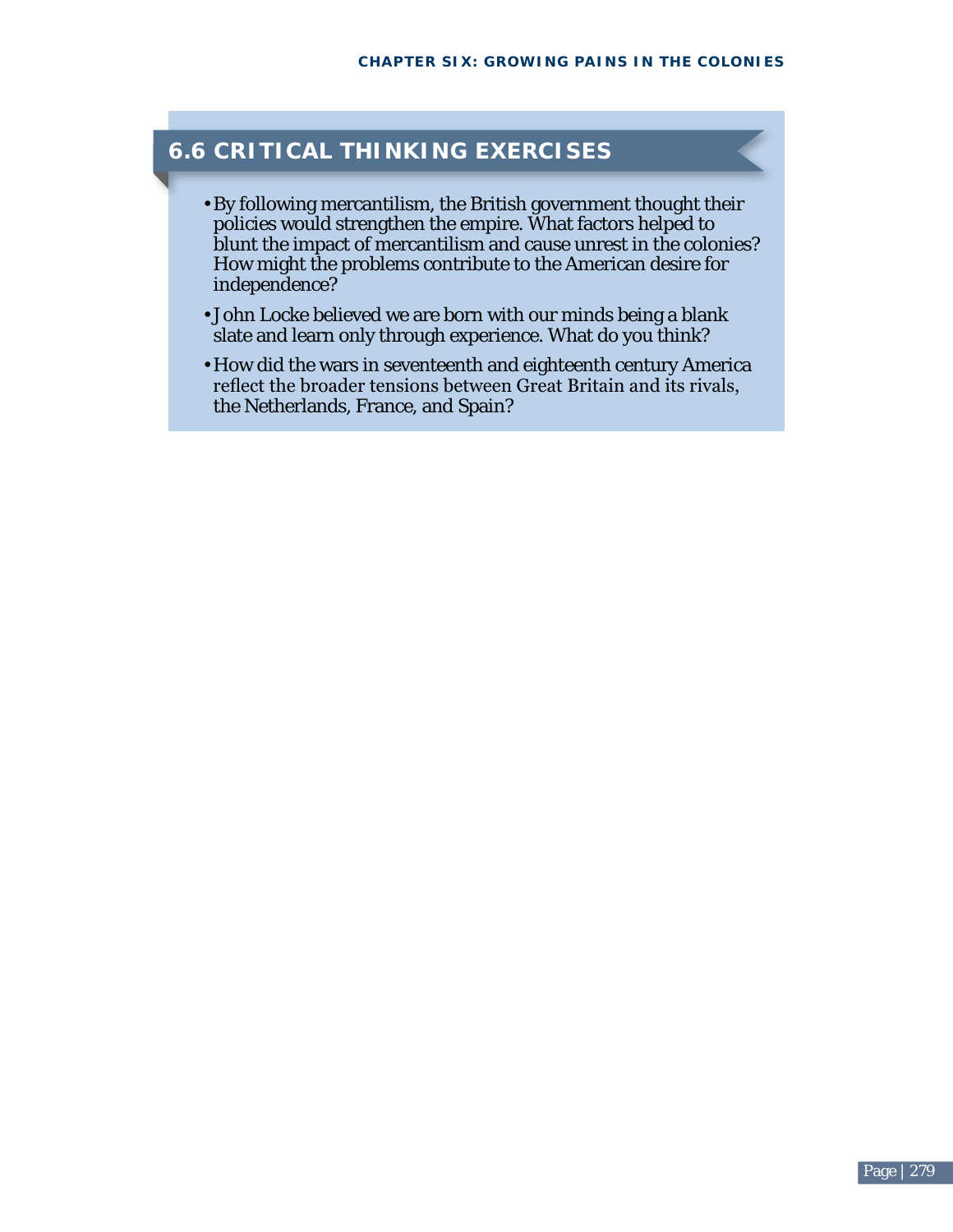# **6.7 kEy tErmS**

- Acadia
- Anglicans •
- Bacon's Rebellion •
- Board of Trade •
- Colonial Government •
- Deerfield Massacre •
- Jonathan Edwards •
- The Enlightenment •
- The Great Awakening •
- King George's War
- King William's War •
- John Locke •
- Mercantilism •
- Metacom's War •
- Methodists •
- Moravians
- Navigation Acts
- Isaac Newton
- Protestants •
- Queen Anne's War •
- Salutary Neglect
- John Sassaman •
- The Scientific Revolution •
- Theology •
- Vice Admiralty Courts •
- War of Jenkins's Ear •
- John and Charles Wesley •
- George Whitefield •
- Writs of Assistance •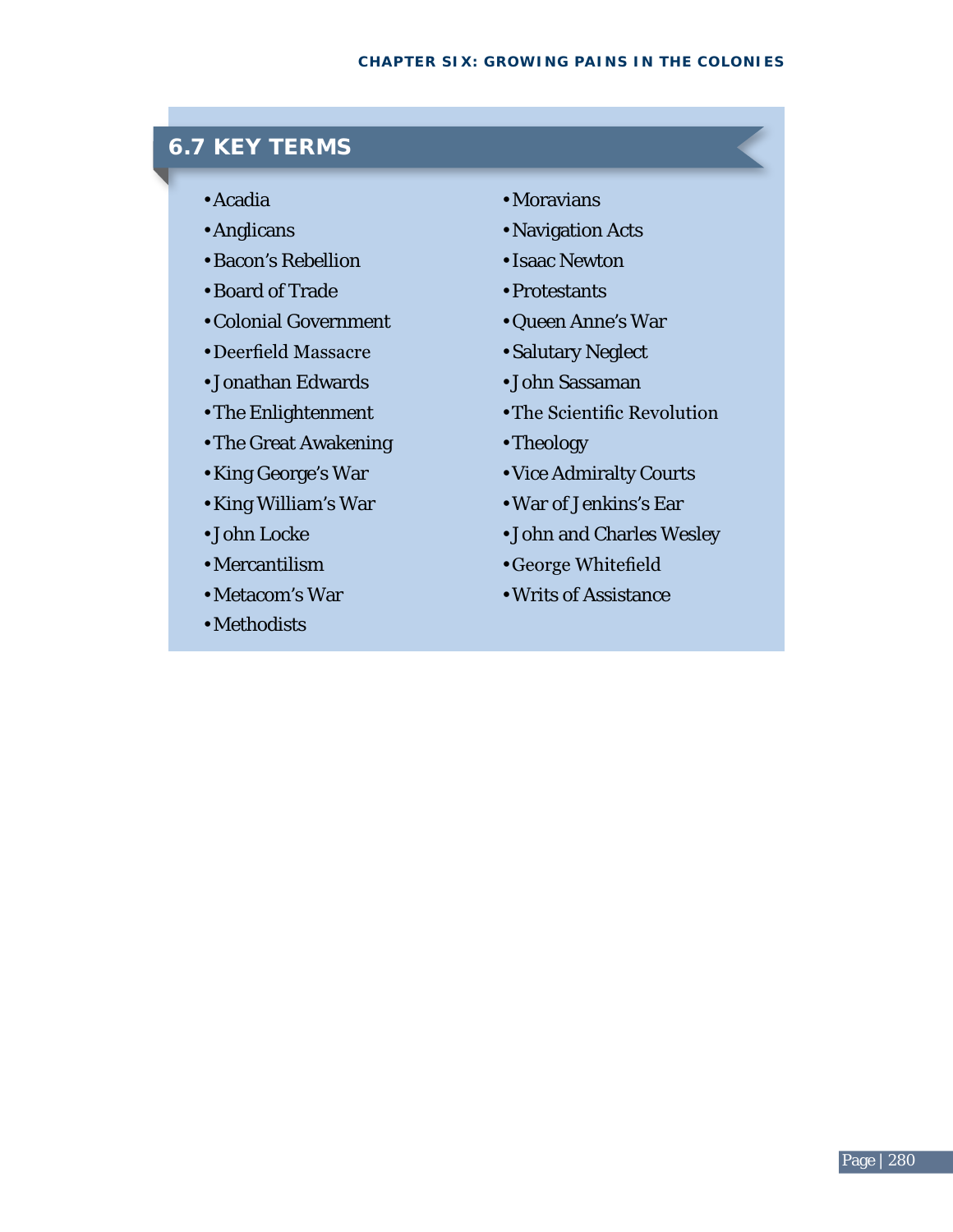# **6.8 ChrOnOlOGy**

The following chronology is a list of important dates and events associated with this chapter.

| <b>Date</b> | <b>Event</b>                                        |
|-------------|-----------------------------------------------------|
| 1632        | John Locke born                                     |
| 1642        | <b>Isaac Newton born</b>                            |
| 1651        | Navigation Act of 1651 passed                       |
| 1660        | Navigation Act of 1660 passed                       |
| 1663        | Staple Act of 1663 passed                           |
| 1673        | Plantation Duty Act of 1673 passed                  |
| 1675-1676   | Metacom's War                                       |
| 1676        | Bacon's Rebellion                                   |
| 1687        | Newton's Principia                                  |
| 1689-1697   | King William's War                                  |
| 1690        | Locke's Essay and Two Treaties written              |
| 1696        | Navigation Act of 1696 and Trade Act of 1696 passed |
| 1702-1713   | <b>Queen Anne's War</b>                             |
| 1703        | Jonathan Edwards and John Wesley born               |
| 1704        | John Locke died                                     |
| 1707        | Charles Wesley born                                 |
| 1714        | George Whitefield born                              |
| 1727        | <b>Isaac Newton died</b>                            |
| 1729        | <b>Holy Club founded</b>                            |
| 1733        | Molasses Act of 1733 passed                         |
| 1738        | <b>Conversion of the Wesleys</b>                    |
| 1739-1744   | War of Jenkin's Ear                                 |
| 1741        | Edwards delivered "In the Hands of an Angry God"    |
| 1744-1748   | King George's War                                   |
| 1758        | Jonathan Edwards died                               |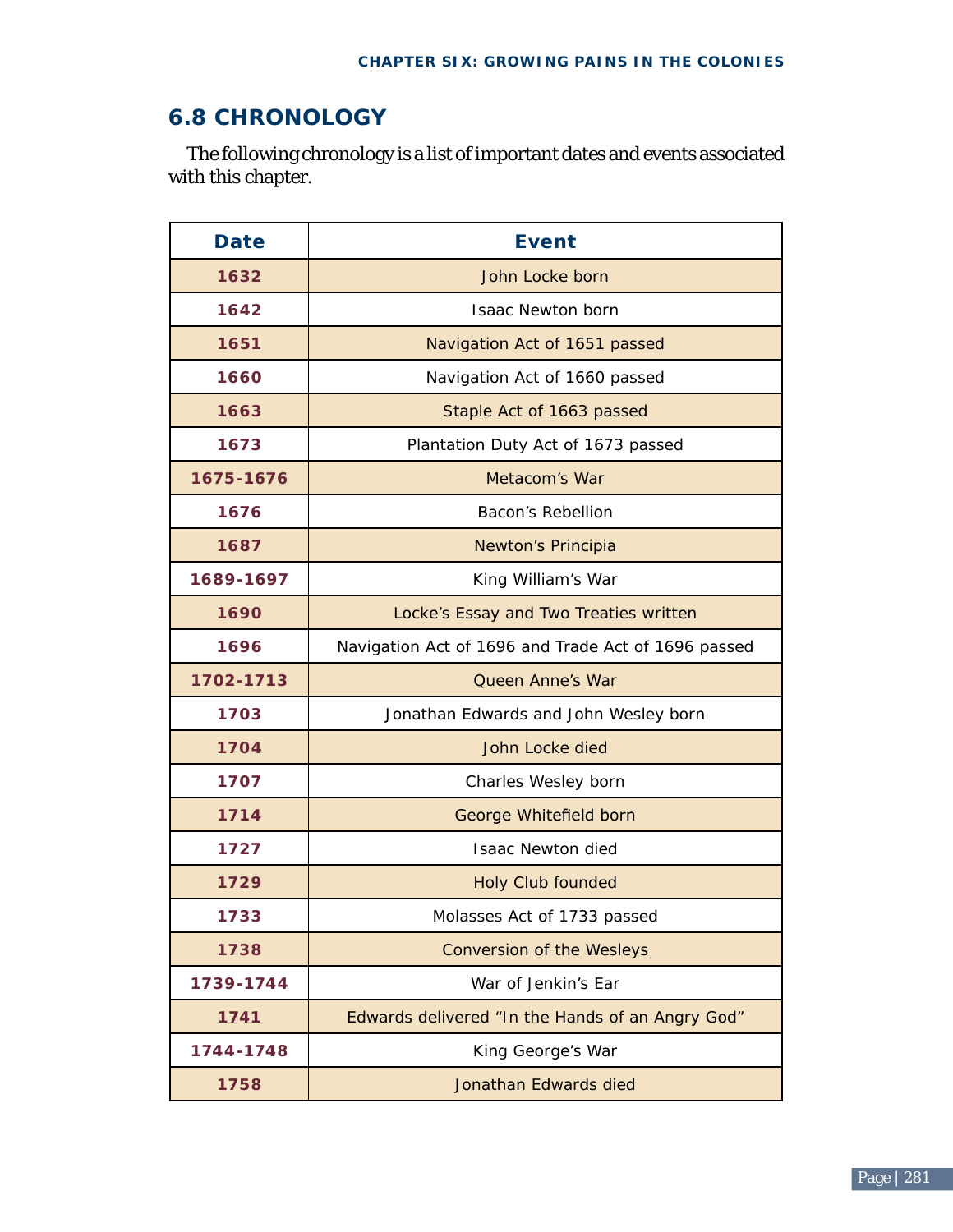#### **Chapter Six: Growing Pains in the Colonies**

| <b>Date</b> | Event                  |
|-------------|------------------------|
| 1770        | George Whitefield died |
| 1788        | Charles Wesley died    |
| 1791        | John Wesley died       |

### **6.9 BIBlIOGraPhy**

- Barck, Oscar Theodore and Hugh Talmage Lefler. *Colonial America*, second edition. New York: Macmillan, 1968.
- Breen, T.H. "An Empire of Goods: The Anglicization of Colonial America, 1690-1776." *The Journal of British Studies* 25, no. 4 (1986): 467-469.
- Chitwood, Oliver Perry. *A History of Colonial America*, third edition. New York: Harper & Row, 1961.
- Edwards, Jonathan. "Sinners in the Hands of an Angry God (1741)." Christian Classics Ethereal Library, May 11, 2012. [http://www.ccel.org/ccel/edwards/sermons.](http://www.ccel.org/ccel/edwards/sermons.sinners.html)  [sinners.html.](http://www.ccel.org/ccel/edwards/sermons.sinners.html)
- Farley, William P. "Jonathan Edwards and the Great Awakening." Enrichment Journal, May 11, 2012. [http://enrichmentjournal.ag.org/200201/200201\\_104\\_johnathan.](http://enrichmentjournal.ag.org/200201/200201_104_johnathan.cfm)  [cfm.](http://enrichmentjournal.ag.org/200201/200201_104_johnathan.cfm)
- Greene, Jack P. *Pursuits of Happiness: The Social Development of Early Modern British Colonies and the Formation of American Culture*. Chapel Hill: University of North Carolina Press, 1988.
- Hallsell, Paul., ed. "Enlightenment." Internet History Sourcebook, Fordham University, May 11, 2012. [http://www.fordham.edu/Halsall/mod/modsbook10.asp.](http://www.fordham.edu/Halsall/mod/modsbook10.asp)
- Hibben, John Grier. *The Philosophy of the Enlightenment.* New York. Charles Scribner's Sons. 1910.
- Huntington, The Reverend William Reed, D.D., D.C.L. A Short History Of The Book Of Common Prayer (New York: Thomas W. Whittaker, 1893). The Anglican Church, May 11, 2012. [http://justus.anglican.org/resources/bcp/short\\_history\\_BCP.htm.](http://justus.anglican.org/resources/bcp/short_history_BCP.htm)
- Locke, John. An Essay Concerning Human Understanding. Institute for Learning Technologies, Columbia University, May 11, 2012. [http://www.ilt.columbia.edu/](http://www.ilt.columbia.edu/publications/Projects/digitexts/locke/understanding/letter.html)  [publications/Projects/digitexts/locke/understanding/letter.html.](http://www.ilt.columbia.edu/publications/Projects/digitexts/locke/understanding/letter.html)
- Piper, John. "I Will Not Be a Velvet-Mouthed Preacher!" The Life and Ministry of George Whitefield: Living and Preaching as Though God Were Real (Because He Is). Desiring God 2009 Conference for Pastors, May 11, 2012. [http://www.desiringgod.](http://www.desiringgod.org/resource-library/biographies/i-will-not-be-a-velvet-mouthed-preacher)  [org/resource-library/biographies/i-will-not-be-a-velvet-mouthed-preacher.](http://www.desiringgod.org/resource-library/biographies/i-will-not-be-a-velvet-mouthed-preacher)
- Rice, James Douglas. "Bacon's Rebellion (1676–1677)." *Encyclopedia Virginia*. Ed. Brendan Wolfe. Virginia Foundation for the Humanities. September 26, 2012, [http://www.encyclopediavirginia.org/Bacon\\_s\\_Rebellion\\_1676-1677.](http://www.encyclopediavirginia.org/Bacon_s_Rebellion_1676-1677)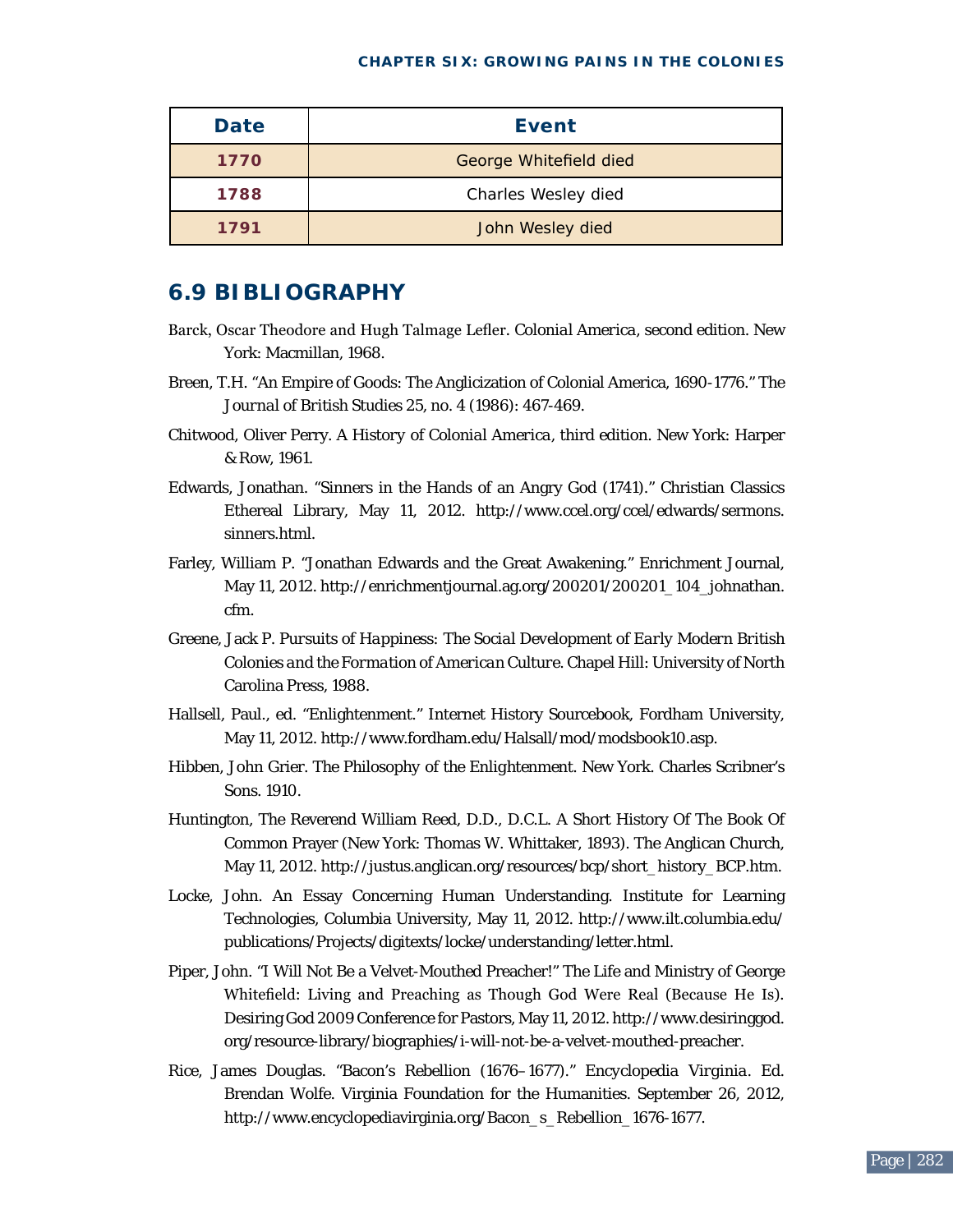- Sawers, Larry. "The Navigation Acts Revisited." *The Economic History Review* 45, no. 2 (May 1992): 262-284.
- Taylor, Alan. *American Colonies: The Settling of North America*. New York: Penguin Books, 2001.
- *The Society for Propagating the Gospel among the Indians and Others of North America.*  University Press: 1887.
- The United Methodist Church. General Commission on Archives and History, Mary 11, 2012. <http://www.gcah.org>.
- Tyler, John W. *Smugglers and Patriots: Boston Merchants and the Advent of the American Revolution*. Boston: Northeastern University Press, 1986.
- Wesley, John. "The Character of a Methodist." The Works of John Wesley (Thomas Jackson, 1872). Global Ministries of the United Methodist Church, May 11, 2012). <http://new.gbgm-umc.org/umhistory/wesley/character/>.
- Wood, Gordon S. *The Radicalism of the American Revolution*. New York: Vintage Books, 1991.

### **6.10 EnD nOtES**

1 Alan Taylor, American Colonies: The Settling of North America (New York: Penguin Books, 2001), 298.

2 Oscar Theodore Barck and Hugh Talmage Lefler, Colonial America, second edition (New York: Macmillan, 1968), 134-135; Oliver Perry Chitwood, A History of Colonial America, third edition (New York: Harper & Row, 1961), 414-415.

3 Barck and Lefler, Colonial America, 139-141; Taylor, American Colonies, 299.

4 Chitwood, A History of Colonial America, 356, 371.

5 Chitwood, A History of Colonial America, 363, 377-380; Barck and Lefler, Colonial America, 139- 141; Taylor, American Colonies, 194; T.H. Breen, "An Empire of Goods: The Anglicization of Colonial America, 1690-1776," The Journal of British Studies 25, no. 4 (1986): 474.

6 Barck and Lefler, Colonial America, 141-145; Chitwood, A History of Colonial America, 417-419.

7 Barck and Lefler, Colonial America, 217, 229.

8 Barck and Lefler, Colonial America, 145, 230-235; Chitwood, A History of Colonial America, 421-424.

9 Larry Sawers, "The Navigation Acts Revisited," The Economic History Review 45, no. 2 (May 1992): 271, 273, 278; see also, John W. Tyler, Smugglers and Patriots: Boston Merchants and the Advent of the American Revolution (Boston: Northeastern University Press, 1986).

10 Barck and Lefler, Colonial America, 245.

11 Breen, "An Empire of Goods," 470, 474, 476; Taylor, American Colonies, 310-311.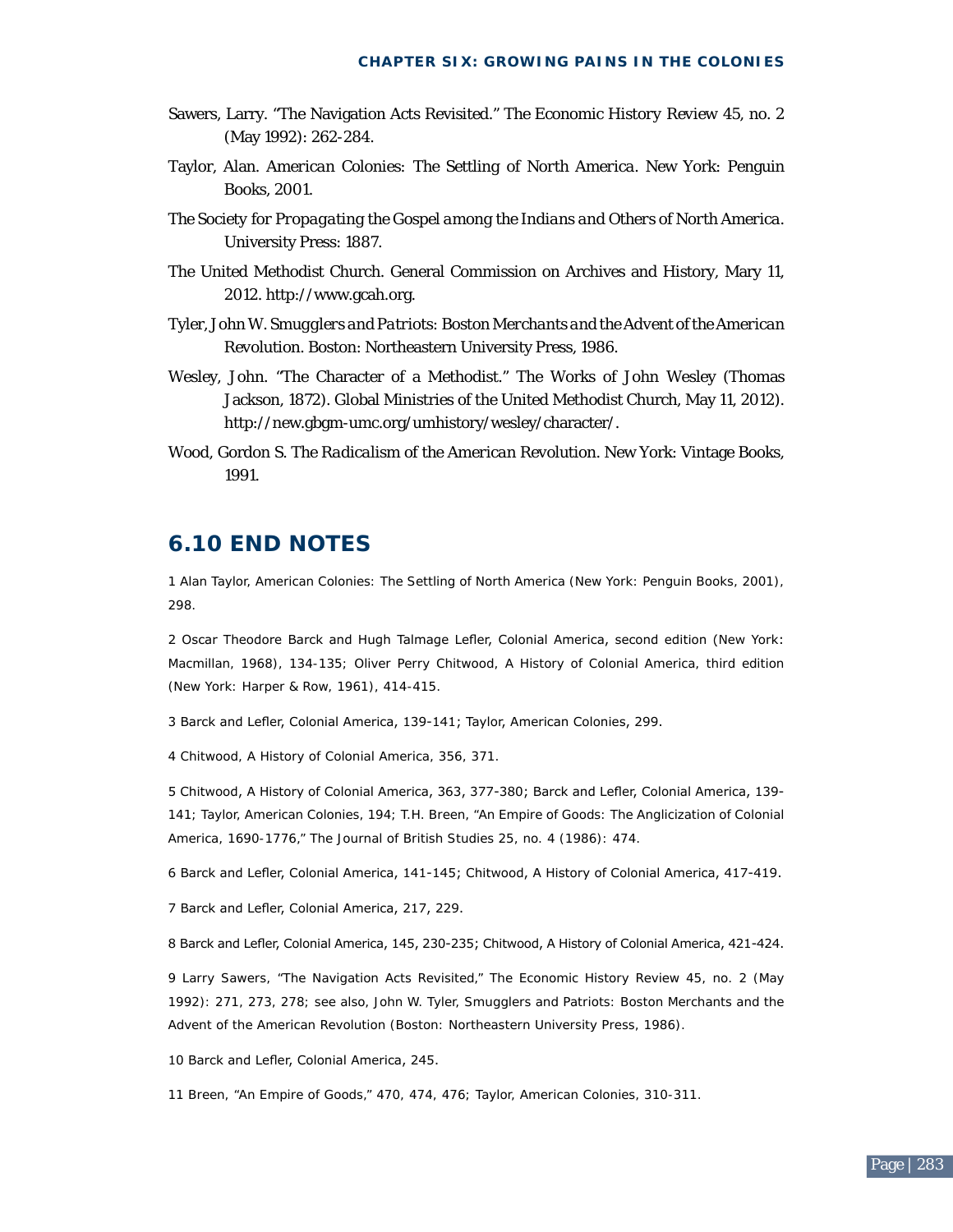#### **Chapter Six: Growing Pains in the Colonies**

2 Taylor, American Colonies, 304, 307, 310-311.

3 Breen, "An Empire of Goods," 479-481, 495-496; Taylor, American Colonies, 312-313.

Breen, "An Empire of Goods," 496-497.

5 Barck and Lefler, Colonial America, 238; Chitwood, A History of Colonial America, 406-407.

Chitwood, A History of Colonial America, 407-408.

Chitwood, A History of Colonial America, 408-409.

8 Barck and Lefler, Colonial America, 236-237; Chitwood, A History of Colonial America, 410-411.

9 Barck and Lefler, Colonial America, 238.

Barck and Lefler, Colonial America, 238; 246-248.

1 Barck and Lefler, Colonial America, 238-240.

Barck and Lefler, Colonial America, 241-242, 247.

 Barck and Lefler, Colonial America, 244-245; Gordon S. Wood, The Radicalism of the American Revolution (New York: Vintage Books, 1991), 77-80; Jack P. Greene, Pursuits of Happiness: The Social Development of Early Modern British Colonies and the Formation of American Culture (Chapel Hill: University of North Carolina Press, 1988), 199.

Barck and Lefler, Colonial America, 243-244; Taylor, American Colonies, 286-288.

Taylor, American Colonies, 287-288.

 Thomas Paine, Common Sense, US History.org, October 15, 2012, http://www.ushistory.org/ paine/commonsense/singlehtml.htm.

 Henry J. Sage. The Enlightenment, Academic American History, October 15, 2012, [http://www.](http://www.academicamerican.com/colonial/topics/enlighten.htm) [academicamerican.com/colonial/topics/enlighten.htm](http://www.academicamerican.com/colonial/topics/enlighten.htm); Dr. Richard Beeman, Benjamin Franklin and the American Enlightenment. October 15, 2012, [http://www.benfranklin300.org/\\_etc\\_pdf/](http://www.benfranklin300.org/_etc_pdf/Enlightenment_Richard_Beeman.pdf) [Enlightenment\\_Richard\\_Beeman.pdf](http://www.benfranklin300.org/_etc_pdf/Enlightenment_Richard_Beeman.pdf).

Taylor, American Colonies, 347.

 Christine Leigh Heyrman, "The First Great Awakening," Divining America, TeacherServe, National Humanities Center, October 10, 2012, http://nationalhumanitiescenter.org/tserve/eighteen/ ekeyinfo/grawaken.htm.

Taylor, American Colonies, 346.

 The Society for Propagating the Gospel among the Indians and Others of North America (University Press: 1887), 6.

Taylor, American Colonies, 149.

 James Douglas Rice, "Bacon's Rebellion (1676-1677)," Encyclopedia Virginia, ed. Brendan Wolfe, Virginia Foundation for the Humanities, September 26, 2012, [http://www.encyclopediavirginia.org/](http://www.encyclopediavirginia.org/Bacon_s_Rebellion_1676-1677)  [Bacon\\_s\\_Rebellion\\_1676-1677](http://www.encyclopediavirginia.org/Bacon_s_Rebellion_1676-1677).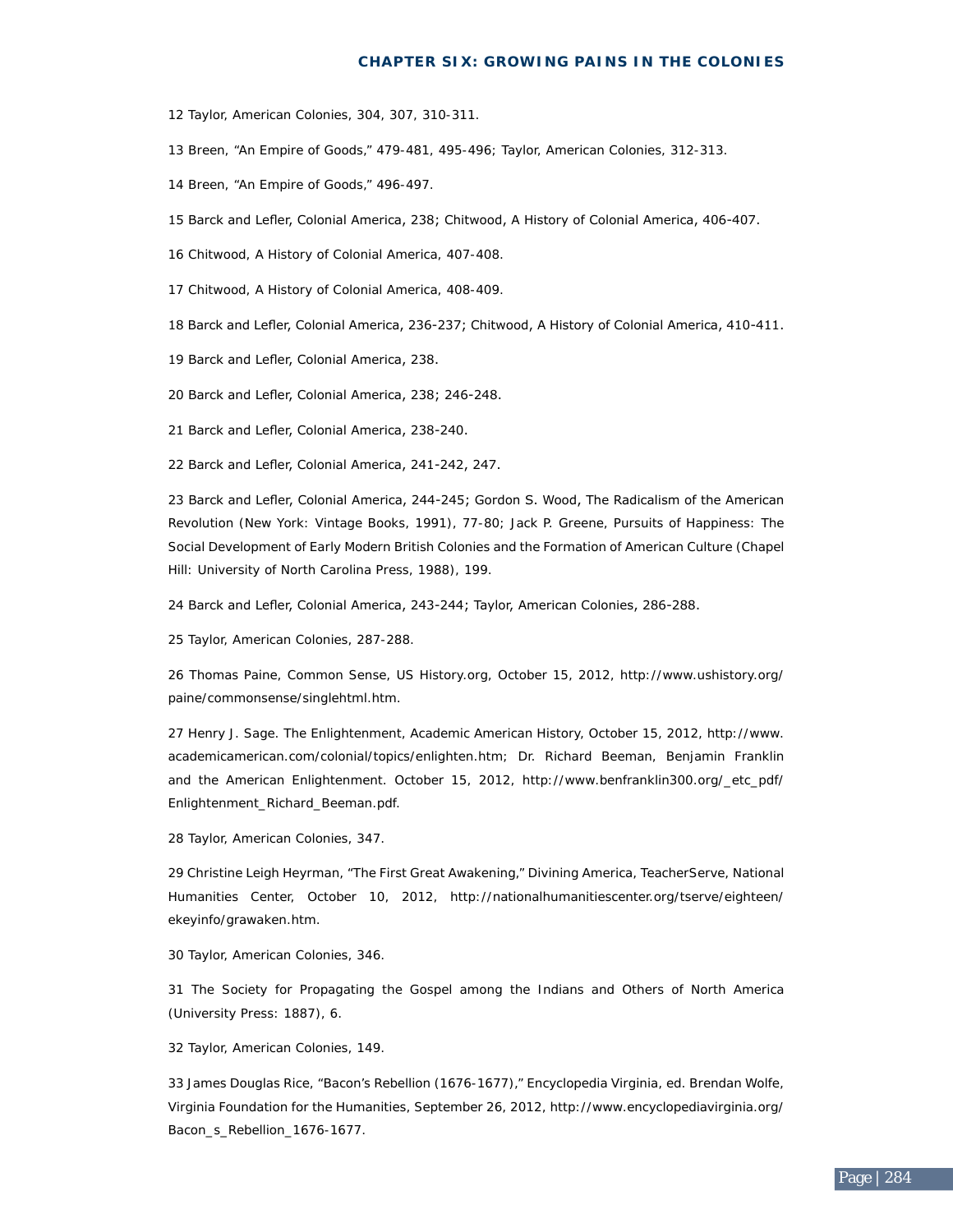#### **Chapter Six: Growing Pains in the Colonies**

Rice, "Bacon's Rebellion (1677-1677)."

 Taylor, American Colonies, 147-148; Spotswood quoted in Rice, "Bacon's Rebellion (1676 1677)."

Taylor, American Colonies, 149-151; Rice, "Bacon's Rebellion (1676-1677)."

7 Taylor, American Colonies, 288-290.

Taylor, American Colonies, 292-293.

 John Demos, "The Deerfield Massacre," American Heritage 44, no. 1 (February/March 1993), September 23, 2012, <http://www.americanheritage.com/content/deerfield-massacre?page=show>.

0 Demos, "The Deerfield Massacre."

Taylor, American Colonies, 293.

 Taylor, American Colonies, 422; Julie Ann Sweet, "War of Jenkin's Ear," New Georgia Encyclopedia, Georgia Humanities Council, September 23, 2012, [http://www.georgiaencyclopedia.org/nge/](http://www.georgiaencyclopedia.org/nge/Article.jsp?id=h-807)  [Article.jsp?id=h-807](http://www.georgiaencyclopedia.org/nge/Article.jsp?id=h-807).

Taylor, American Colonies, 423-424.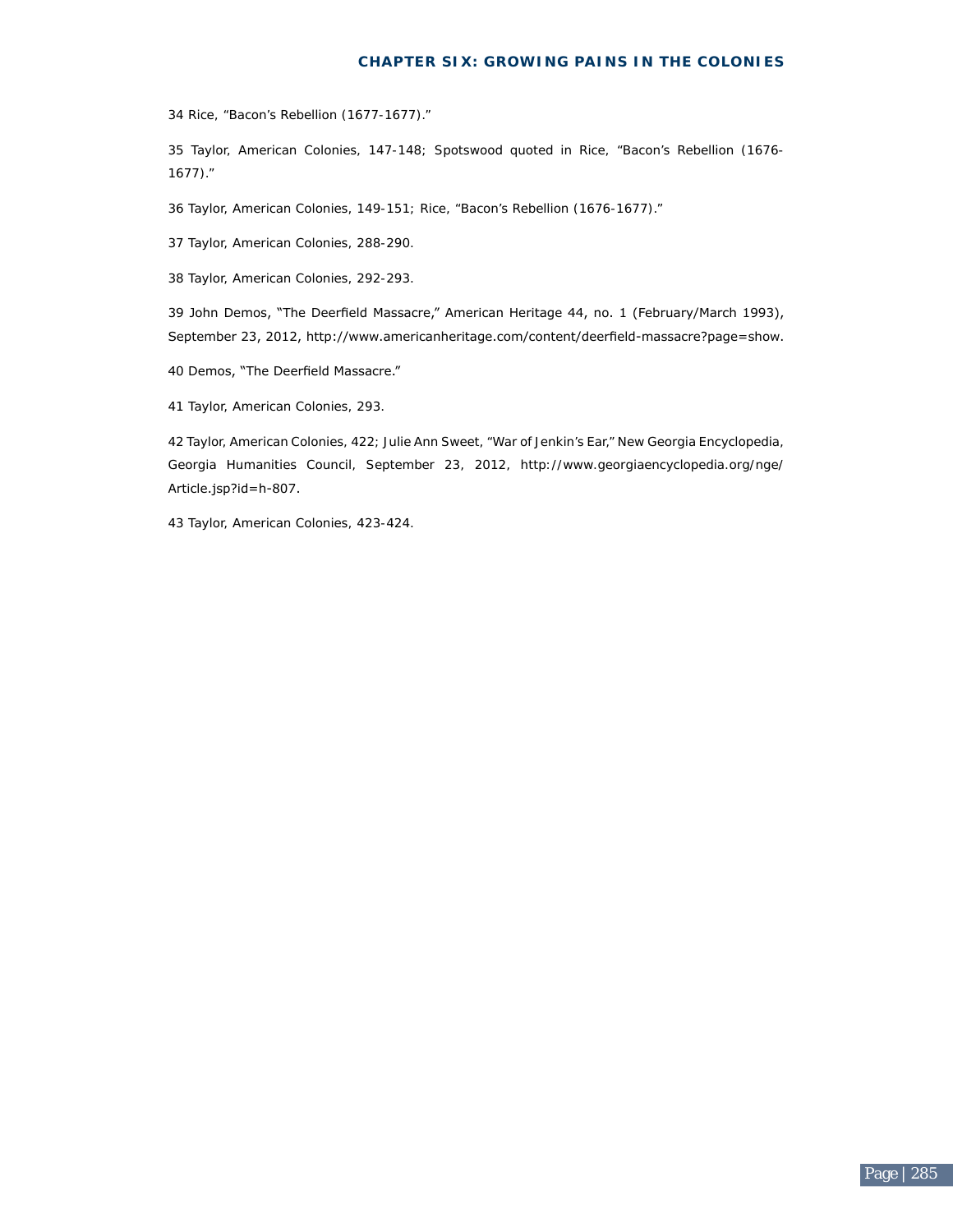## **anSWEr kEy fOr ChaPtEr SIx: GrOWInG PaInS In thE COlOnIES**

Check your answers to the questions in the Before You Move On Sections for this chapter. You can click on the questions to take you back to the chapter section.

Correct answers are **BOlDED** 

#### **Section 6.2.3 - p259**

- 1. The Navigation Acts specified enumerated goods that
	- a. colonists could not export.
	- b. colonists could manufacture the same goods as produced in Britain.
	- **C. COlOnIStS COUlD Only ShIP WIthIn thE BrItISh EmPIrE.**
	- d. colonists could only trade to other colonists.
- 2. Most colonists in eighteenth century North America were largely self-sufficient, so they did not need to import consumer goods from Britain.
	- a. True
	- **B. falSE**
- 3. Colonial governors possessed the right to veto legislation passed by the colonial assemblies.
	- **a. trUE**
	- b. False
- 4. During the eighteenth century, colonial assemblies
	- a. lost their power to appropriate taxes.
	- b. were appointed by the king.
	- c. included both men and women.
	- **D. ExPanDED thEIr POWEr anD InflUEnCE.**

#### **Section 6.3.5 - p266**

- 1. What are the three rights of every person as listed by Locke? **lIfE, lIBErty, anD EStatE**
- 2. Early Methodists were called that because they were so methodical.
	- **a. trUE**
	- b. False
- 3. The Wesleys began as Anglicans but were inspired to conversion by the writing of whom? **martIn lUthEr**
- 4. Unlike with the Wesleys, who was key to Whitefield's conversion? **JOhn CalvIn**

#### **Section 6.4.4 - p276**

- 1. One of the most contentious areas of struggle in Queen Anne's War and King George's War was
	- a. Florida.
	- b. the Carolinas.

#### **C. aCaDIa**.

- d. the Mississippi.
- 2. Metacom's War was significant because
	- a. it marked the shift in policy in Indian warfare to a policy of extinction.
	- b. it allowed the Wampanoag to retake much of Massachusetts.
	- c. although the British won, it devastated many towns and the colonial economy.
	- **D. a anD C**
	- e. all of the above